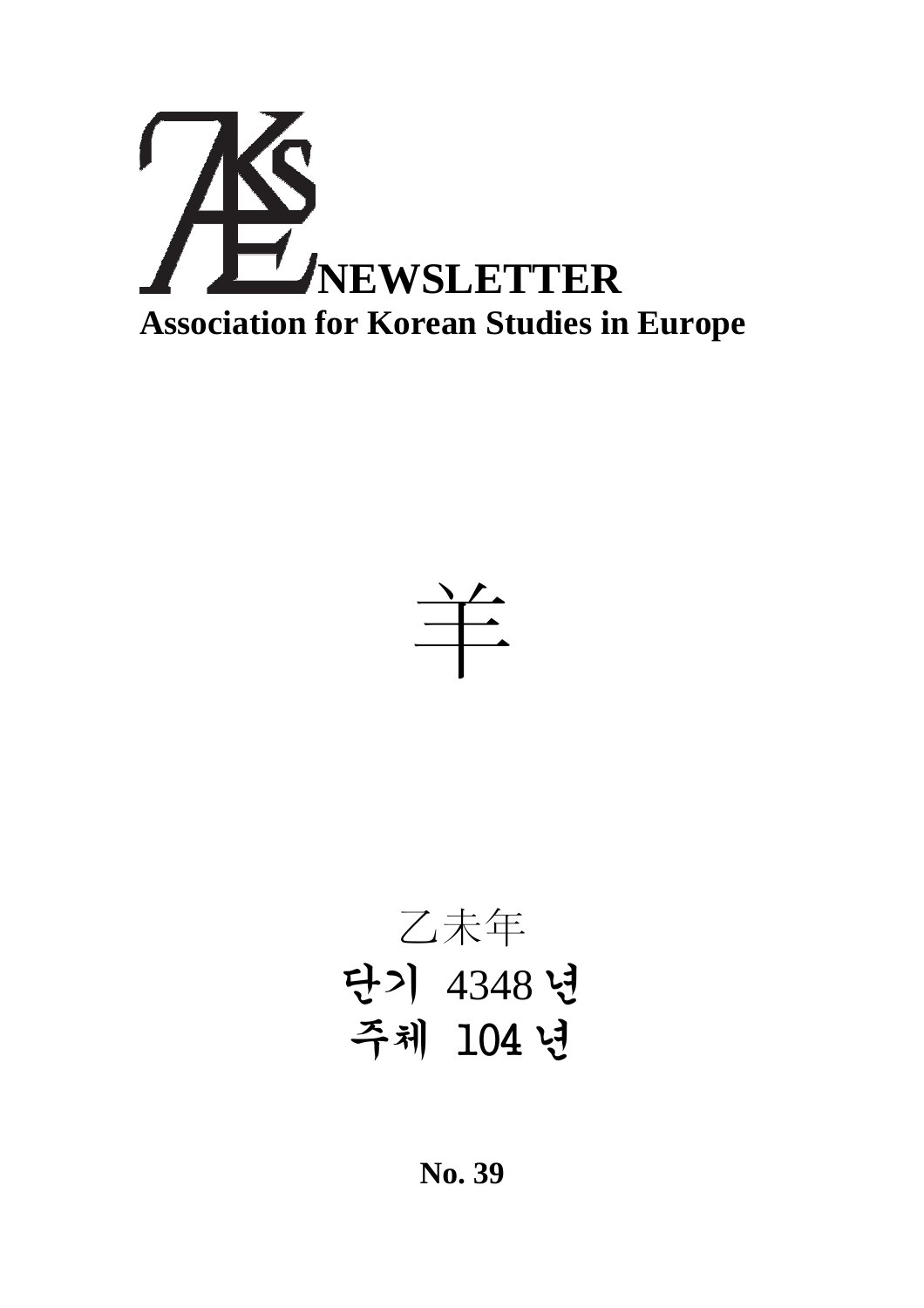# **November 2015**

# **THE ASSOCIATION FOR KOREAN STUDIES IN EUROPE**

Centre for Korean Studies School of Oriental and African Studies Thornhaugh Street, Russell Square London WC1H 0XG The United Kingdom

# **THE COUNCIL OF THE ASSOCIATION**

#### **President:**

Dr. James B. Lewis University of Oxford UNITED KINGDOM jay.lewis@orinst.ox.ac.uk

#### **Vice-President:**

Prof. Dr. Marion Eggert Ruhr-Universität Bochum GERMANY marion.eggert@rub.de

#### **Secretary:**

Associated Prof. Dr. Miriam Lowensteinova Charles University in Prague CZECH REPUBLIC mlowensteinova@yahoo.com

#### **Treasurer and Membership Affairs:**

Dr. Koen De Ceuster Universitet Leiden THE NETHERLANDS K.De.Ceuster@let.leidenuniv.nl

#### **Newsletter Editor:**

Prof. Vladimir Tikhonov (Pak Noja) Oslo University NORWAY vladimir.tikhonov@ikos.uio.no

#### **Ordinary Member (Public Relations)**

Dr.Giuseppina De Nicola University of Rome Sapienza ITALY giuseppina.denicola@uniroma1.it

#### **Ordinary Member**

Prof. Dr. Sonja Häußler Stockholm University **SWEDEN** sonja.haeussler@orient.su.se

#### **Ordinary Member**

Dr. Marie-Orange Rivé-Lasan Université Paris Diderot (Paris 7) FRANCE marie-orange.rive-lasan@univ-parisdiderot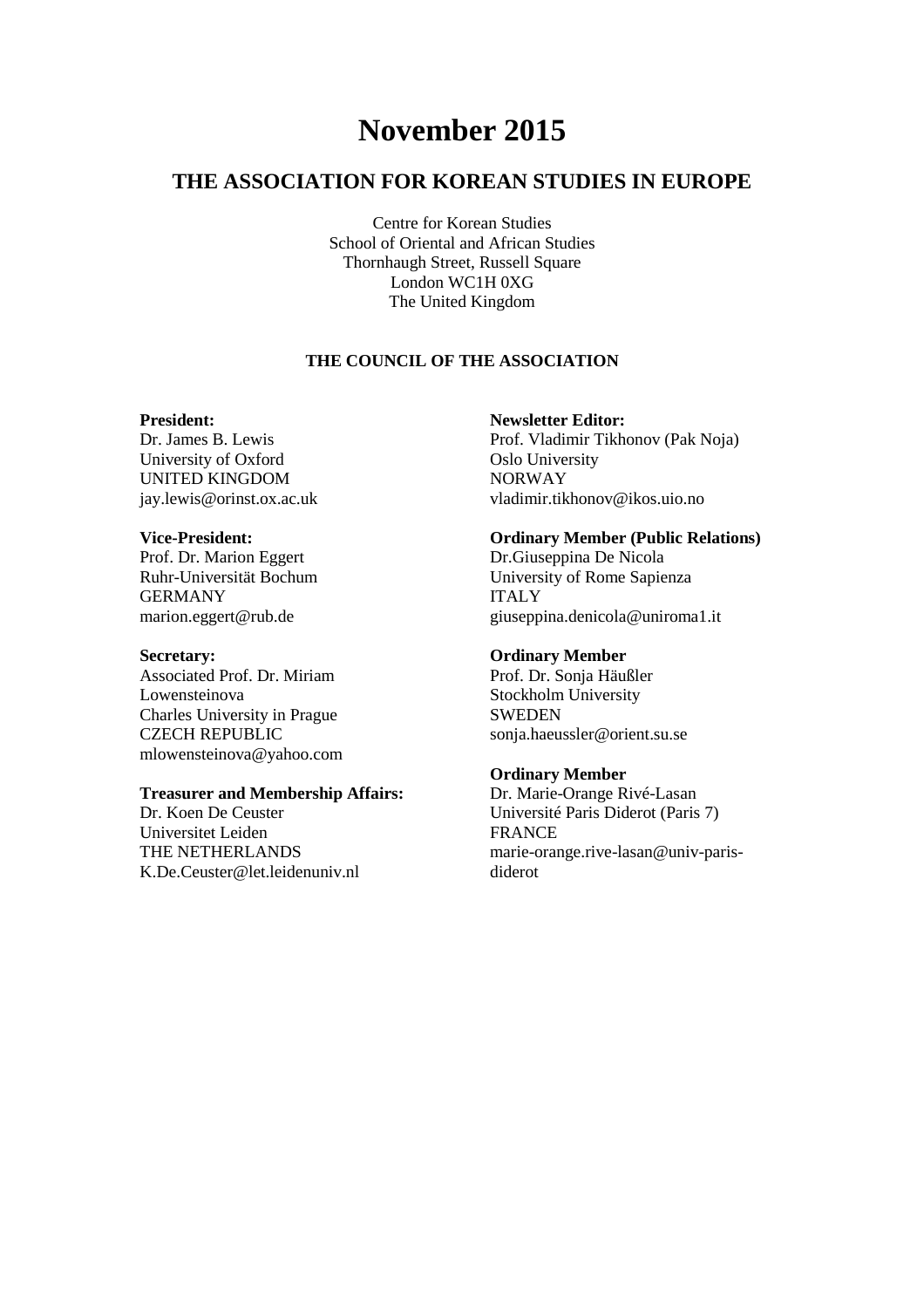# **Newsletter 40**

# **FORMAT FOR INFORMATION TO BE INCLUDED**

All members of AKSE and subscribers to the Newsletter are urged to submit materials to the Newsletter Editor for inclusion in **Newsletter 40.** Any information pertaining to academic Korean Studies in Europe is welcome. Submissions may be made in French, German or English. Please organise the information into the following categories:

**1. Scholars' Reports:** You may include any papers presented, research undertaken or contemplated, performances presented, conferences attended, or any other scholarly activity related to Korean Studies. Publications, however, should NOT be included here, but under category 4. Please note that a separate paragraph should be written for each person for whom information is provided. As a model, see the format used under entries for any university.

**2. Academic Program:** You may include here reports on the academic programme of study at a university or other academic institution, including reports on new developments in the programme of study, the number of students pursuing a particular degree course, numbers of graduates, or any other information relating to the academic programme of Korean Studies during the past year.

**3. Other Activities:** Activities relating to Korean Studies which took place in your institution or country during the past year. Reports of concerts and radio and TV programmes on Korea should be included here.

**4. Publications:** You may include here you own publications or the publications of anyone else in your country which may be of serious interest to scholars of Korean Studies. As a model, see the format used under entries for any university.

**5. Announcements:** Include here any announcements of forthcoming events or requests for information from members of AKSE or readers of the Newsletter. Also include information on any changes of address or other contact details.

**PLEASE NOTE: Romanisation** of Korean words and terms can be done according to either the **Revised Romanization System** or the **McCune-Reischauer System** unless the **Yale System** is used for linguistic purposes or a conventional spelling of a name is used. **Spelling** of English words should follow **American** conventions. Please do not use *Hangeul* or Chinese characters and do not use superscript text since it will appear too small to be easily readable.

#### **Information should be provided as either an email attachment or on a diskette. Any materials MUST be in MSWord.**

#### **Materials to be included must reach the Editor by 31 JULY 2016 at the latest.**

Professor Vladimir Tikhonov Department of Culture Studies and Oriental Languages Faculty of Humanities Oslo University Blindern, Pb1010, Oslo, NO-0315 Norway Email address: vladimir.tikhonov@ikos.uio.no

# **ASSOCIATION FOR KOREAN STUDIES IN EUROPE**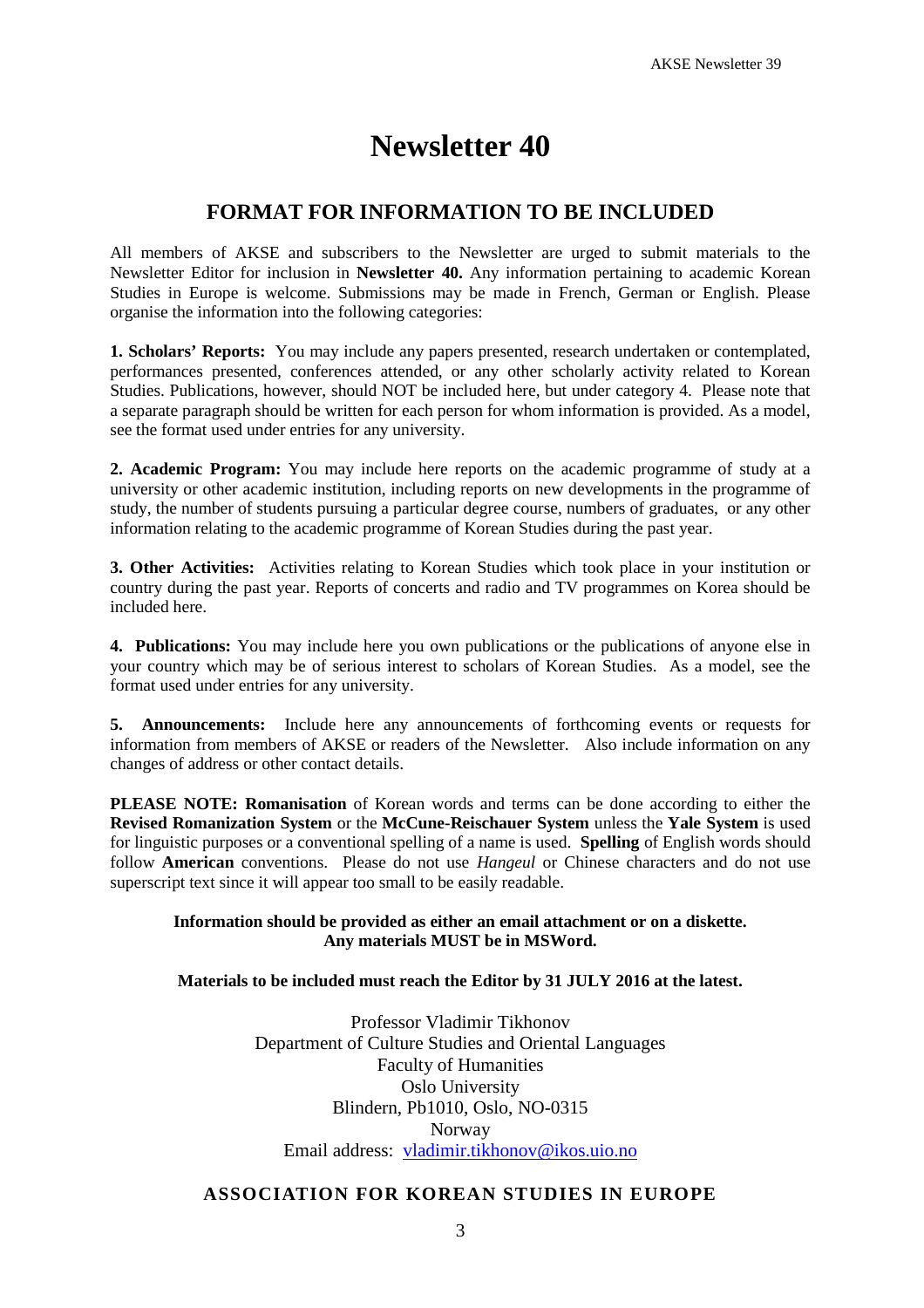# *NEWSLETTER* **No. 39**

# **November 2015**

# **Table of Contents**

| <b>Constitution of the Association for Korean Studies</b> |  |
|-----------------------------------------------------------|--|
| AKSE Activities funded by the Korea Foundation11          |  |
|                                                           |  |
| <b>AKSE Representatives to the Annual Meeting of the</b>  |  |
| <b>Country Reports</b>                                    |  |

*AKSE Newsletter 39* is edited and published by Professor Vladimir Tikhonov Department of Culture Studies and Oriental Languages Faculty of Humanities Oslo University Blindern, Pb1010, Oslo, NO-0315 Norway

Cover logo design by Mrs. Sandra Mattielli (modified by Dr. James Lewis) Copyright by The Association for Korean Studies in Europe AKSE Homepage: koreanstudies.eu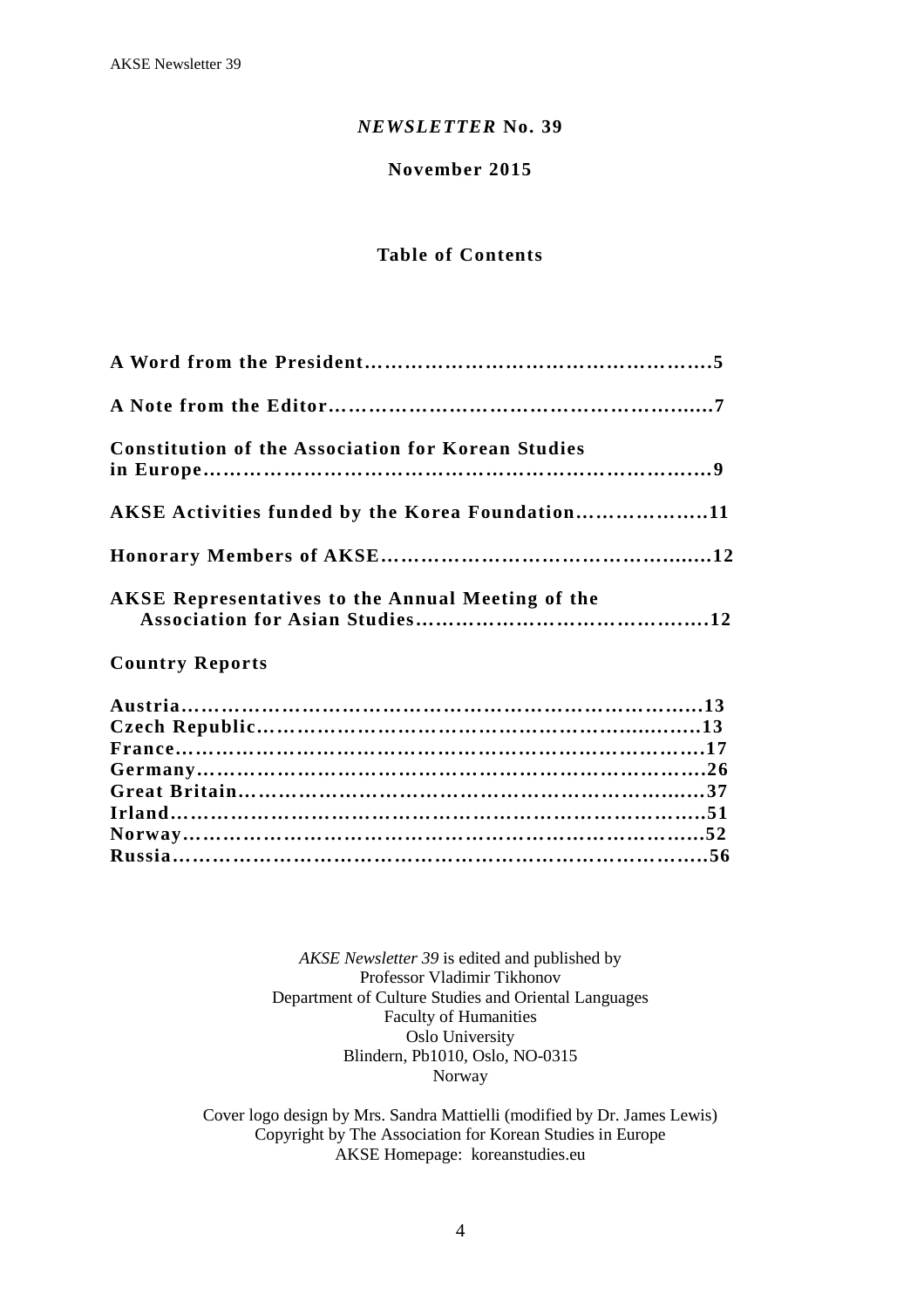# **A W O R D F R O M T H E PRESIDENT**

The  $27<sup>th</sup>$  biennial AKSE Conference was held in Bochum on July 10-13, 2015. The conference was organised with great care and resounding success by Prof. Dr. Marion Eggert and Dr. Myoung In Yu, Section of Korean Language and Culture, Faculty of East Asian Studies, Ruhr University Bochum. The conference was graced by the presence of a number of dignitaries including Prof. Elmar Weiler, Rector of Ruhr University; H.E. Lee Kyung-soo, the Ambassador of the Republic of Korea to Germany; Prof. Lee Bae Yong, President of the Academy of Korean Studies; and Prof. Yu Hyun-seok, President of the Korea Foundation. The Keynote Address was delivered by Prof. Emeritus Martina Deuchler of SOAS. Paper presenters joined us in Europe from Korea, North America, and a number of other distant locations. During the opening ceremony, we enjoyed musical interludes by artists resident in or visiting Europe. The closing concert was organised by the National Centre for Korean Traditional Performing Arts and featured a number of award-winning virtuoso performers. AKSE prides itself in its longstanding, strong, cordial, and mutually respectful relationship with its patron partners in Korea. Generous sponsorship for the conference came from the Academy of Korean Studies, the Korea Foundation, and Ruhr University Bochum. The Arts Council of Korea (ARKO) sponsored the closing concert. We all owe Prof. Eggert our great appreciation for organising such a successful event with over 40 panels and over 150 papers and presentations. We now look forward to our next conference, which will be held at Charles University in Prague, Czech Republic.

I was honoured by the membership to be elected President at the General Meeting in Bochum. The AKSE Council is composed of a number of our outstanding colleagues, who possess a true sense of collective mission, and I succeed a very successful presidency under Professor Antonetta L. Bruno. Professor Bruno introduced a number of democratic procedures, and the Council has worked hard to enact her vision. We hope that the membership appreciates the reforms, because the Council spends considerable time debating the most efficient methods to make decisions while expanding democratic input from the membership as much as possible.

Over the coming term of my presidency, I will work to bring further successes to AKSE, but I also anticipate that AKSE will face certain difficulties. Foremost among these is the struggle to consolidate and expand our programmes in our various institutions. We all face problems of government retrenchment and austerity, but these problems are balanced by the expanding interest of students in our subjects, and student interest is the ultimate reward for our profession. In recent years, there is a growing popular interest among all Koreans in the presentation of Korea abroad. It is worth repeating that we all seek to present Korean culture in the best possible light, because we all wish to generate interest if not fascination with our chosen field of study, but we all believe that scholarship progresses only in an environment of free and open debate. It is distressing then that some AKSE members have been the victims of open or hidden pressure originating from domestic political squabbles in South Korea. AKSE has always been dedicated to and will continue to be dedicated to academic freedom and the furtherance of the open dissemination of accurate and impartial information on Korean culture, literature, politics, economics, history, and a myriad of other fields in which we work. Our role is to mediate between Korean society and our own societies, but we will be accepted at home only if we are seen to be without bias and to possess academic integrity. Academic integrity consists of saying what we consider to be true, according to evidence that is convincing to our academic peers. Certain AKSE members have had pressure put on them from people whom we hope are merely isolated actors, but the pressure was applied in an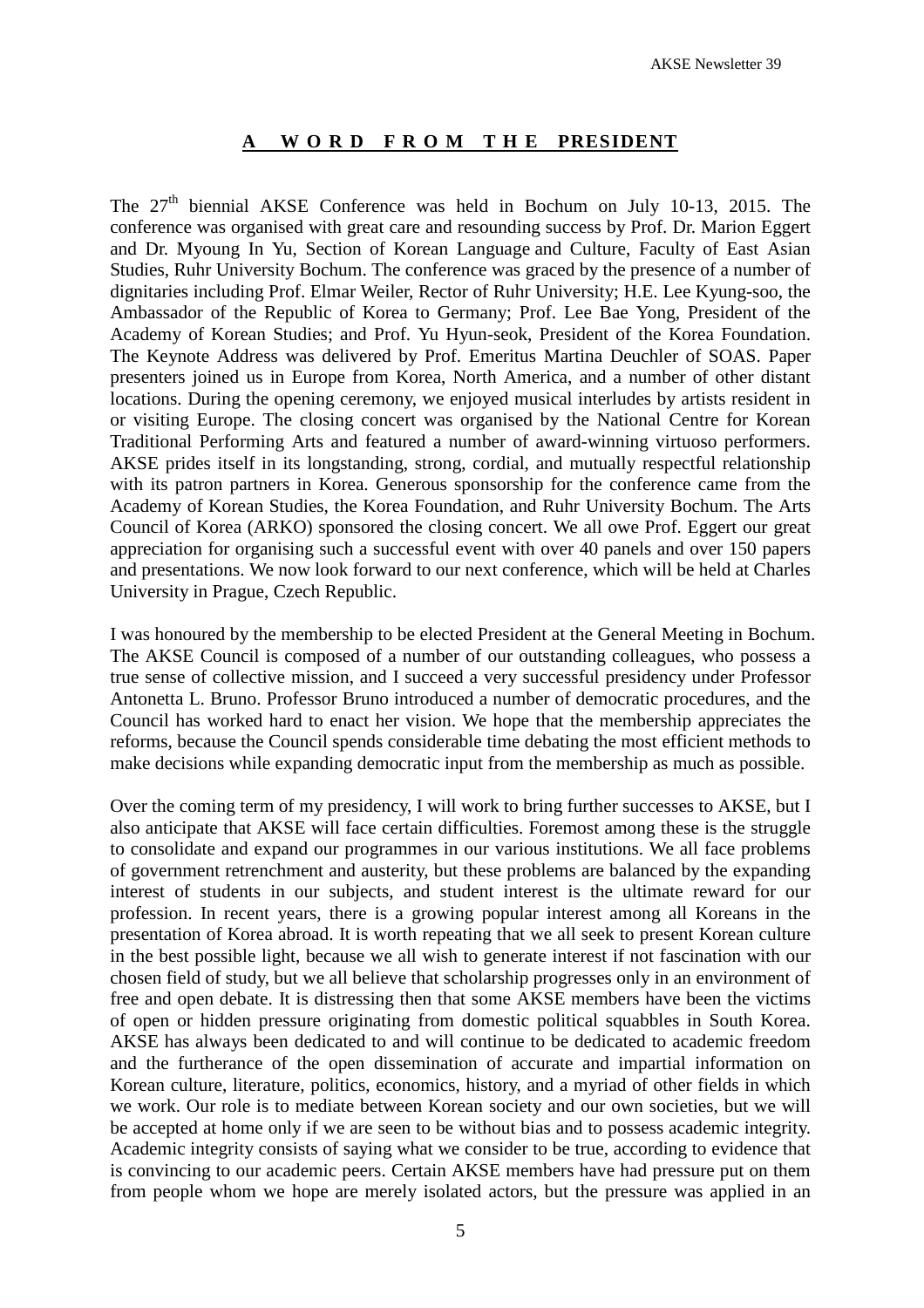attempt to control what we would say or publish. We recognise that there will always be honest disagreements, but external pressure applied to control what we say or publish will be rejected, and those applying it will discover that it is counter-productive to their goals.

The European Programme for the Exchange of Lecturers (EPEL) was sponsored again by the Korea Foundation and conducted this past year with great success under the guidance of Prof. Bruno. We now have an enlarged budget from last year, and I have already submitted applications to the Korea Foundation. Thank you for your reports for the past year. The timely delivery of these is key to the continuation of the programme.

I would close by wishing all my colleagues the best of success over the coming year. We will have further information on the upcoming conference in Prague and will post that to the AKSE website and notify the membership at large. I look forward to seeing you at the next conference in Prague if not before.

Sincerely yours, James B. Lewis, President of the AKSE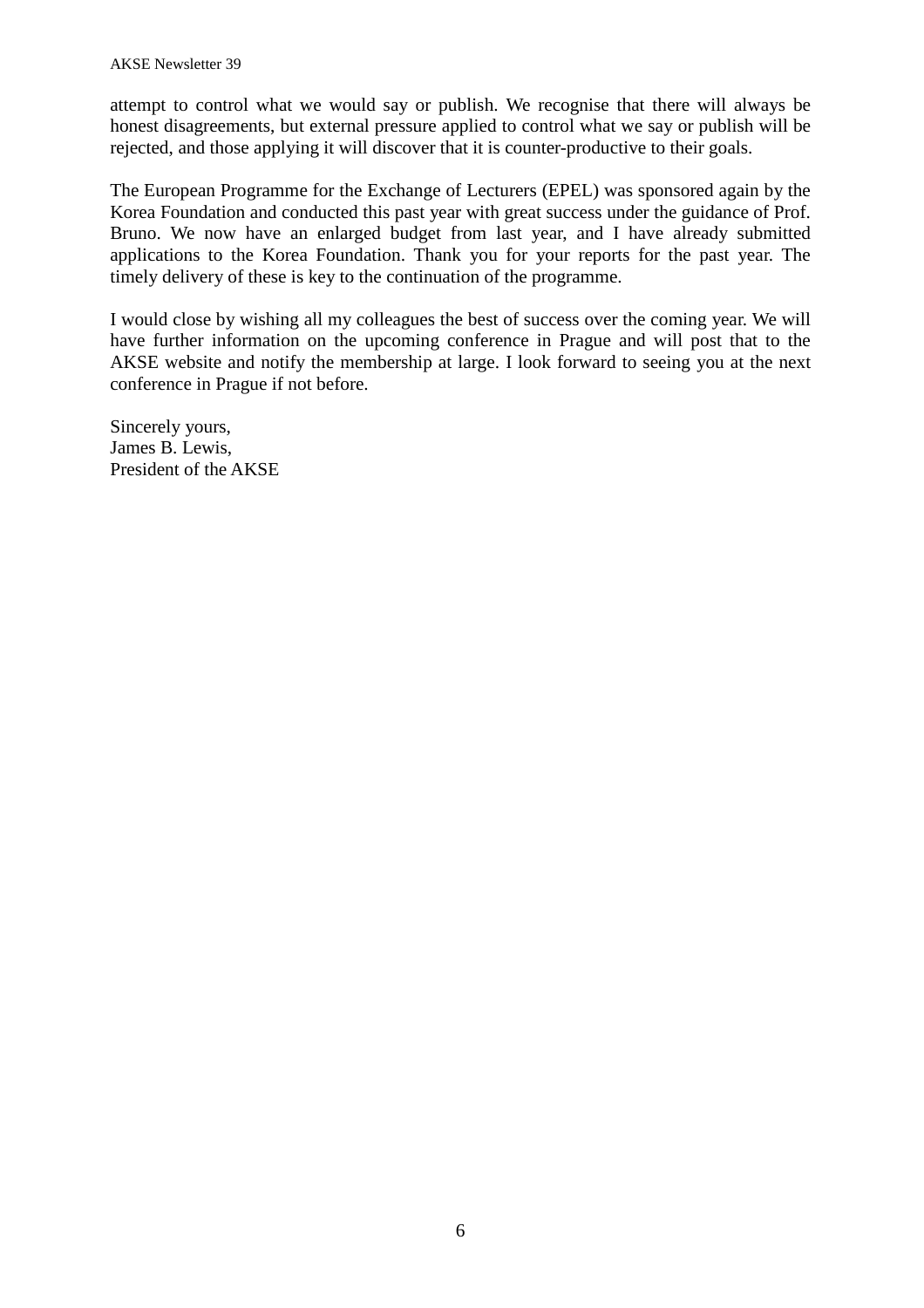# **A N O T E F R O M T H E E D I T O R**

Like last year, this issue of the Newsletter will be published in electronic form only, as will future issues for the time being. AKSE would like to encourage colleagues who did not submit the report this year to make the effort to compile a report for the next issue.

# The **SUBMISSION DATE** for Newsletter 40 will be **JULY 31, 2016**.

The contact details for the Editor are as follows:

Postal address: Professor Vladimir Tikhonov IKOS, HF, UiO Blindern, Pb1010 Oslo, NO-0315 Norway

Email address: vladimir.tikhonov@ikos.uio.no

#### **Please observe the following:**

1) Submit your next report according to instructions given below. The format of your submission should follow the style in the entry for your country and university. Please do not submit the same reports that you used for AKS or the Korea Foundation since they ask for items that are not usually included in AKSE newsletters.

2) As AKSE is becoming more globalized and interacts more with scholars in both America and Korea, there is more pressure to adopt American spellings of English. For future issues, American spelling conventions will be preferred.

3) For now, either of the two main romanization systems is acceptable - **McCune-Reischauer** or **Revised Romanization**. As in the past, the Yale System can be used for linguistic purposes, and a non-standard Romanisation is acceptable if used in a title or if it is the preferred spelling of a person's name, such as Syngman Rhee.

4) Please do not submit any text in Korean or Chinese characters, and please use standard English forms of punctuation, especially with quotation marks. The reports should NOT include any hyperlinks as they make the text difficult to edit.

Vladimir Tikhonov

#### SUBMISSION GUIDELINES:

Please organise the information into the following categories:

**1. General Information**: You may include basic information about your department or program, such as the names of main faculty members, assistant instructors, and visiting scholars.

**2. Academic Program:** You may include here reports on the academic programme of study at a university or other academic institution, including reports on new developments in the programme of study, the number of students pursuing a particular degree course, numbers of graduates, or any other information relating to the academic programme of Korean Studies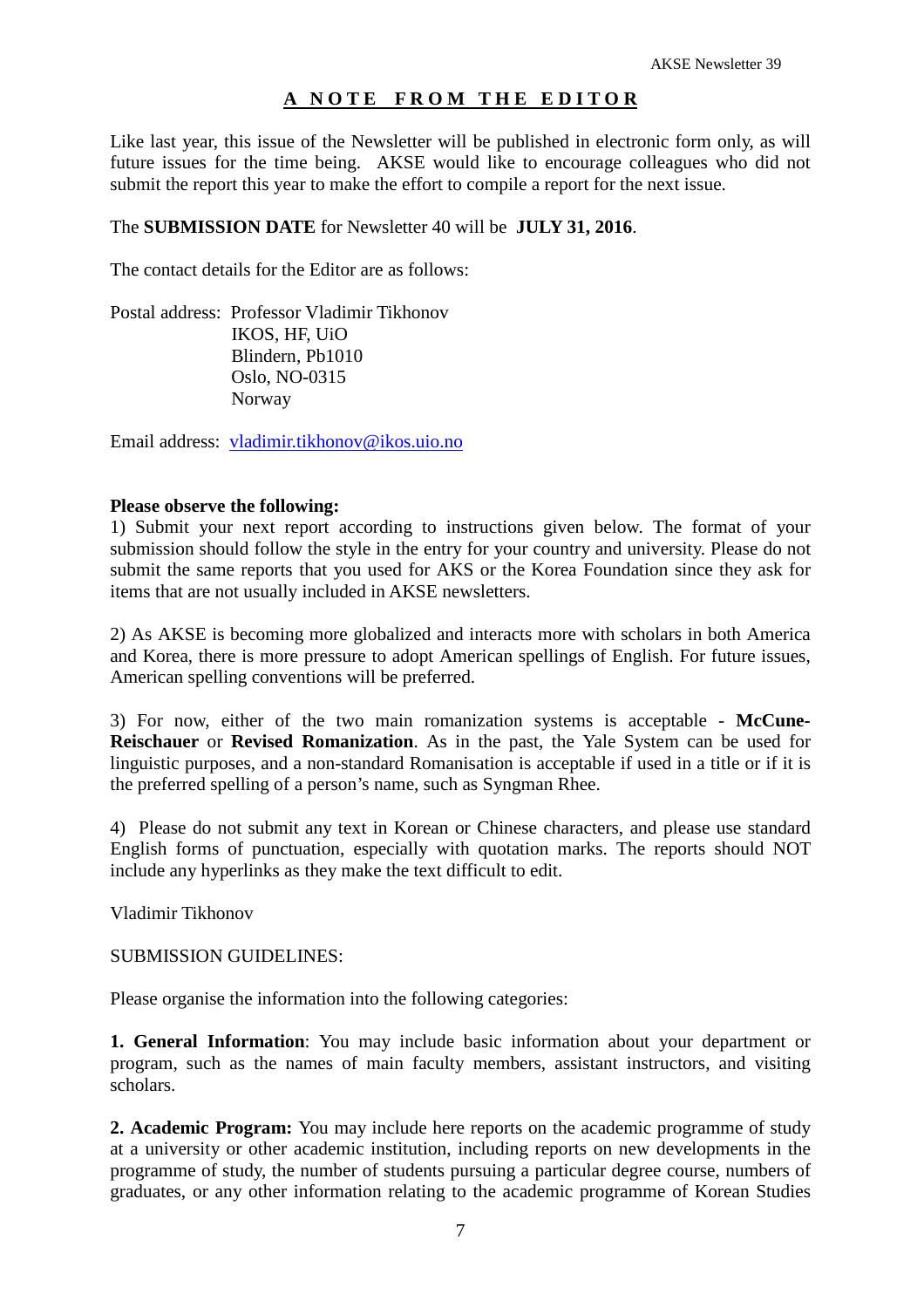during the past year.

**3. Seminars and Lectures**: You may provide a list of seminars and lectures on Korea at your university during the past year. For each event, please give the date (in the format, daymonth-year), title of the talk, and the event and venue.

**4. Other Activities:** Activities relating to Korean Studies which took place in your institution or country during the past year. Reports of cultural events and radio and TV programmes on Korea should be included here.

**5. Scholars' Reports:** You may include any papers presented, research undertaken or contemplated, performances presented, conferences attended, or any other scholarly activity related to Korean Studies. Publications, however, should NOT be included here, but under category 4. Please note that a separate paragraph should be written for each person for whom information is provided. For talks and paper presentations, the format should be: date (daymonth-year), title of the paper, name of the event, and name of the venue.

**6. Publications:** You may include here you own publications or the publications of anyone else in your country which may be of serious interest to scholars of Korean Studies. You should NOT list any publications that are due to be published in the following academic year. As a model, see the format used under entries for any university.

**PLEASE NOTE: Romanisation** of Korean words and terms can be done according to either the **Revised Romanization System** or the **McCune-Reischauer System** unless the **Yale System** is used for linguistic purposes or a conventional spelling of a name is used. **Spelling** of English words should follow **American** conventions. Please do not use *Hangeul* or Chinese characters and do not use superscript text since it will appear too small to be easily readable.

**Information should be provided in an MSWord file as an email attachment.**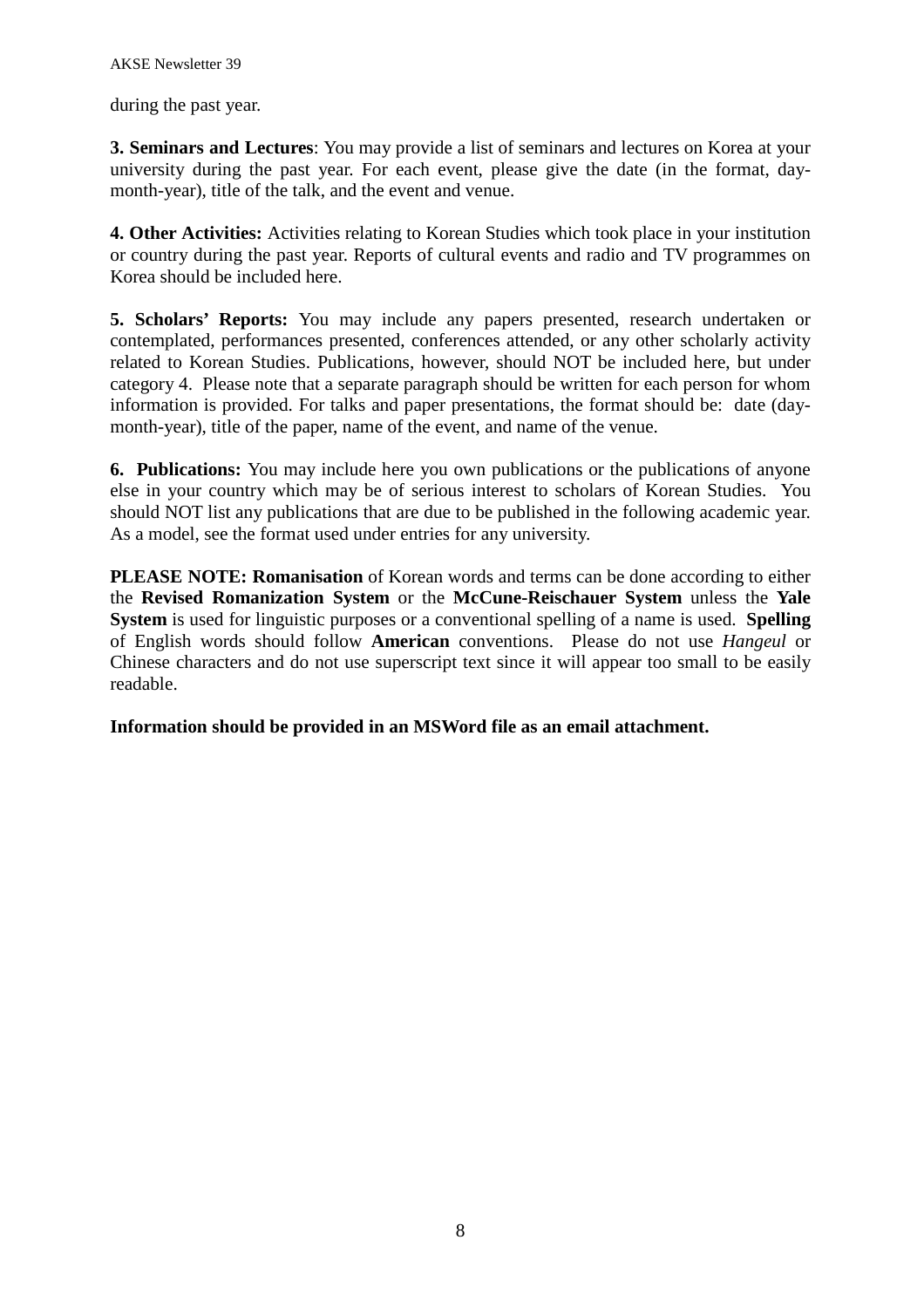# **CONSTITUTION OF THE ASSOCIATION FOR KOREAN STUDIES IN EUROPE (as amended 2009)**

# **NAME**

**1.** The name of the Association shall be 'The Association for Korean Studies in Europe' (AKSE).

# **OBJECTS**

**2.** The Association shall be non-political and its objects shall be:

- to stimulate and to co-ordinate academic Korean Studies in all countries of Europe;
- to contribute to the spread of knowledge of Korea among a wider public.

The objects of the Association shall be attained:

- by organizing academic conferences on Korea;
- by issuing a newsletter;
- by encouraging and facilitating co-operation with other organizations having aims consistent with its own objects.

### **MEMBERSHIP**

**3.** The Association shall consist of Full Members in the categories of Ordinary Members and Honorary Members, and of Associate Members in the categories of Individual Associate Members and Corporate Associate Members.

Ordinary Membership is open to persons permanently resident in Europe with a serious academic interest in Korea. Individual Associate Membership is open to persons not permanently resident in Europe. Applications and proposals for Membership are to be addressed to any member of the Council and decided upon by the Council of the Association.

**4.** Members shall pay an annual fee to be determined by the Council.

Members may be exempted partially or totally from payment of the fee upon decision of the Council. Payment of the fee shall be due on Jan First of each year.

**5.** Membership shall expire:

- when a Member resigns from the Association by notifying the Secretary in writing;
- when the Membership fee has not been paid within six months of the due date;
- when a Member is expelled from the Association by the Council for having acted in a manner detrimental to the interests or the good name of the Association.

Expulsion shall require the consent of not less than four members of the Council. Before a decision on expulsion is taken, the Secretary of the Association will write to the Member in question, stating the nature of the alleged offence, together with the name(s) of the informant(s) or source(s) of information, and allowing a reasonable time for an explanation. **6.** Regular Membership Meetings will be held during academic conferences or when called

by the Council. The Council shall call an Extraordinary Membership Meeting upon the request of one-third

of the Full Members of the Association. Notice of any business to be transacted at a Membership Meeting shall be given in writing to the Secretary, who shall prepare the agenda of the meeting.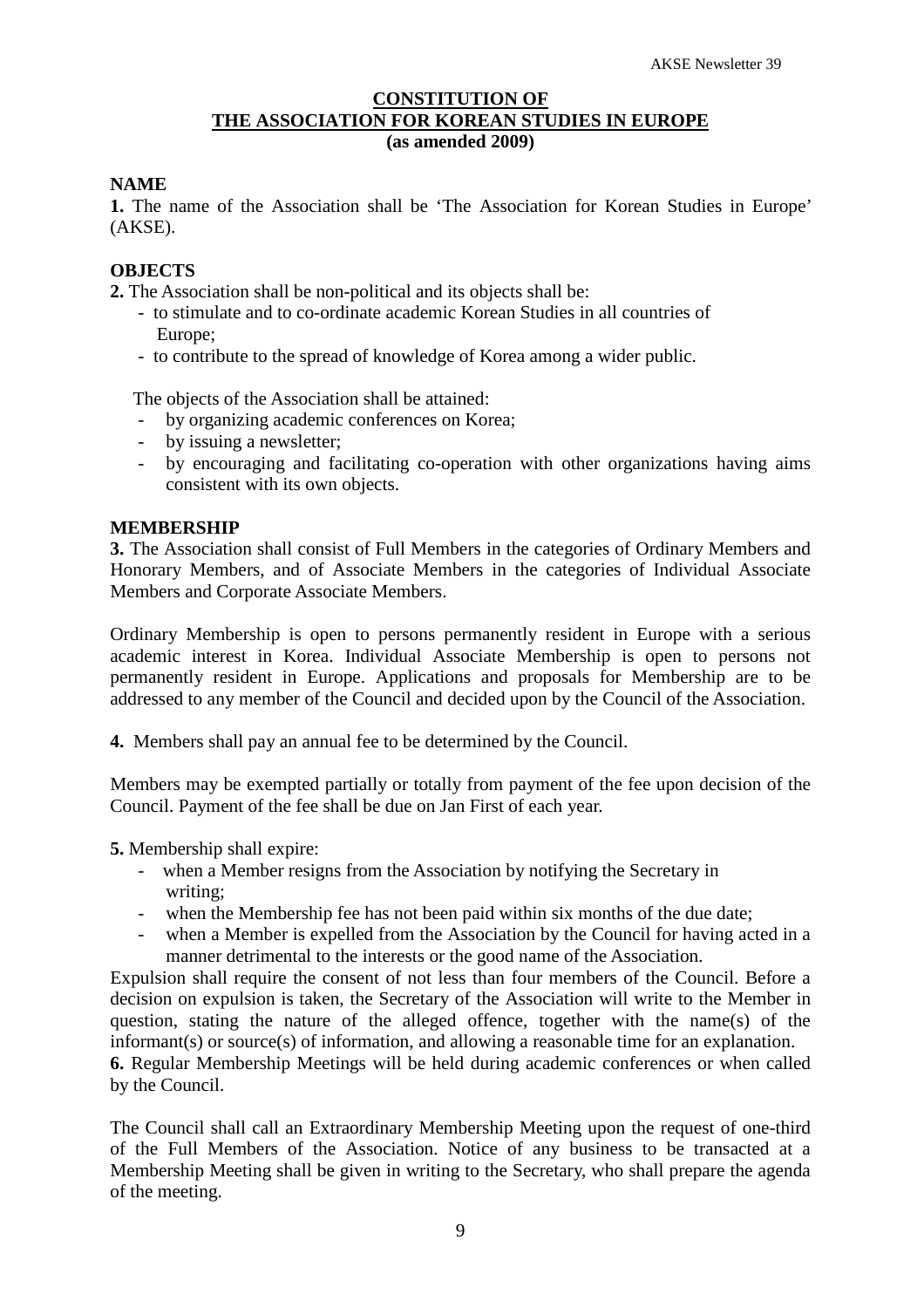One-third of the Full Members of the Association shall form a quorum for any Membership Meeting, and only Full Members shall have voting rights at any Membership Meeting.

# **COUNCIL**

**7.** The affairs of the Association will be managed by the Council. Should the Council need to deal with any matter not explicitly provided for in this Constitution, it shall do its best to consult all Members before making any decision, and in any event submit its decision to all Members at the earliest possible opportunity.

**8.** The Council of the Association shall consist of:

a President; a Vice-President; a Secretary; a Treasurer; a Councillor for Public Relations; a Councillor for Membership Affairs; and two (2) other persons.

The members of the Council must be Full Members of the Association, and shall be elected at Membership Meetings. Members of the Council shall be expected to serve normally for a period of four years.

If a motion of no confidence in any Member of the Council is supported by four (4) Members of the Council, that Member shall be dismissed from the Council and from any office which he or she holds in the Association.

Notice of any business to be transacted at a Membership Meeting shall be given in writing to the Secretary, who shall prepare the agenda of the meeting.

Vacancies on the Council arising between Membership Meetings shall be filled by co-option or by transfer of duties within the Council. Members shall be notified of any such changes.

Four (4) members of the Council shall form a quorum for Council meetings. The Treasurer is to render audited annual accounts of the finances of the Association.

### **AMENDMENTS**

**9.** This Constitution can be amended at Membership Meetings.

Amendments shall be notified to all Members at least six months before the Membership Meeting. An amendment shall require not less than two-thirds of the votes of Full Members present at a properly constituted Membership Meeting.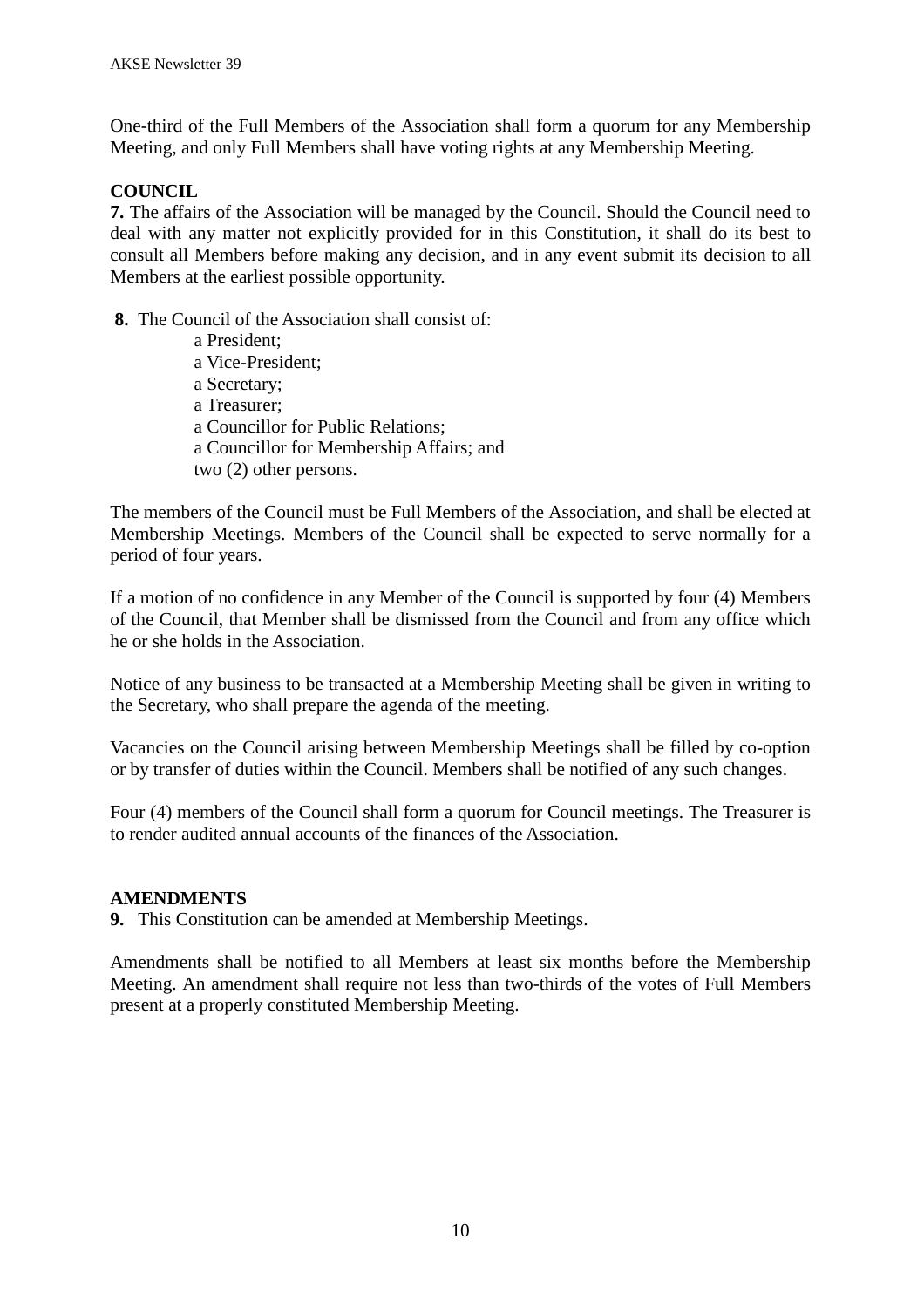# **AKSE ACTIVITIES FUNDED BY THE KOREA FOUNDATION**

# (1.) EPEL

The European Programme for the Exchange of Lecturers is sponsored by the Korea Foundation. Every year, AKSE accepts applications from universities to invite scholars from other institutions to give lectures in their classes. This program also offers excellent opportunities for AKSE members to meet and exchange ideas concerning both research and teaching.

#### (2.) Korea Foundation Fellowships for European Graduate Students

AKSE recommends members for the screening committee to be appointed by the Korea Foundation. Final decisions are made by the Korea Foundation.

For more information on these and other activities, please see the AKSE website (www.akse.uni-kiel.de).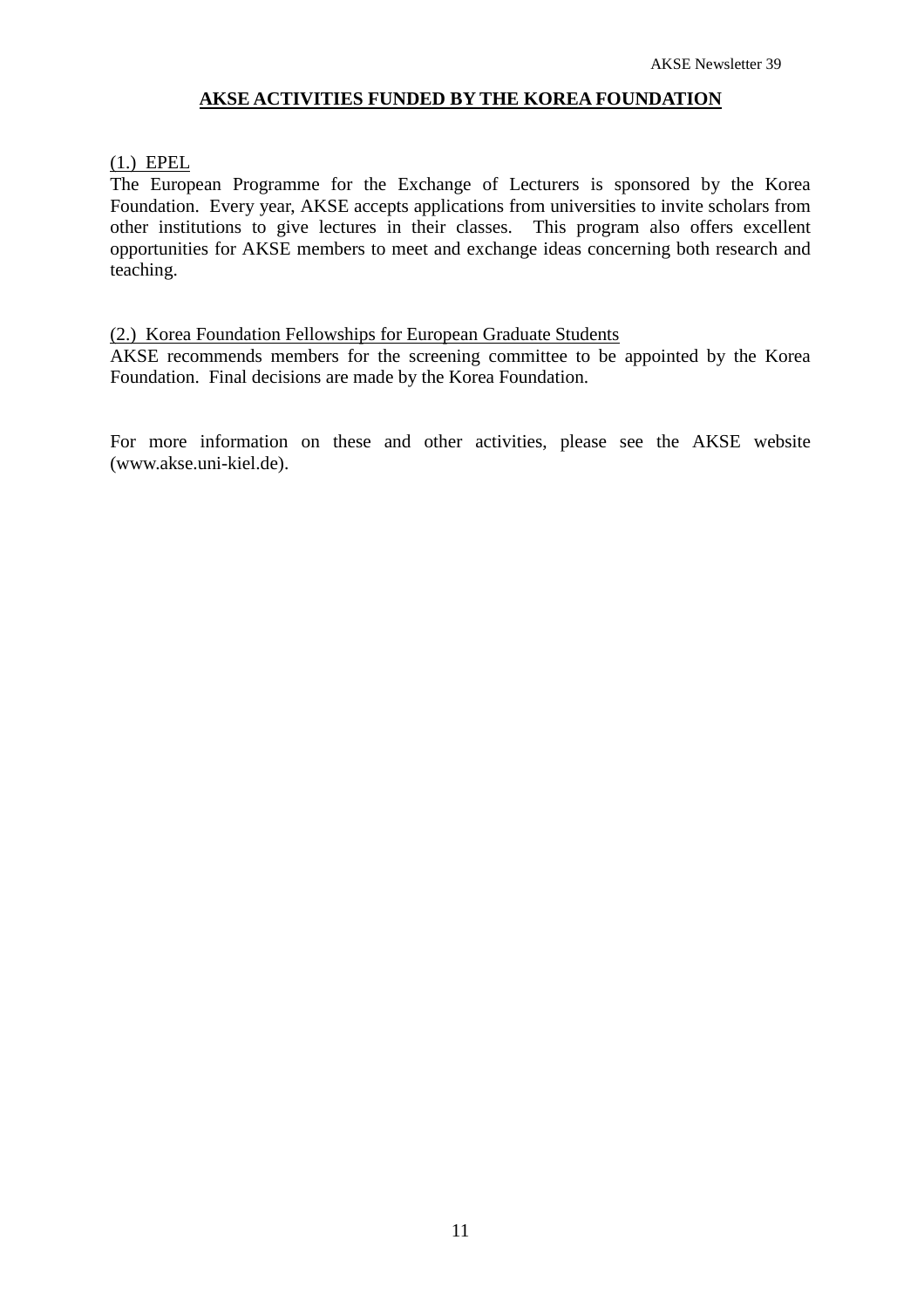# **HONORARY MEMBERS OF THE ASSOCIATION**

Daniel Bouchez Eckart Dege Katherine Dege Martina Deuchler Dieter Eikemeier Fabre, André (1932-2009) Alexandre Guillemoz Hong, Sah-myung Lev Rafailovich Kontsevich Li Ogg (1928-2001) Marianna Ivanova Nikitina (1930-1999) Marc Orange Halina Ogarek-Czoj (1931-2004) Robert C. Provine Vladimir Pucek Werner Sasse William E. Skillend (1926-2010) Frits Vos (1918-2000) Boudewijn Walraven

# **AKSE REPRESENTATIVES TO THE ANNUAL MEETING OF THE ASSOCIATION FOR ASIAN STUDIES**

\_\_\_\_\_\_\_\_\_\_\_\_\_\_\_\_\_\_\_\_\_\_\_\_\_\_\_\_\_\_\_\_\_\_\_\_\_\_\_\_\_\_\_\_\_\_\_\_\_\_\_\_\_\_\_\_\_\_\_\_\_\_\_\_\_\_\_\_\_\_\_\_\_\_\_

Year Delegate(s)

- 1995: Youngsook **Pak** (SOAS).
- 1996: Alain **Delissen** (Paris), Hendrik H. **Sørensen** (Københavns).
- 1997: Roland **Wein** (Dortmund), Koen **De Ceuster** (Leiden).
- 1998: Anders **Karlsson** (Stockholm), **Yeon** Jaehoon (SOAS).
- 1999: Marion **Eggert** (Bochum), Boudewijn **Walraven** (Leiden).
- 2000: no application.
- 2001: Werner **Sasse** (Hamburg), Antonetta **Bruno** (Roma).
- 2002: no application.
- 2003: no application.
- 2004: Valérie **Gelézeau** (Paris), Marie-Orange **Rive-Lasan** (Paris).
- 2005: Carl **Saxer** (Københavns).
- 2006: Rüdiger **Frank** (Wein), Shino **Toyoshima** (London).
- 2007: no application.
- 2008: Antonio **Fiori** (Bologna), Owen **Miller** (SOAS)
- 2009: Andreas **Mueller-Lee** (Bochum), Charlotte **Horlyck** (SOAS)
- 2010: Yannick **Bruneton** (Paris), Elisabeth **Chabanol** (EFEO)
- 2011: Min-Kyung **Yoon** (Leiden)
- 2012: Lukas **Pokorny** (Vienna) and Evelyne **Cherel-Riquier** (La Rochelle)
- 2013: From this year, AKSE has been unable to provide support for two members to attend the AAS Annual Meeting.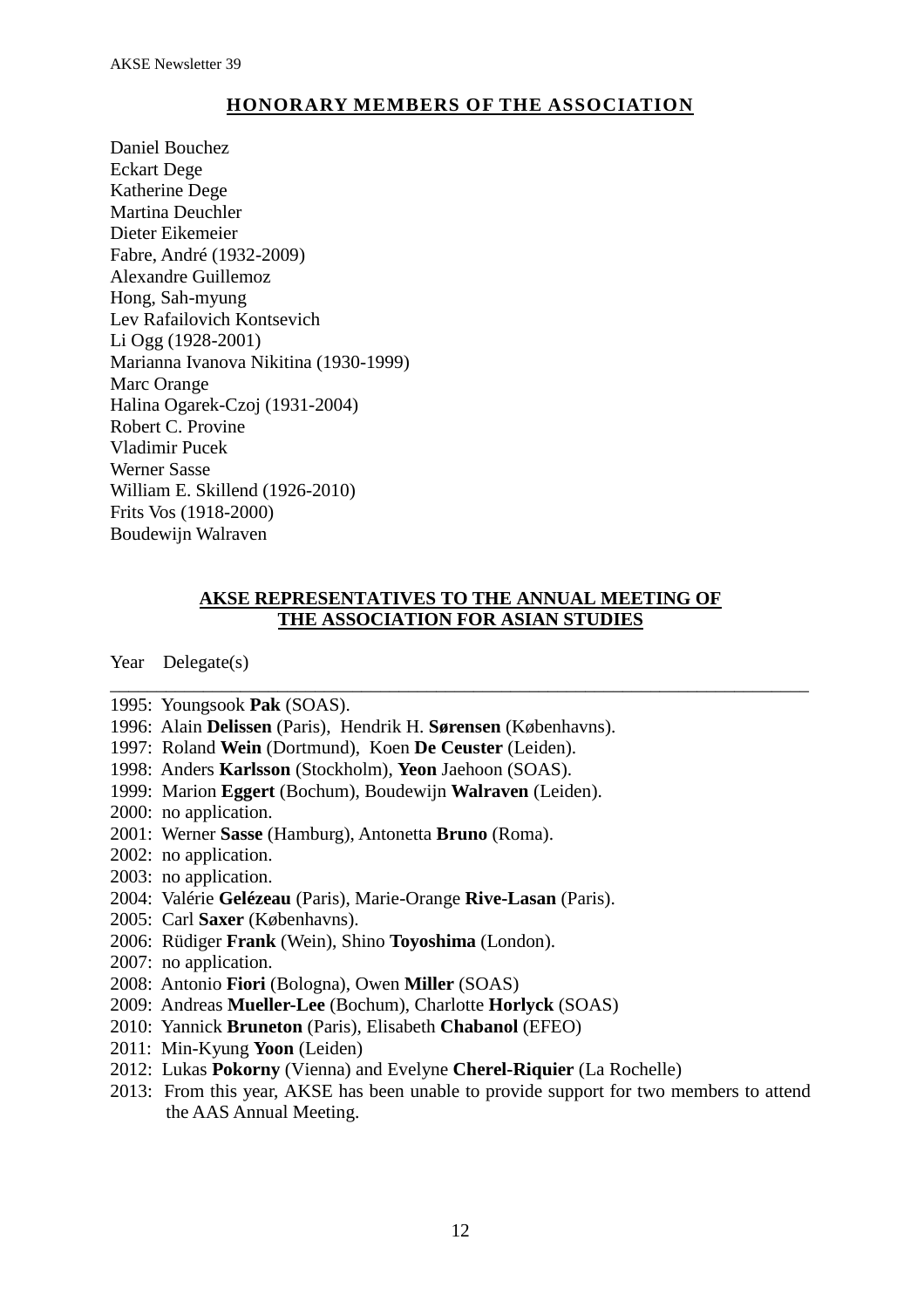# **C OU N T RY R E P O R T S**

# **AUSTRIA**

**Wien**

# **Universität Wien Institut für Musikwissenschaft**

In the summer semester 2015 **Yang Eun-yeong** has teached a course on traditional Buddhist ritual music in East Asia at the Institute for Musicology of the Vienna University**.**

**Christian Lewarth**, PhD student at the Institute for Musicology, has participated in the Seventh International Doctoral Workshop in Ethnomusicology at the Center for World Music in Hildesheim, from June 24-28, 2015. There he presented on June 25 his research on "Kŏmun'go as an Ensemble Instrument in South Korean music life: Repertoire, Roles and Emotions".

# **CZECH REPUBLIC**

#### **Praha (Prague)**

# **Univerzita Karlova v Praze (Charles University) Department of Korean Studies, Institute of East Asian Studies**

#### General Information:

The team of department still consists of two full-time assistant professors (Tomáš Horák, Vladimír Glomb) and one position shared with the Department of Religious Studies (Marek Zemánek) together with one lecturer (Chŏng Younwoo). The team is headed by Prof. Miriam Löwensteinová. Due to AKS CUPKS funding we were able to significantly expand our teaching positions for Vladislava Mazaná, Blanka Ferklová or Štěpánka Horáková building slowly the broader and better Korean Studies. Prague Korean Studies successfully finished five years AKS OLUKS grant and gained the renewal for the project. The 2015 Core University Program for Korean Studies will be running for the next five years within the framework of a three designated research areas: *Facets of Contemporary Korea*, *Highlights of Korean Tradition in the Multidisciplinary Perspective* and *Teaching Contemporary Korea*. We do expect a significant increase of international cooperation and research involving both classical and contemporary Korean studies. The flagship thematical area of the project, *Highlights of Korean Tradition in the Multidisciplinary Perspective,* will focus on the emblematic individual of the Chosŏn period golden age: literati and thinker Kim Sisŭp (1435- 1493) and will mark the role of Prague Korean Studies as a pleasant place gathering together the European scholars dealing with traditional Korea. The positive development for Prague Korean Studies toward a better international visibility is well mirrored by the successful bid for the next AKSE conference in 2017.

### Seminars and Lectures

Thanks to excellent CEEPUS network of Korean Studies and OLUKS resources we were able to significantly expand teachers and students exchange and the last year was full of exciting lectures and events like visits and lectures of Dr. Kevin Cawley (University College Cork, Ireland), *Dangerous Women and Confucian Violence in the early Catholic Church in Korea* or Anastasia A. Guryeva: *New elements and ancient roots: specifics of musical* kasa *in*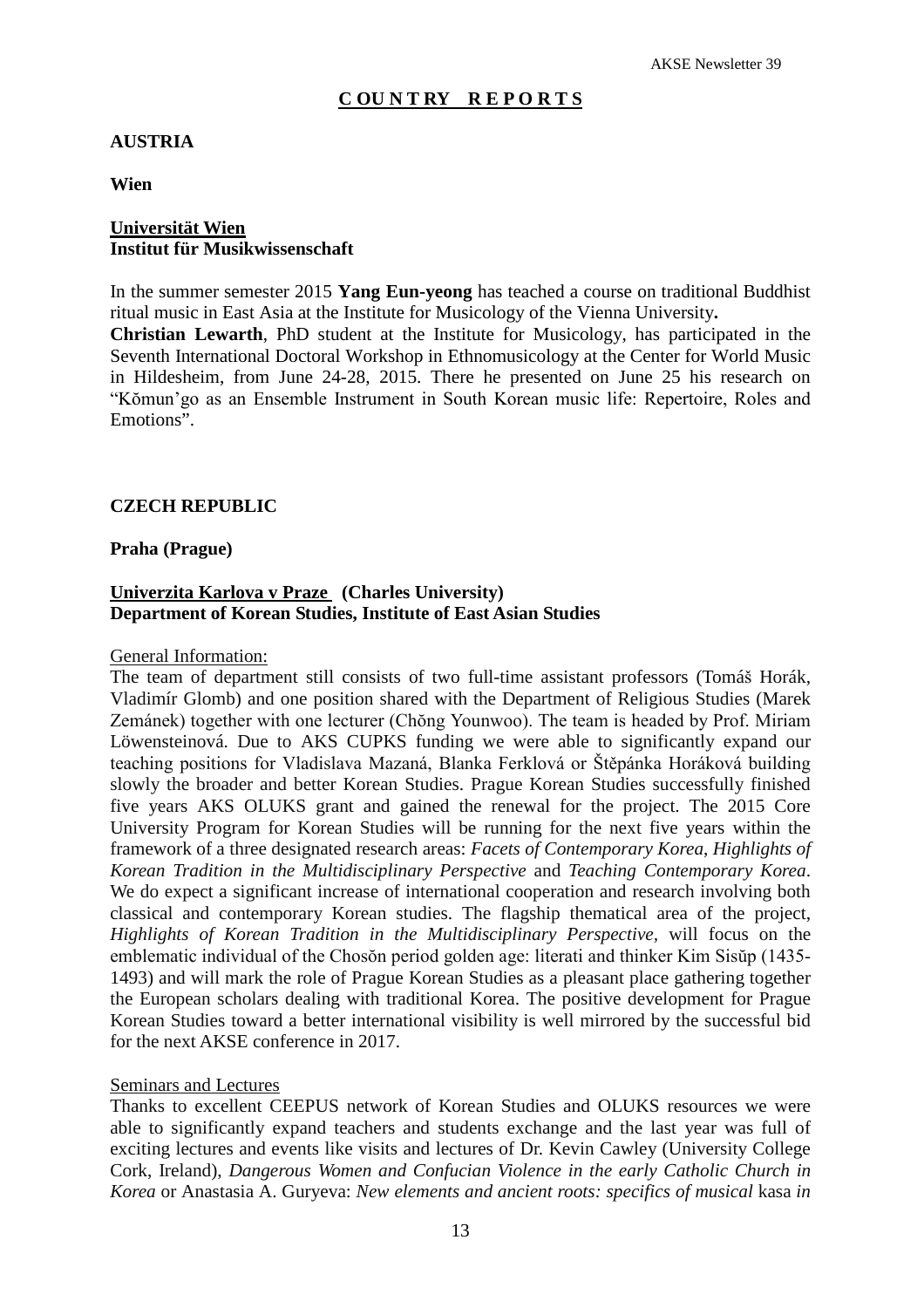*Late Chosŏn* together with visits and readings of Yi Mun-yŏl and Kim Yŏng-ha etc. Topics of the organized conferences demonstrate both support for popular and recent topics (*hallyu*) as well as some more fundamental topics (Buddhists notions of death).

1) *Winning Central Europe: Spread and Reception of the Korean Wave in the Czech Republic and the Adjacent Countries* (November 28–29, 2014); Michael Fuhr (Hanover University of Music, Drama and Media) *Mainstream, Subculture, Scene or Tribe? K-Pop Fans and CoverDancers in Germany*; Sang-Yeon Loise Sung (University of Vienna) *Negotiating Power Dynamics of K-Pop Participatory Culture in Austria* ; Haekyung Um (University of Liverpool) *Adoring Audience, Passionate Consumption and Mixed Reception: K-Pop Scene and Fandom in the UK* ; Alexandra Urman (National Research University Higher School of Economics, Moscow) *Perception of the Korean Political History Through Modern South Korean Cinema*; Lucie Šarmanová (University of Economics in Prague) *Korean Wave as a Soft-Power Strategy*; Eva Zvěřinová (Charles University in Prague) *Sachal Eumshik: Integrating Buddhist Ritual Food into Hallyu*; Hye-kyung Lee (King's College London) *The Korean Wave, Encountering Asia and Cultural Policy*; Pawel Kida (Seoul National University) *The Effect of Korean Wave in Medical Tourism –Japan, China, Russia and Poland*; Valentina Marinescu (University of Bucharest) *Geographies of East-Asia in Europe –Ways of Perceiving and Assessing the Uniqueness of Hallyu*; Jana Hajzlerová (Charles University in Prague) *Korea in the Czech Republic: Legacies of the Past, Prospects for the Future*; Vladislava Mazaná (Charles University in Prague) & Halina Zawiszová (Charles University in Prague) *On the Spread and Perception of Korean Popular Culture in the Czech Republic in Comparison with Japanese Popular Culture*; David Uher (Palacký University Olomouc) *Sprinkled Tea: Image of Chinese Characters in Czech Pop-culture* ; Alexandra Lichá (Charles University in Prague) *Prague: Imagining the Metropolis of Romance*; Renata Hanó (Eötvös Loránd University, Budapest) *Religious Segments and their Social Response in the Debut Concept of South-Korean-Chinese Boy Band 'EXO'*; Anna Jarchovská (Charles University in Prague) *Conditions of Positive Acceptance of Korean Television Drama Abroad: Cultural Proximity or Diversity?*; Solee Shin (Lund University) *Market Making and K-Pop: An Organizational Perspective*; Youngmi Kim (Central European University, Budapest) keynote speech

2) *2. workshop mladých koreanistů* (2nd Workshop of Young Czech Korean Studies Specialists), (March 27, 2015), Markéta Vojtíšková: *Co Mongolové dali a vzali Korju* (What Mongols gave to and took from Goryeo), Blanka Kašparová: *Jun Čchi-ho, druhý muž Klubu nezávislosti* (Yun Ch'iho, the second person in the Independence Club), Tereza Boukalová: *Formování nového ideálu ženství v Koreji* (Forming of a new ideal of women in Korea), Lucie Melounová: *Edukační programy Národního muzea Koreje* (Education Programs in The National Museum of Korea ), Jana Pospíšilová: *Vývoj moderního pohřbívání v Korejské republice* (Development of modern burial in the Republic of Korea ), Kateřina Mudruňková: *Právo na krásu: Zkoumání legitimizace plastických operací v Korejské republice* (The Right to Beauty: Research on Legitimization of Plastic Surgery in the Republic of Korea ), Mona Burkušová: *Sviatok lampionov v období Korjo* (Lantern Festival in the Goryeo Dynasty)

3) *Prague Symposium on Buddhist Rites of Death* (July 15, 2015), Lubomír Ondračka: *Death Rituals in Pre-Buddhist India and Early Indian Buddhism*; Chang Yan-Di, Ven. Doaseeing: *The Concept of Death and Death Rituals in China from the Han to Sung Dynasties*; Kim Jongmyung: *The S*uryukchae *Ritual in Early Chosŏn Korea and Its Buddhist Philosophical Implications*; Kim Yuri: Kamnot'aeng *and Rituals in Chosŏn: A Study on Changing Patterns of* Kamnot'aeng "Hadan"; Marek Zemánek: *Death Rituals in Contemporary Korea: Typology and Structure*; Lim Mi Sun: *Buddhist Ritual Music and Dance.*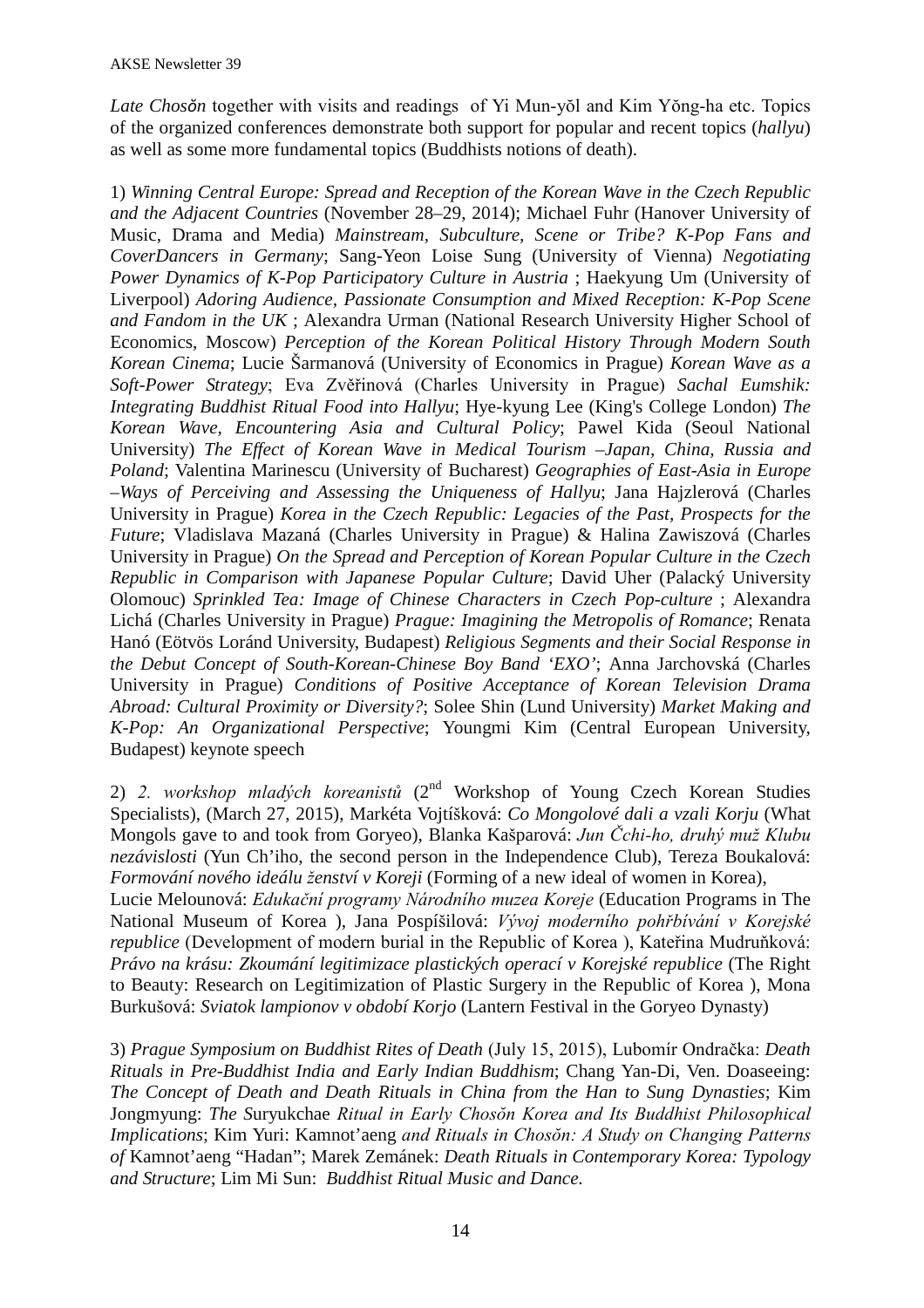# Scholars' Reports:

**Prof. Miriam Löwensteinová** (PhDr., Ph.D) has coordinated the AKS project, taught various new courses both home and abroad (Universita J. A. Komenského, Bratislava, *Classical Korean Literature I-II,* Two-semester course, *Modern Korean Novel: From Yi Kwang-su to Yi Seung-u*. Vienna, May 2015. One-semester course etc.) She organized and edited the volume of conference proceedings of the  $2<sup>nd</sup>$  Workshop of Young Czech Korean Studies Specialists and together with Vladimir Glomb published *Korejská náboženství* (Korean Religions) covering the important (and funny) texts of Korean religions (Confucianism, Shamanism, Tonghak, Christianity and new religions). She attended following conferences: *P´aesŏl: On the Way to Fiction*? The 7th World Conference of Korean Studies, Havaii, Honolulu, November 5 – 8, 2014, *Pak Chŏng-hǔi´s era as a background of Yi Sǔng-u´s Saengǔi imyŏn*. "Exploring the New Trends in Socio-cultural changes in Korean and Russian Societies", April 9-10, 2015, Sankt-Petersbourgh State University , *Telling the history through novel. Yi Munyŏl´s* Siin. "Korean Literature within Korean Studies". University of Vienna, June 13, 2015, (together with Kašparová Blanka): *Two different views on Russia: Yun Ch´iho and Min Yonghwan´s Diares*. Conference on Korean Studies, Faculty of Sociology and Social Work - University of Bucharest, September 2015. She was also awarded by The President of the ROK, Ministry of Education prize *Taet'ongnyŏng p'yoch'ang*.

**Chŏng Younwoo** (lecturer) taught several language courses and continued her linguistic research. She took part at the *7th World Korean Educators Conference* (Seoul: Aug. 24-26).

**Blanka Ferklová** taught – besides her duties at Sejong Institute – several courses and has published an electronic version of her *Korean – Czech Dictionary of Onomatopoiea* (available at http://korea.ff.cuni.cz/slovnik\_onomatopoii)*.*

**Vladimir Glomb** took a one-year leave and enjoyed the hospitality of his German friends as a research fellow at the Ruhr-University Bochum Käte-Hamburger-Kolleg "Dynamics in the History of Religions between Asia and Europe" with a project *Borders of Orthodoxy and the Charm of False Learning in Korean Confucianism*. His teaching duties were taken over by his colleagues (especially by Vlaďka Mazaná). Together with Thorsten Traulsen and Elena Kondratyeva he has been continuing the work on their project *Introduction to Classical Korean* and started to believe that the book could be finished. He attended conferences *Chosŏn yuhakŭi chagihwawa kŭnghyŏndaejŏk pyŏnsin* (Rethinking Korean Confucianism: Adaptation under the Joseon Dynasty and Reaction to Modernization, Seoul National University, November 2014; presented: *Yulgok Yi Irŭl paraponŭn Pukhanŭi sigake taehan myŏtkkaji yebijŏk koch'al*: Some Preliminary Notes on the North Korean Views on Yulgok Yi I ), *Books as Material and Symbolic Artifacts in Religious Book Cultures* (May 28-29 2015, Käte-Hamburger-Kolleg, Ruhr University Bochum; presented: *Sagehood for Young Boys: Confucian Primers in Traditional Korea*) and AKSE Conference 2015 (Bochum, July 10-13; presented: *Courses for Advanced Students: Confucian Education and Daoist Texts*).

**Jana Hajzlerová** (Ph.D. student) joined dr. H.T. Tse, University of Hong Kong, as a coinvestigator and methodology specialist in his research project on fashion and media in East Asia (October 2014 – May 2015, *A Comparative Analysis of Creative Industries in Greater China and South Korea – Fashion as Case Study*). She presented at *Winning Central Europe: Spread and Reception of the Korean Wave in the Czech Republic and the Adjacent Countries* (November 28–29, 2014): *Korea in the Czech Republic: Legacies of the Past, Prospects for the Future*.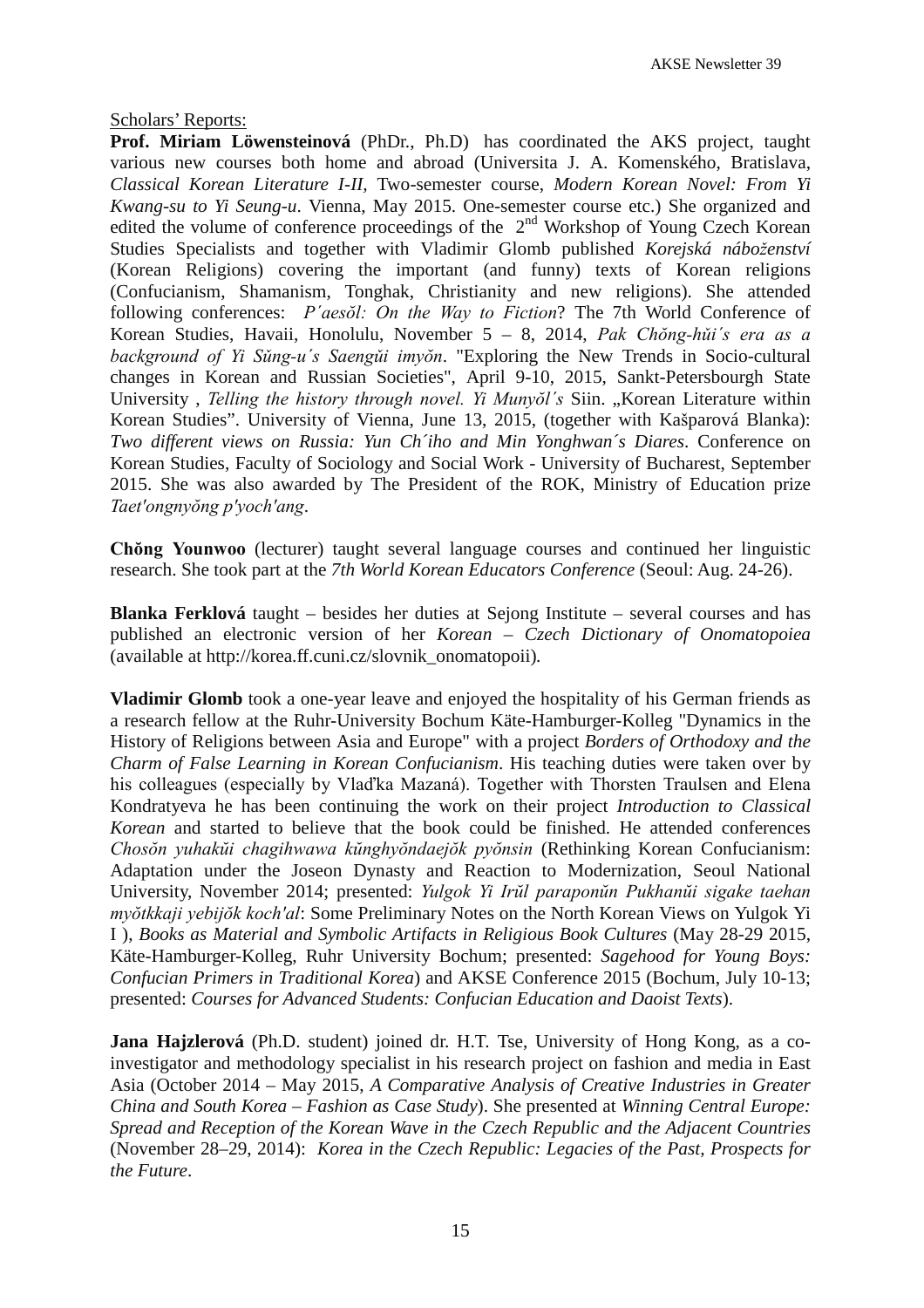**Tomáš Horák** devoted his time besides his courses to his long-time work on writings by Master Chinul. Within the CEEPUS network he taught one-semester course *Korean Buddhism* at Warsaw University (May 2015). He attended the conference *Viennese Korean Studies Days 2014*, Koreanologie am Institut für Ostasienwissenschaften der Univ. Wien, December 11, 2014, and presented: *The problem of functional sentence perspective in the translation process*.

**Vladislava Mazaná** (Ph.D. Student) took over many teaching duties of Vladimir Glomb during his leave (History of Korean language etc.) and continued her Ph.D. Studies. She presented at *Winning Central Europe: Spread and Reception of the Korean Wave in the Czech Republic and the Adjacent Countries,* Charles University in Prague, Faculty of Arts, Department of Korean Studies, November 28 – 29, 2014: *On the Spread and Perception of the Korean Popular Culture in the Czech Republic in Comparison with Japanese Popular Culture.*

**Marek Zemánek**, (Mgr., M.A.) continued his research on Korean Buddhism both old and modern. His teaching activities comprise – besides his maternal seat – also lectures at the Department of Religious studies of Charles. He attended following conferences:*7th World Conference of Korean Studies*, Hawaii, Honolulu, November 5 – 8, 2014: presented *Buddhist Funeral Rites among Lay Buddhists* (awarded Junior Scholar Paper Prize: 2nd Place**,** ) *Prague Symposium on Buddhist Rites of Death*, July 15, 2015: presented *Practice of Buddhist Rites of Death in Contemporary Korea,* AKSE Conference 2015, Bochum, July 10-13, presented *Thanatology and Soteriology in* Samguk Yusa. He also delivered a talk at *Segyesogŭi hangukgak – tonghyanggwa chŏnmang* (Worldwide Korean Studies – Trends and Prospects), Seoul: National Assembly Memorial Hall, August 22, 2014. *Tongyurŏbŭi hangukhak tonghyanggwa chŏnmang* (Trends and Prospects of Korean Studies in Eastern Europe).

# Publications:

**Vladimír Glomb, Miriam Löwensteinová**. *Korejská náboženství* (Korean Religions) (Togga, 2015).

**Löwensteinová, Miriam and Marek Zemánek (eds.)**. *Sborník mladých koreanistů 2.* (Proceedings of Young Koreanists). (Praha: Nová vlna, 2015)

**Miriam Löwensteinová and Yu Sunbee***.*"Yi Munyǒl's new mythology of Kim Pyǒngyǒn. *The Siin*". *Archiv Orientální* 82.2 (2014), p. 555–580.

**Vladimír Pucek,** *Dějiny koreanistiky* (A History of Czech Korean Studies), Seminář koreanistiky, Ústav Dálného východu 2015 (available at http://korea.ff.cuni.cz/dejiny\_koreanistiky)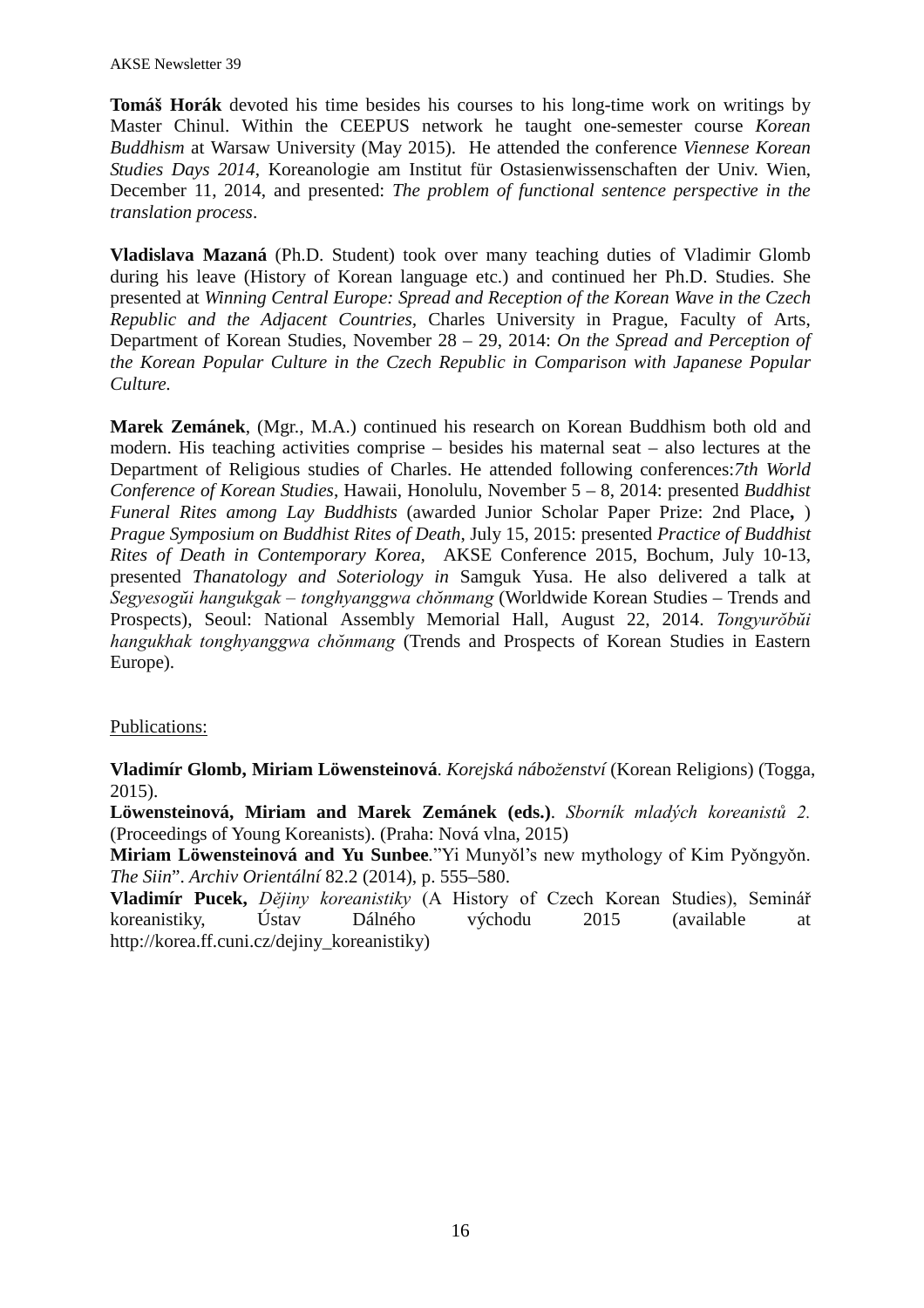# **FRANCE**

**Paris**

# **École des Hautes Études en Sciences Sociales (EHESS) Centre de Recherches sur la Corée (CRC) Center for Korean Studies (CKS)**

# General Information

The CKS is part of a joint research unit called "China, Korea, Japan," bringing together staff from the EHESS, CNRS, and other institutions. The specific organization and scientific activities of the CKS include the following permanent faculty and staff: **Ms. Eunjoo Carré-Na** ("ingénieur d'études" in charge of the research library and of the scientific information of the CKS), **Prof. Alain Delissen** ("Directeur d'études" in history), **Prof. Valérie Gelézeau** ("Maîtresse de conferences avec habilitation" in geography), and **Dr. Isabelle Sancho** ("Chargée de recherches de première classe" at the CNRS appointed at the CKS)**.** The current director of the CKS is **Isabelle Sancho**.

The CKS also has 29 research associates from different partner institutions, including four permanent members from the University of Paris Diderot (**Yannick Bruneton**, **Marie-Orange Rivé-Lasan**, **Kim Jin-Ok**, and **Pierre-Emmanuel Roux**) and five honorary members (**Marc Orange**, **Alexandre Guillemoz**, **Francis Macouin**, **Martine Prost**, and **Li Jine-Mieung**). 9 students are currently enrolled in either Master or PhD programs.

Four of the CKS Ph.D students defended their doctoral thesis in 2014-2015. Three former students (**Yim Eunsil**, **Kim Kyungmi**, and **Stéphane Thévenet**) have the status of "young research associates" ("jeunes chercheurs soutenus"), a new status created in 2013-2914 in order to facilitate the future professional integration of former students in French academia. **Dr. Pierre-Emmanuel Roux**, a former associate student, obtained in 2015 a permanent teaching position in Korean Studies at the University of Paris Diderot and **Benjamin Joinau**, who defended his PhD in 2014 at the CKS, was also hired as an assistant professor at Hongik University in 2014.

In 2014-2015, the EHESS Centre accomplished its usual academic and research activities. It had in particular the pleasure of hosting a series of special lectures taught by the 2014-2015 EHESS distinguished visiting professors: **Prof. Judy Han** (University of Toronto) in April and **Prof Henry Todd** (University of California-San Diego) in May (see below). Two lectures were also hosted at the Centre through the funding from the AKSE's EPEL programme: **Prof. Antti Leppänen** (University of Turku) and **Prof. Grace Koh** (SOAS, University of London).

In conjunction with AFPEC (Association Française pour l'Etude de la Corée), which was celebrating the  $30<sup>th</sup>$  anniversary of its foundation, two events were organized. On December 19, 2014 Prof. Alain Delissen –and current AFPEC president– opened this row of celebrations by delivering a lecture on legendary painter Yi Chungsŏp *(Love in a time of disasters – Correspondence by Yi Chungsŏp).* With four of its founding members and participants from different generations, June  $5<sup>th</sup>$ , 2015 was designed as a full day of celebrations aimed at remembering the past, assessing the present, and imagine the future of Korean studies in France. Once the names of the 2015 AFPEC thesis prize awardees had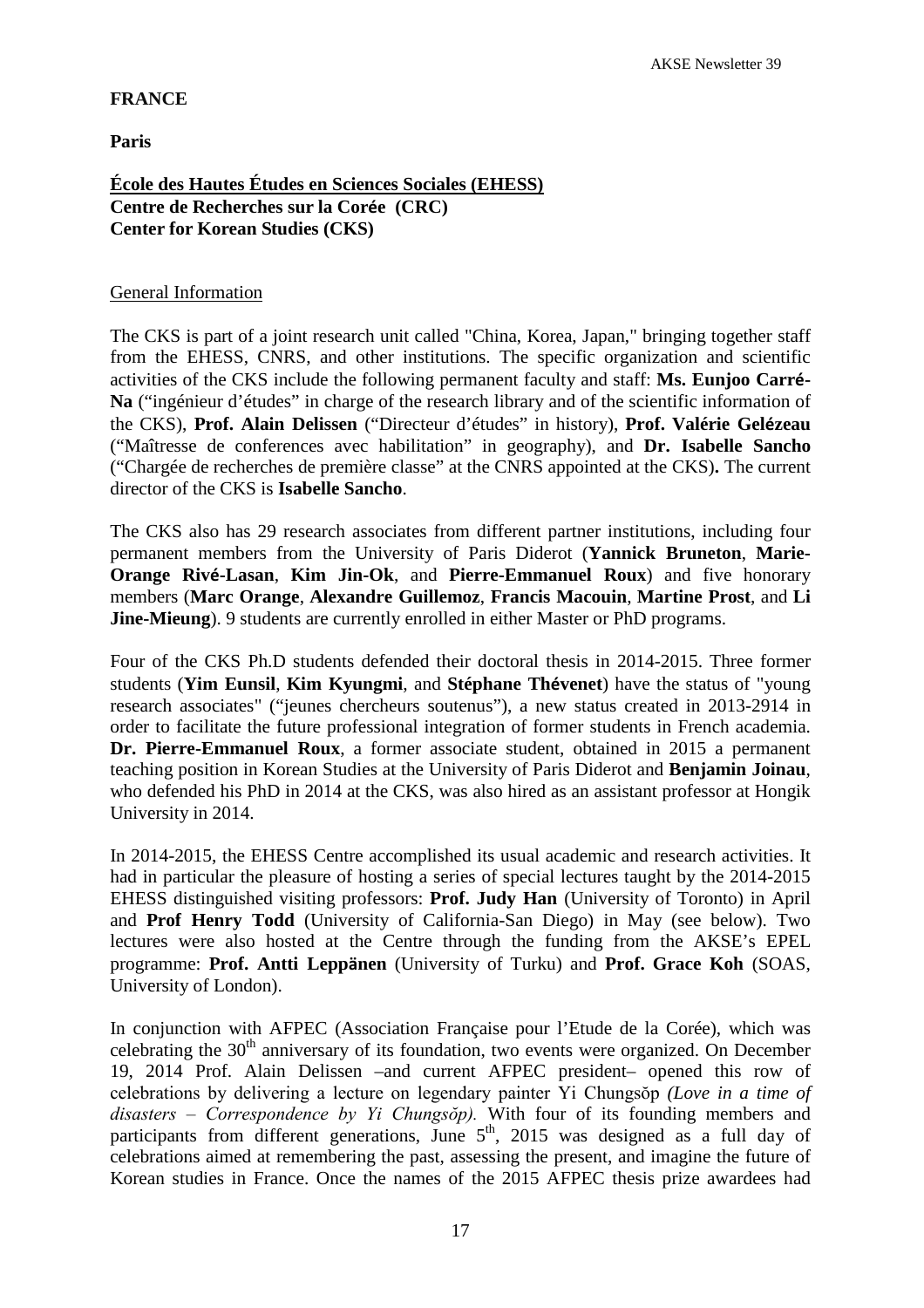been announced, the feast ended with Dr. Hervé Pejaudier who masterfully performed excerpts of Hǔngbo-ga.

As part of the « Paris Consortium – Réseau des études sur la Corée » that holds joined together Paris-Diderot University, Inalco, and EHESS, the CKS was happy to co-host a twoday workshop « New Frontiers, Training a new generation for Korean Studies » on September 7-8, 2015. With sessions about Korean studies and translation issues or about the production of educational materials *(kyojae)* for the teaching, in French, future Korea-related scholars, the Rescor was able to exchange views and experiences with French-speaking participants from most French regions and from four continents. This programme had been supported for five years by the Academy of Korean Studies (KSPS Core-University) and will be renewed for another five years.

# Academic Program

# **Graduate programs**

- 9 graduate students following a Ph.D. program (mostly at EHESS, but also at partner universities and institutions such as Paris 7 or INALCO) are currently hosted for their research by the Centre for Korean Studies.

- The Centre for Korean Studies is more particularly involved in two EHESS master's programme: *Asie Méridionale et Orientale* (*AMO*, or "Southern and Eastern Asia") and *Territoire, Espace, Société* ("Territory, Space and Society", in particular the specialty *Etudes comparatives du développement* or "Comparative Studies on Development").

# **- Graduations at EHESS Centre for Korean Studies:**

### **PhD defenses**

*La mondialisation des produits audiovisuels coréens : La réception de deux feuilletons télévisés,* Sonate d'hiver *et* Taejanggŭm*, auprès des publics japonais, coréens et chinois.* Ph.D thesis defended by Ahn Ogcheong, on June 18, 2014.

*L'image de l'Autre dans le cinéma coréen (1945-2013) centrée sur l'ère de la politique du Rayon de soleil (1998-2008). Hétérologie et imaginaire.* Ph.D thesis defended by Benjamin Joinau, on June 25, 2014.

*Ko Un, la poésie et l'histoire en Corée du Sud : Le monde de* Maninbo *(*Dix mille vies*).* Ph.D thesis defended by Park Sunghyun, on March 7, 2015.

*Rituel ou spectacle? Des «Représentations chamaniques coréennes » (*kut*) dans des salles occidentales : autour de la «chamane » (*mudang*) Kim Kûm-Hwa.* Ph.D thesis defended by Hervé Pejaudier, on June 9, 2015.

### **Diploma of the EHESS**

- Cho Hun Hee, a South Korean architect and student at the EHESS under the supervision of Valérie Gelezeau, received in 2015 the Prize for the best dissertation of the Diploma of the EHESS ("Prix de mémoire de diplôme de l'EHESS"). His dissertation is titled: "Les centres commerciaux verticaux : nouveaux lieux marchands dans la société sud-coréenne." In the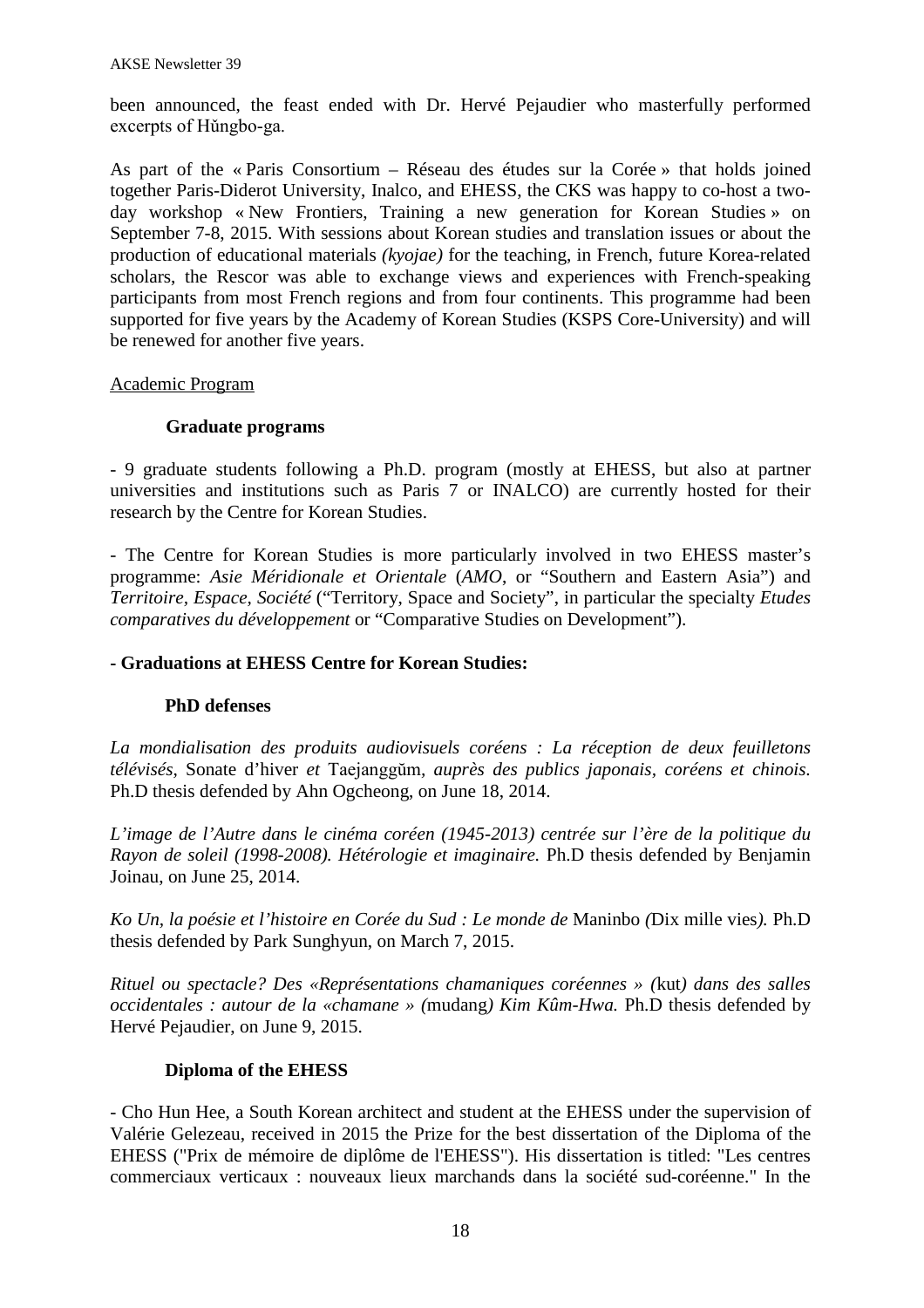winter of 2014, he was also the winner of a contest organized by the joint unit "China, Korea, Japan" to create the logo of the unit.

### Seminars and Lectures

# **Regular seminars of the Centre for Korean Studies**

(see also the website for more details)

# *a. EHESS seminars*

Valérie Gelezeau: "Etudier la Corée du Nord – une introduction " (Studying North Korea – an introduction)

- Alain Delissen, Valérie Gelezeau, and Isabelle Sancho: "Understandings of Korea" ("Intelligences de la Corée"); 1st semester, weekly.

# *b. Seminars in association with partner institutions*

- Yannick Bruneton (Paris 7 University, Associate Professor):

- Korean Historiography
- Korean Written Culture in Classical Chinese
- Reading of Korean Sources in Classical Chinese

# **Special lecture series and lectures by invited professors**

### *a. EHESS invited professors*

# **Prof. Judy Han (University of Toronto)**

- April 10, 2015: "Korean/American evangelical Christian missions and the politics of difference"

- April 16, 2015: "Territory, custody, destiny: the evangelical geopolitics in China and North Korea"

- April 17, 2015: "Protestant megachurches and contentious religious politics in Seoul"

- April 17, 2015: "Queer Activism and Postsecular Geopolitics in South Korea"

# **Prof. HenryTodd (University of California-San Diego)**

- May 22, 2015: "Imperial Subjectification: The Remaking of Seoul's Wartime Spaces."

- May 28, 2015: "Ch'anggyŏng Garden as Postcolonial Heterotopia: Spectacles of Anti-Communist 'Comfort' and National Industry in Early South(ern) Korea"

- May 29, 2015: "Queer Lives as Cautionary Tales: Female Same-Sex Marriage in the Hetero-Patriarchal Imagination of Postwar South Korea."

- May 29, 2015: "A Documentary Impulse: The Historical Imagination of Queer Films in Contemporary South Korea."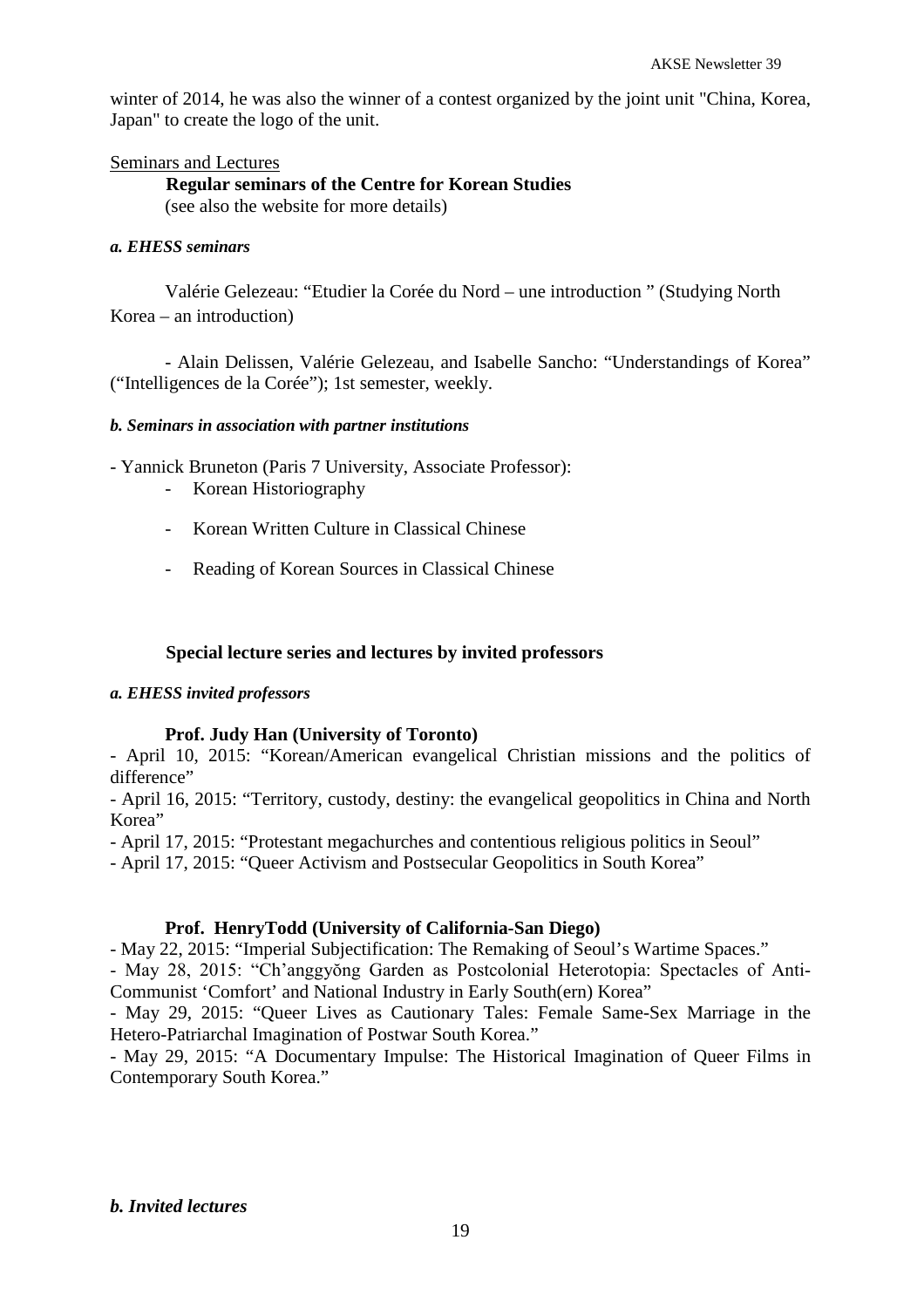- November 7, 2014: Round-table "Back from fieldtrips 2014" ("Retour de terrain"), **Florence Galmiche** (University of Paris Diderot), **Hui-yeon Kim** (INALCO), **Marie-Orange Rive-Lasan** (University of Paris Diderot), **Yim Eunsil** (University of Paris Diderot).

- November 14, 2014: EPEL lecture. **Antti Leppännen** (University of Turku), *Local groups of self-employed in South Korea: competition, unity, and division*.

- November 28, 2014: **Kim Yeran** (Kwangwoon University, researcher temporarily hosted by the CKS), *Digital Creative Labour in Neoliberal Governmentality of Selfhood in south Korea*.

- December 12, 2014 : **Lee Kil-ho** (University Paris Ouest Nanterre), *Nation Branding et légitimation politique : l'invention d'une politique participative du développement économique en Corée du sud '*.

- December 19, 2014: Special lecture jointly organised by the CKS and the French Association for Korean Studies (AFPEC). **Alain Delissen** (EHESS, President of the AFPEC), *L'amour au temps des catastrophes. Correspondances de Yi Chungsôp*.

- January 9, 2015: **Noe Jeehyun** (Korea Foundation Post-doctoral Fellow at the University of Leiden, research associate at the CKS), *Chŏng Yagyong (1762-1836) et sa critique du "Shangshu" en "guwen"*.

- January 16, 2015: **Han Do Hyun** (AKS), *Revisiting the Korean Developmental State by reading The Saemaul Movement archive (UNESCO Memory of the World)*

- January 23, 2015: EPEL lecture. **Grace Koh** (SOAS), *Aesthetic Conceptions of 'Life' and 'Nature' in Koryŏ Literary Discourse*.

- January 30, 2015: Film screening ("Cycle cinéma sciences sociales") with the support of the Korean Film Council (KOFIC) and the Korea Film Archive (KOFA). *Sik-kaek/ Le Grand Chef* by **Jeon Yun-su**, 2007.

- February 6, 2015: Round table jointly organised by the CKS, the « Social Science Korea » (SSK) of Dongguk University, and the Réseau des études sur la Corée (Paris-Diderot, EHESS, INalCO), *Une* Post-division *coréenne ? – regards croisés franco/sud-coréens sur la péninsule divisée*.

- March 6, 2015: **Pierre Journoud** (University of Paris 1), *Guerres et processus de paix en Asie du Nord et du Sud-Est*.

- March 13, 2015: **Frédéric Barbe** (University of Nantes), *Littératie et construction nationale : la littératie sud-coréenne dans la globalisation*.

- March 20, 2015: **Stéphane Thévenet** (University of Paris 3, young research associate at the CKS), *Histoire et analyse du TV drama sud-coréen*.

- March 27, 2015: **Hervé Pejaudier** (EHESS): *Un rituel chamanique sur une scène occidentale:* kut *ou* show*? Lignes de force, de faille, de fuite, suivi de 2 tableaux*.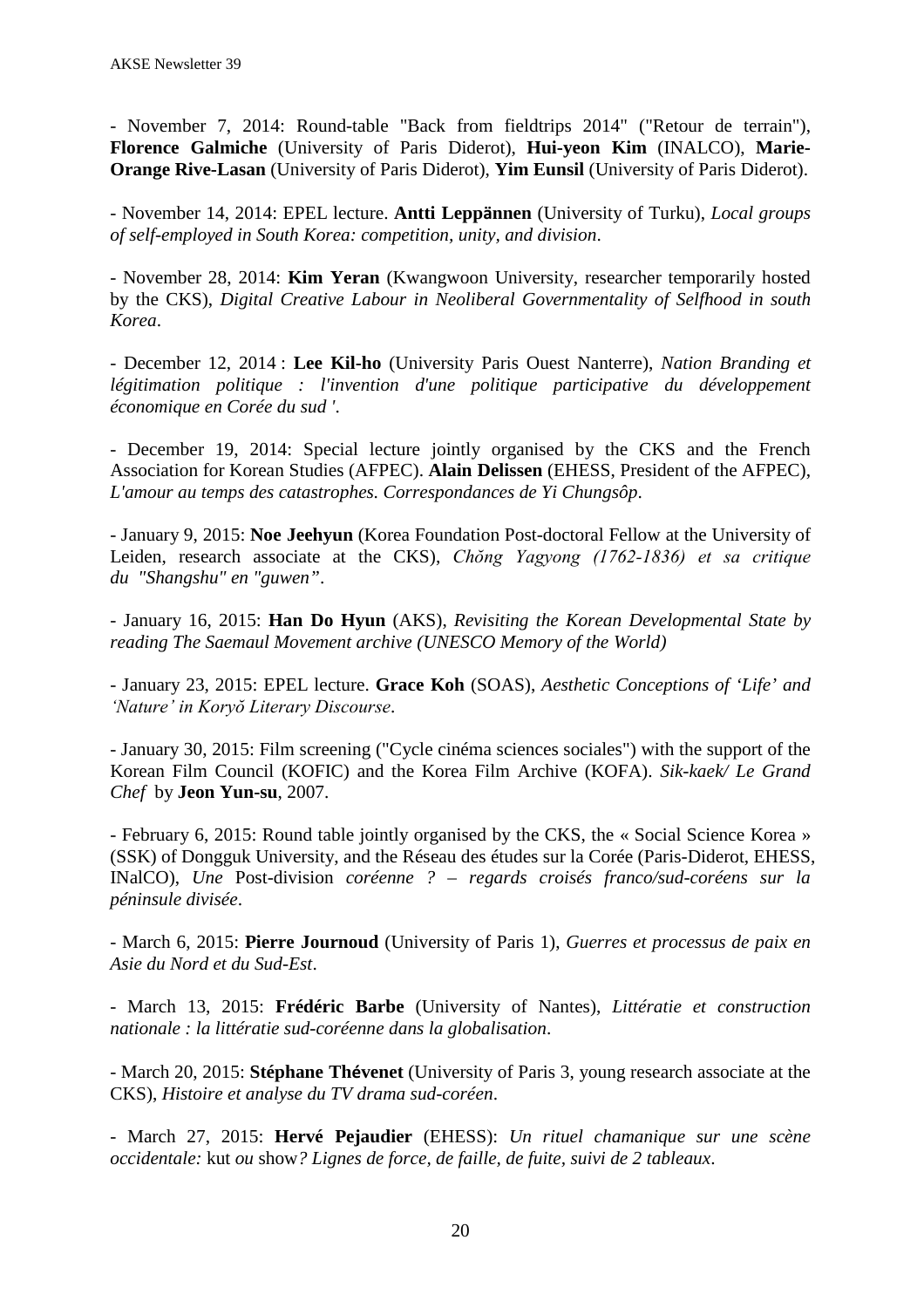- April 3, 2015: Round table organized by **Marie-Orange Rive-Lasan** (University of Paris Diderot), *Les acteurs politiques en Corée*.

- June 5, 2015: Commemoration of the 30th Anniversary of the Association Française pour l'Étude de la Corée (AFPEC); several sessions by members of all generations of the Association.

Other activities:

#### **Research projects**

See also the web site for more details on all team work at the CKS.

### *Han'guk hak***/Korean Studies: Translations & Circulations**

See previous report for a general presentation of the project.

Thanks to the support received from the "Réseau Corée" funded by the Academy of Korean Studies, the past eight years have been spent discussing collectively the translation of short texts and famous Korean forewords took form with (on line) publication in view. Old files and blueprints were therefore exhumed, cleaned, reworked and completed while new projects were launched aimed at translating twelve major (classical) forewords of modern Korean historiography and a dozen of other texts picked from a two-volume set of debates/*nonjaeng* of Korean historiography published by Ch'angbi.

### **Capital Cities in the Korean World (V. Gelézeau dir.)**

See scientific report 2012-2013 for the basic presentation of this project and the CKS website for a full description including partnerships and main outcome (http://crc.ehess.fr/index.php?220).

### **North Korea: Development, Space and Society (V. Gelézeau dir.)**

See CRC website for a full description including partnerships and main outcome (http://crc.ehess.fr/index.php?370).

### **Workshops and conferences**

**- February 6, 2015: Workshop « Une "post-division" coréenne? Regards croisés franco/sud-coréens sur la péninsule divisée » (A Korean « post-division » ? Franco-South Korean crossed perspectives on the divided peninsula)**

Roundtable organized by Valérie Gelézeau (EHESS) and Hyun Thak Shin (Dongguk University), at the CKS with the group « Social Science Korea » (SSK) de l'Université Dongguk, with the participation of the RESCOR (Réseau des études sur la Corée, Paris-Diderot, EHESS, INalCO).

See the three blog posts describing the content online at: [http://parisconsortium.hypotheses.org/6551], [http://parisconsortium.hypotheses.org/6554], [http://parisconsortium.hypotheses.org/6557]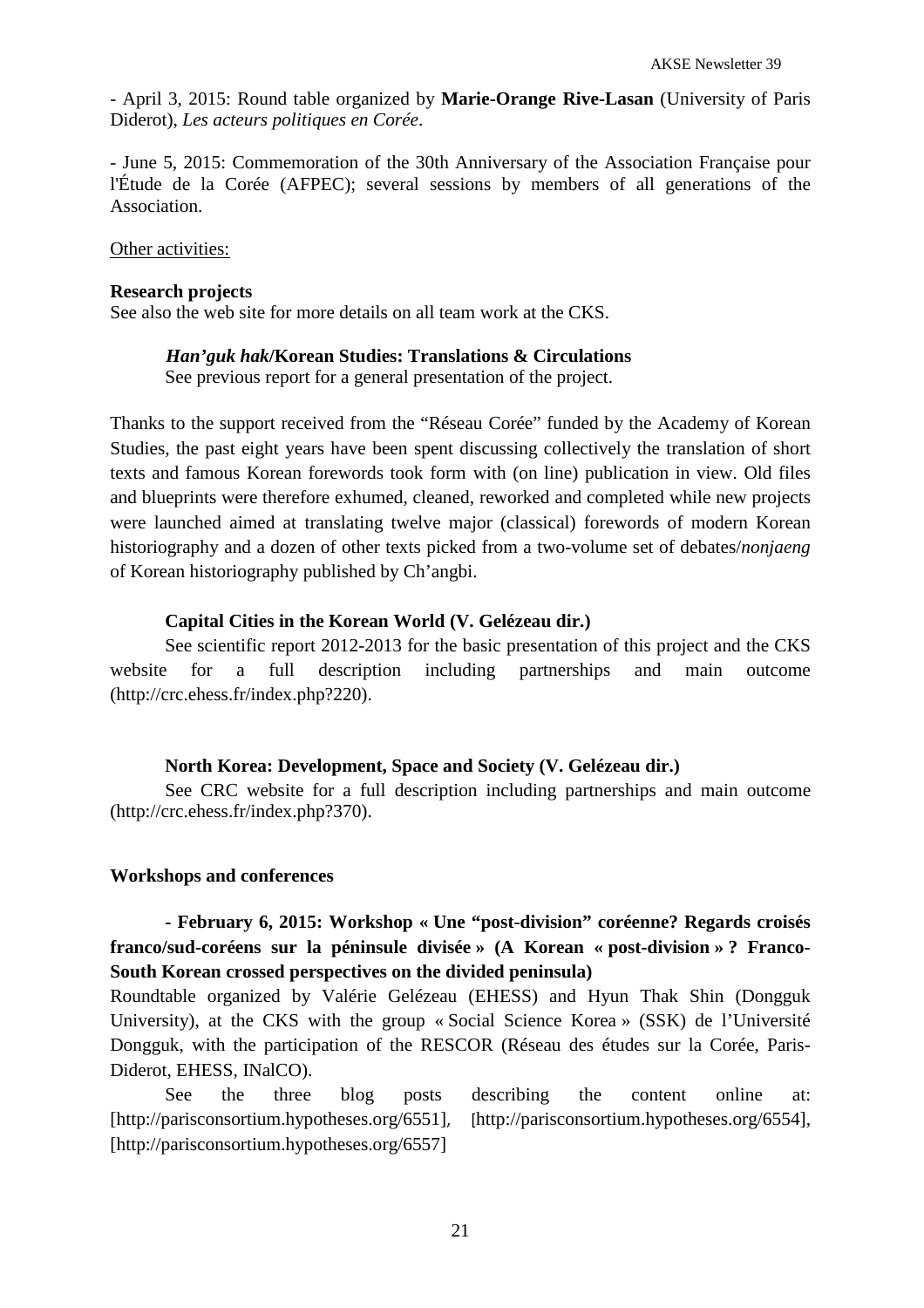#### Scholars' Reports

As a senior Research Engineer, **Eunjoo Carré-Na** assists researchers and works with documentation and management services at the CKS. Her works include providing scholars and researchers with academic assistance, reference documentation, and information management services. She is also in charge of acquiring related resources from outside for the centre. In 2014-2015, Eunjoo Carré-Na was part of a collective projet to promote the unknown documentary holdings of the libraries located at the Maison de l'Asie. She organized two exhibitions: "Littérature jeunesse" (Marc 2014) and "Amour et érotisme en Asie" (January 2015). She also participated to the reorganization of the documentation service of these libraries and is currently implementing a new system.

Since May 2015, thanks to a grant from the AKS, she has been working on her project of digital publishing of the "Répertoire historique de l'administration coréenne " by Maurice Courant. She also successively obtained from the Korea Foundation a grant for the subscriptions to digital resources and a financial support to provide the CKS with the temporary position of a library assistant.

In 2015, she was the first prize-winner of the 14th contest of junior translators of the Literature Translation Institute of Korea.

In 2014-2015 **Alain Delissen** did not teach his usual research seminar on colonial Korea: twenty years of teaching on this topic had produced an abundance of materials that needed be put in perspective, completed, re-elaborated, and hopefully taken to paper. This break was also welcome so as to ponder and imagine the future directions such a research seminar should now take to address a new generation of students. The three other collective seminars in which he used to participate were nonetheless maintained. These were "Intelligences de la Corée" (The intelligence of Korea) a seminar taught with Isabelle Sancho and Valérie Gelézeau for Master students specializing in Korean Studies; and, as in previous years, two collaborative Master programs at EHESS –Asian studies and Colonial studies– that both accommodate students with no background about Korea.

With Prof. Caroline Bodolec, an anthropologist of China, he seized the opportunity of coming celebrations at Ehess to develop a project called *Autophotoscopies* aimed at reexploring photography collections of Korea, Japan or China taken by researchers of the CNRS Joint-lab during their carrier for reasons that are not necessarily related to scholarly intentions: what does is say about their gaze? About disciplines and visuality? About photography? About China, Korea, and Japan?

During this year, Prof. Delissen was invited to participate in various academic conferences, workshops and graduate programs (October 21, 2014 Asia Center; December 19, 2015 AFPEC lecture on Yi Chungsǒp (see above); January 28, 2015 Inalco (Back from Pyongyang – Lessons from a field-trip); April 15, 2015 Sciences Po-Paris (Colonial violence in colonial mainland); May 8, 2015 Bucharest Epel lecture (When and where is Korea? Lessons from History textbooks); May 28, 2015 Conference for the  $130<sup>th</sup>$  anniversary of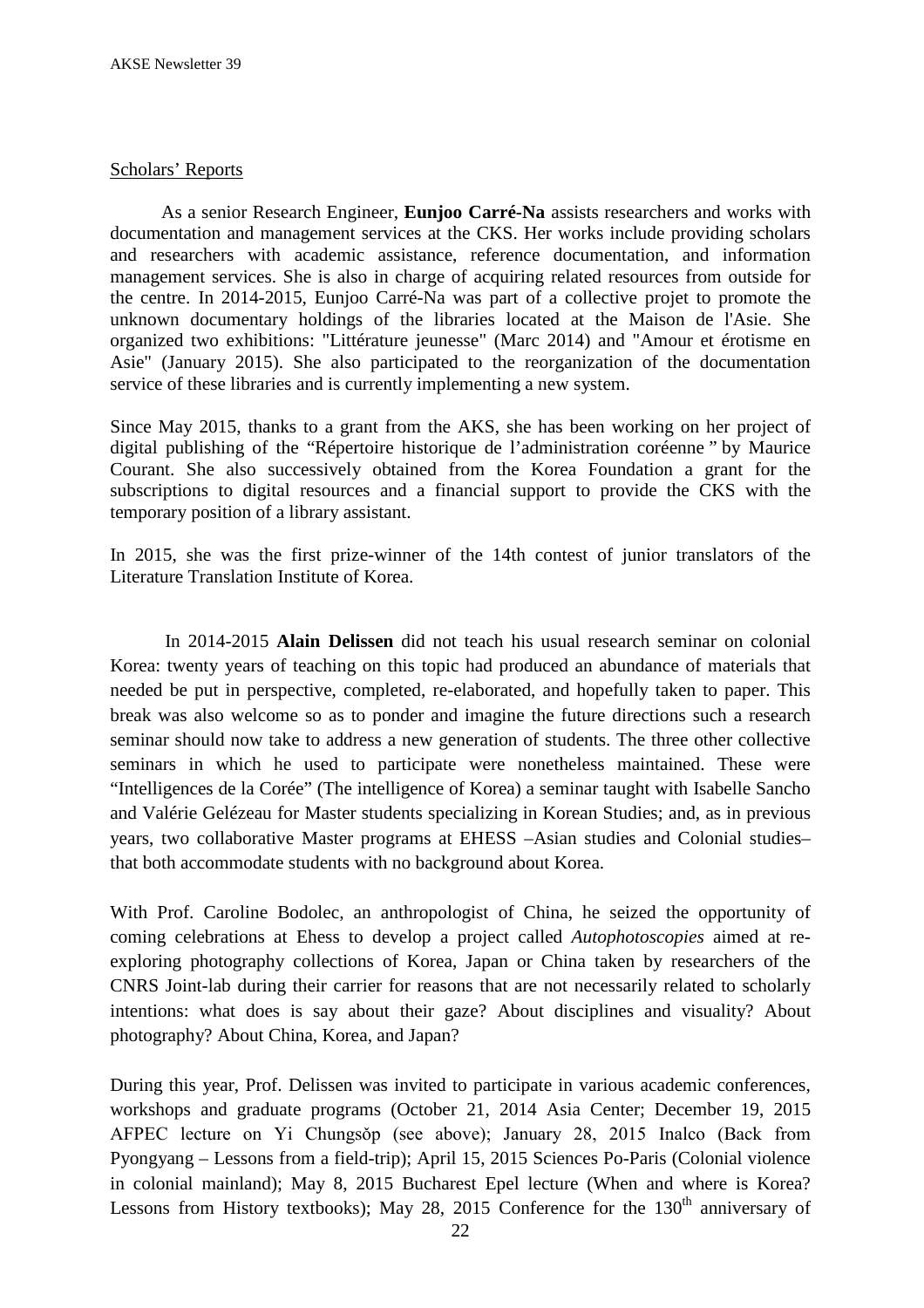French-Korean relations). New in the environment were the growing requests from different sectors of the civil society. On November 27, 2014 he visited Oullins, nearby Lyon, to debate a Documentary by Pierre-Olivier François about the two Koreas; On December 6-12, 2014, he was likewise invited to give two lectures on the Japanese colonial empire at La Réunion island in a Documentary Festival (Les Révoltés de l'Histoire); on the front of the Arts, he took part in a Round-table organized in Rennes on February 18, 2015 by Romain Champelaune who was presenting his Photography Report Samsung Galaxy; On March 14, 2015 the same sort of event took him to Issy-les-Moulinaux's Festival Anthropologies numériques to discuss the meaning of an installation by Lea Rogliano based on YouTube Hotel rooms in Pyongyang (Carnet de voyage virtuel en Corée du Nord); On June 18, 2015 he was invited to deliver a "wrap up" lecture at Comité Colbert (*Charang* and Renaissance: la longue modernité du monde coréen) intended for decision-makers from French luxury industries.

On top of his participation in PhD defense committees (and the completion of Mrs Park Sunghyun's thesis on Ko Un –see above) and numerous Search committees, Alain Delissen devoted a great deal of his time to his duty as director of the Institute of Korean Studies (IEC) at Collège de France. Reflecting a thriving atmosphere and originality in French Korean studies, IEC is now re-borne as a publisher in a new and entirely redesigned collection named *Kalp'i*, which has two volumes in preparation. What was left of his energy went to comanaging the Rescor and organizing the September workshop (see above also).

In 2014-2015, **Valérie Gelézeau** started the academic year with a trip to Asia, first in Korea, to implement field research in Songdo as part of her personal research project, then to Taiwan, as an invitation to deliver a keynote speech ("Social sciences on Asia and area studies: travelling knowledge, neighboring methods" (in French)) at the UNIFA 4 (Université francophone d'Asie du Nord-Est) conference, Taipei, Academia Sinica.

Still serving as the treasurer of the main Korean Studies association in France (AFPEC: Association Française pour l'Étude de la Corée), she also continued her mission as elected member in the scientific steering board (*Conseil Scientifique*) of EHESS until the end of 2014, when she resigned her position, having been granted a fellowship at the IIAS (International Institute of Asian Studies) in Leiden for 2015 (see below). During the year, she taught her regular seminar at EHESS and actively participated in the two other main seminars of the CKS with A. Delissen and I. Sancho (see 2.2.a). She also taught more occasionally in other EHESS graduate seminars ("Etudes comparatives du développement", "Séminaire des doctorants de l'UMR Chine, Corée, Japon", "Techniques, objets, et patrimoines en Chine, en Corée et au Japon du XVIe au XXIe siècle", for which she organized on June 11 a special *atelier* entitled « Heating systems and societies in East Asia », where she confronted her work on the modernization of the Korean *ondol* to the work of anthropologist Mareile Flitsch (Director of the Museum of Ethnography in Zurich) on the Chinese *kang*.

In 2014, she accepted the supervision of a third Ph.D. student, who started a cross-cultural research on the diffusion of the Korean specific genre of the *Real variety show* to China, and for which she organized a Ph.D. committee with Prof. Seok-Kyoung Hong-Mercier (Seoul National University). Among the two other Ph.D. students currently working under her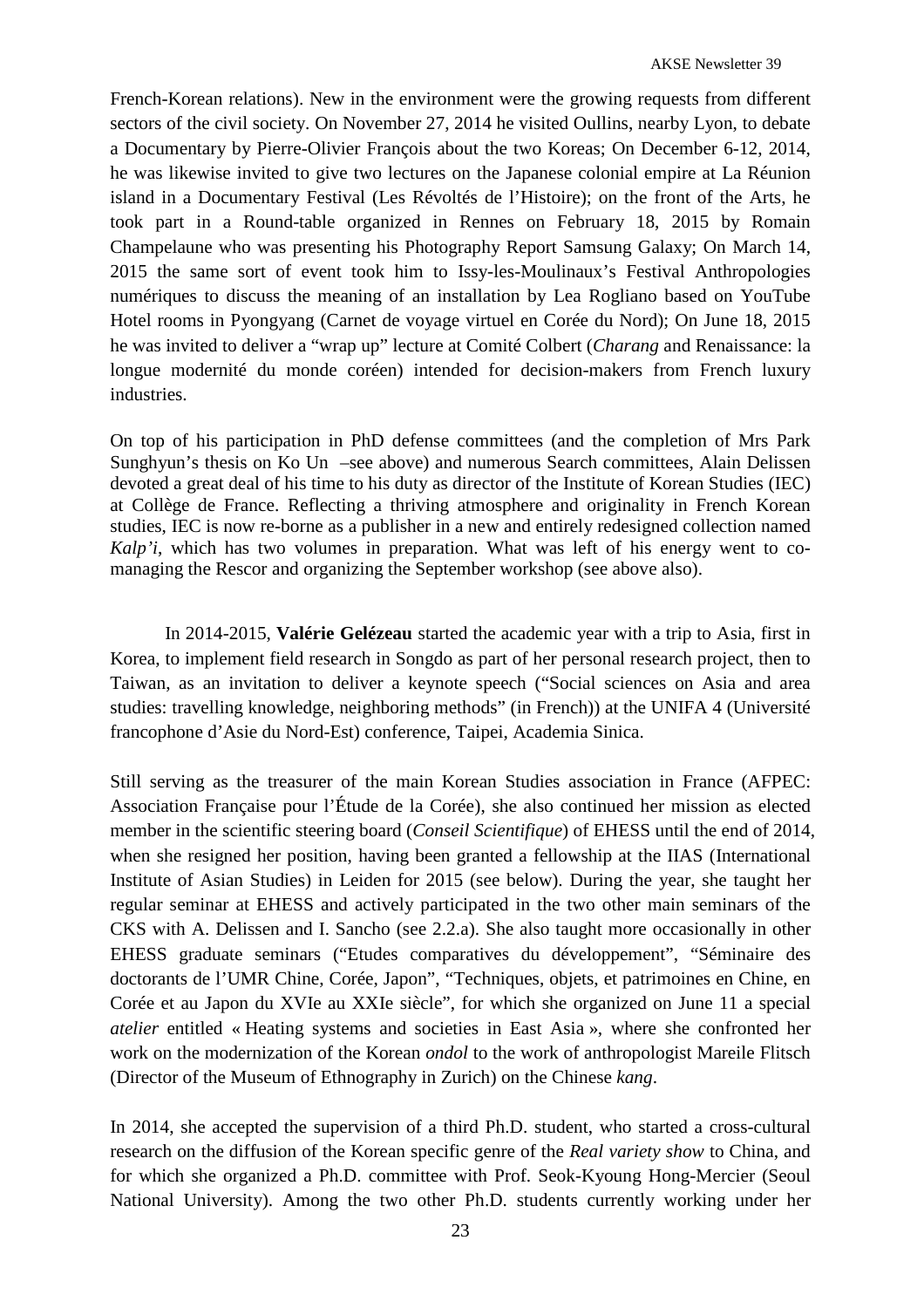direction, Hunhee Cho finished successfully his Ph.D. and even received the 2014 EHESS diploma prize for his work on mega-malls in Seoul (Hunhee Cho, 2014, *les entres commerciaux verticaux: nouveaux lieux marchands dans la société sud-coréenne* (Vertical malls: new commercial places in the South Korean society)). She was also member of four Ph.D. examination boards in France, and acted as a reviewer for tenure in Korean Studies in one American University.

During the year, she was in the media both in France (interviews for *Libération* newspaper and *France Culture* national radio) and Korea (interview for the *JoogAng Ilbo* on Korean apartments), and she delivered several lectures in France on the Korean border or on Korean cities (two at the International geography festival in Saint-Dié-Vosges in October, in Nantes in September and at the École normale supérieure in December) and abroad (Oslo University in March). In September 2014, she participated to an important workshop of the Leiden "Initiative to North Korea's" entitled « A State of Non-Legitimacy. Listening to North Korean Elite Voices in Exile », as a discussant for the paper "Regional control mechanism of central power in North Korea".

In March, she started a 10 months research fellowship at the IIAS (International Institute of Asian Studies) in Leiden for her project on "New geographies of urban cultures in Korea" and delivered a first speech within the IIAS lunch lectures series on March 17, 2015: « Songdo (South Korea), a mega-project in the making : residential neighborhoods of an urban utopia ». Lastly, she participated to the AKSE (Association for Korean Studies in Europe) Conference in Bochum and, on July 12 2015, presented a paper entitled: "Problems of landscape interpretation. The fieldwork paradox in North Korea" (as part of a panel she coorganized with Robert Winstanley-Chesters, Leeds University "Knowing about the North Korean Landscape – the paradox of science within and without"). See long abstract with figures at: https://halshs.archives-ouvertes.fr/halshs-01180032.

In 2014-2015 **Isabelle Sancho** carried out multiple administrative tasks as the director of the CKS and as the vice director of the joint research unit "China, Korea, Japan" at the EHESS. In the fall and winter 2014, she was particularly busy examining job applications in East Asian studies to the EHESS and CNRS and preparing to the examinations (oral and written exams) for the candidates working on China, Korea, or Japan and seaking an affiliation to the joint research unit "China, Korea, Japan" of the EHESS. In the first semester, she taught with Alain Delissen and Valérie Gelézeau the seminar "Understandings of Korea" ("Intelligences de la Corée").

She presented several papers at international conferences, workshop, and seminars. In November 2014, she acted as the chair and discussant of the session "Theory and Practice" at the international workshop "Pluralité religieuse et culturelle en Asie de l'Est (Chine, Corée, Japon)" coorganized by the CKS and the *Rescor* ("Réseau francophone des études sur la Corée"). In May 2015, she was invited as an EPEL lecturer at the University of Copenhagen and gave a talk entitled "Does Confucianism matter in the study of Korea?" In June, she acted as the chair and discussant of the session "Translation and Teaching" at the conference "L'enseignement des littératures étrangères et la traduction. Pourquoi et comment enseigner les littératures asiatiques" organized by the INALCO and the University of Sorbonne Nouvelle Paris 3. She was also invited in June by the Comité Colbert, the association of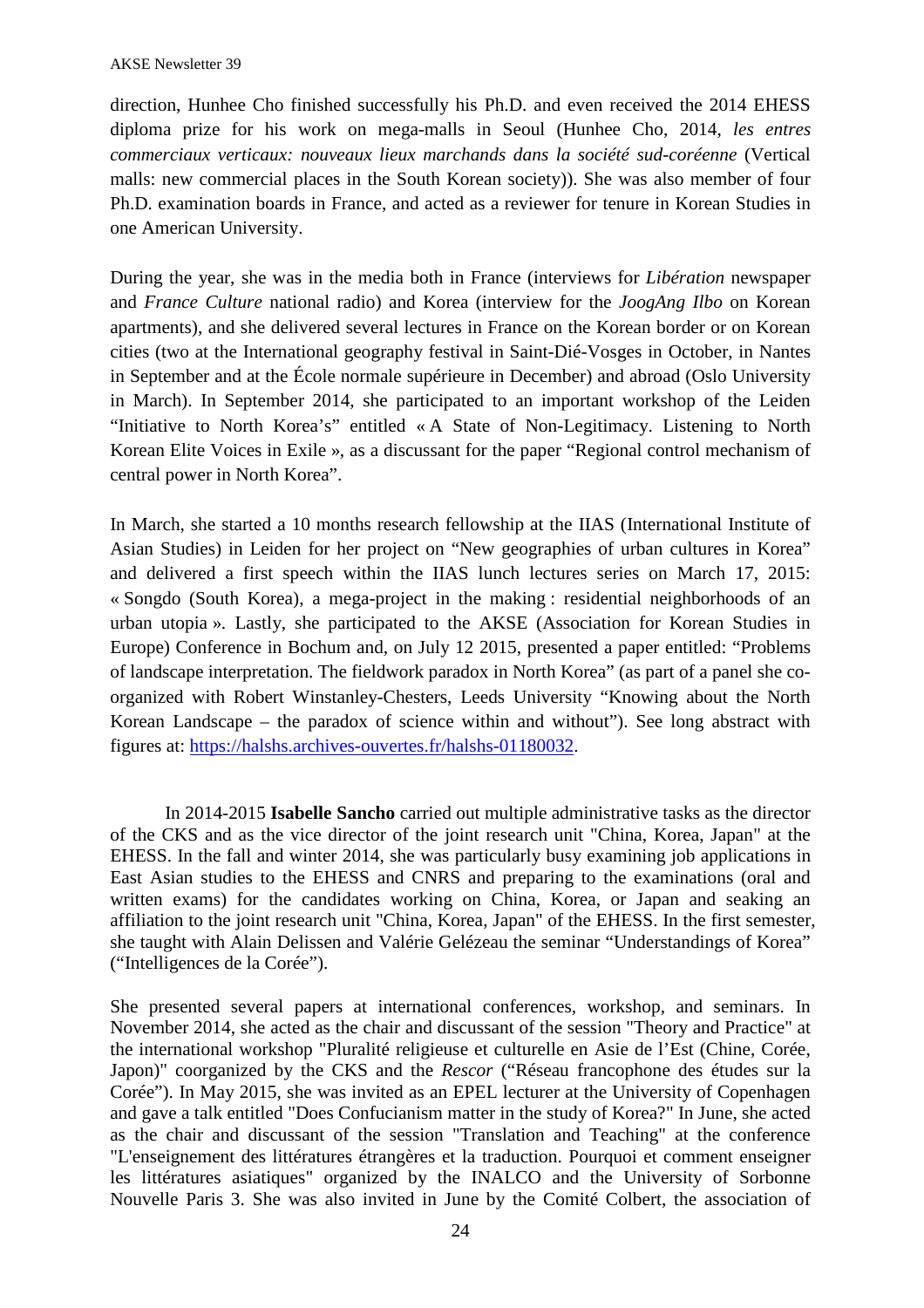French luxury brands, to give a talk about Confucianism in contemporary Korea at the annual meeting of its members. In July, she presented at the AKSE Conference in Bochum a paper entitled "Daoism, Neo-Confucianism, or Numerology? Remarks about Hwadam's Place in Korean Intellectual History" in the panel that she had organized, "The Neo-Confucian *flirt* with Daoism."

In the spring of 2015, she applied for and obtained an AKS grant to organize a Korean studies conference at the CKS: "Pre-Modern Korean Studies in Europe: Results, Projects, and Prospects." The conference, which is expected to bring together thirty European colleagues, will be held in Paris on January 20-22, 2016.

In June 2015 she completed a first draft of the manuscript of her annotated bilingual translation into English of the prose writings of the *Hwadam chip* (the Collected Works of Hwadam, Sŏ Kyŏngdŏk). She will be polishing it for a submission to the Korean Classics Library at the University of Hawaii Press in 2016.

Publications:

- **Valerie Gelézeau** (dir.) et Lucie Daeye, Hunhee Cho, Lisa D'Amato, Dilara Kuruoglu et Xiao Wu (students of 2014-2015 EHESS seminar), "*Les roues du bonheur*, un film nordcoréen" (*The Wheels of happiness*, a North Korean movie), *Korea Analysis* (July 2015), pp. 42-47.

-----, "Cinéma, société et architecture en République Populaire Démocratique de Corée" (Cinema, society and architecture in the DPRK), working paper on HAL-SHS: (July 1, 2015) Valerie Gelézeau, "Blooming time for my « New Geographies of Urban Cultures in Korea »", *IIAS Newsletter*, 71, (Summer 2015), p. 54.

-----, "Vicarious crossings", 20 July 2015, *SinoNK*, Review of *DMZ Crossing: Performing Emotional Citizenship Along the Korean Border* by Suk-young Kim (New York: Columbia University Press, 2014). http://sinonk.com/2015/07/20/suk-young-kim-dmz-crossing-review/

-----, "Voyager en ignorance, voisiner en connivence. Le terrain d'une géographe française en Corée" (Traveling knowledge, neighboring methods. Fieldwork of a French she-geographer in Korea), *Croisements. Revue francophone de sciences humaines d'Asie de l'Est* (Crossings. Francophone journal of human sciences on East Asia) 4 (Summer 2014), pp. 110-127. https://halshs.archives-ouvertes.fr/AOCRC/halshs-01140510v1

**Isabelle Sancho**, "Les concours de recrutement des fonctionnaires dans la Corée de Chosŏn (1392-1910): les paradoxes d'une méritocratie" In "Les concours, un modèle à la française?", special issue, *L'Agrégation*, Société des agrégés de l'Université (March 2015).

-----, "Le confucianisme dans la Corée contemporaine", In "Une matinée en Corée," Comité Colbert.

http://www.comitecolbert.com/assets/files/paragraphes/fichiers/49/Une%20matin%C3%A9e %20en%20Cor%C3%A9e.pdf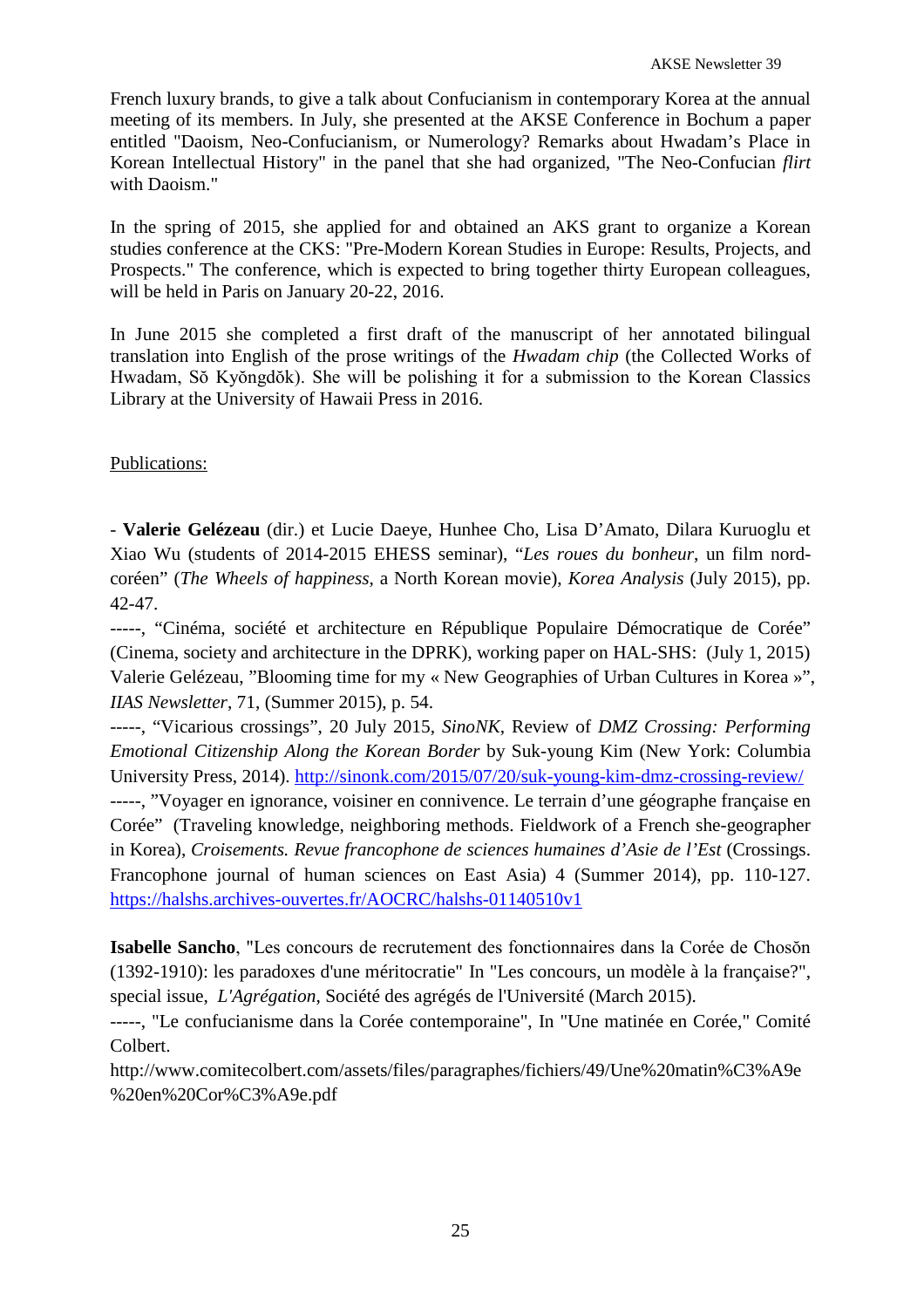### **GERMANY**

#### **Bochum**

# **Ruhr-Universität Bochum Sprache und Kultur Koreas (Korean Studies)**

General Information:

In 2014/2015, the Korean Studies department at Ruhr-Universität Bochum was mainly preoccupied with organizing the  $27<sup>th</sup> AKSE$  conference which took place in Bochum on July 10-13, 2015. The conference drew over 200 participants to Bochum. We were also honoured by the participation of a number of high-ranking representatives of the conference's main sponsors, including the presidents of the Korea Foundation and the Academy of Korean Studies.

The joint *AKS-Overseas Leading Universities Program for Korean Studies* project conducted together with Freie Universität Berlin (FUB) from July 2009 to June 2014 under the title "Circulation of Knowledge and the Dynamics of Transformation", financed through an AKS (Academy of Korean Studies) Korean Studies Institutional Grant (for further information visit http://www.bb-koreanstudies.de/), received a renewal. Until 2019, we will continue the cooperation with a new research and teaching program, titled "Transcoding as Cultural and Social Practice". In the framework of the project, we develop joint teaching materials, exchange lecturers, develop further networks within European Korean Studies, finance a post-doctoral fellowship, support M.A. students as well as doctoral students, and conduct research on transcoding/cultural translation as a central aspect of knowledge circulation. This year's AKS post-doctoral fellow was Dr. Pierre-Emmanuel Roux (April – August 2015).

Members of the department have continued to work closely with the Kaete-Hamburger-Kolleg "Dynamics in the History of Religions between Asia and Europe". As a research fellow of the Kaete-Hamburger-Kolleg, Dr. Vladimir Glomb (Prague) has contributed to intellectual life at the Korean Studies department with several lectures.

Further visiting researchers are: Prof. Dr. Byeon Gye-won (since August 2014) Prof. Dr. Cho Hyun-woo (Inha University, since February 2015)

Academic Programme (Conferences and Lectures): *Lectures:*

November 05, 2014: **Eun-ju Baehrisch** (FU Berlin), *Coffee Service. How it has changed women's lives in Korea*

November 12, 2014: **Pierre Emmanuel Roux** (Paris), *Catholicism and Sino-Korean relations (17th-19th century)*

December 3, 2014: **Vladimir Glomb** (Praha), *Nordkoreanische Geschichte der Philosophie: Materialien und Methodologie*

June 08, 2015: *East Asia Science Slam*. With contributions on Korean Studies by Prof. Dr. Byeon, Prof. Dr. Cho, Felix Siegmund (M.A.)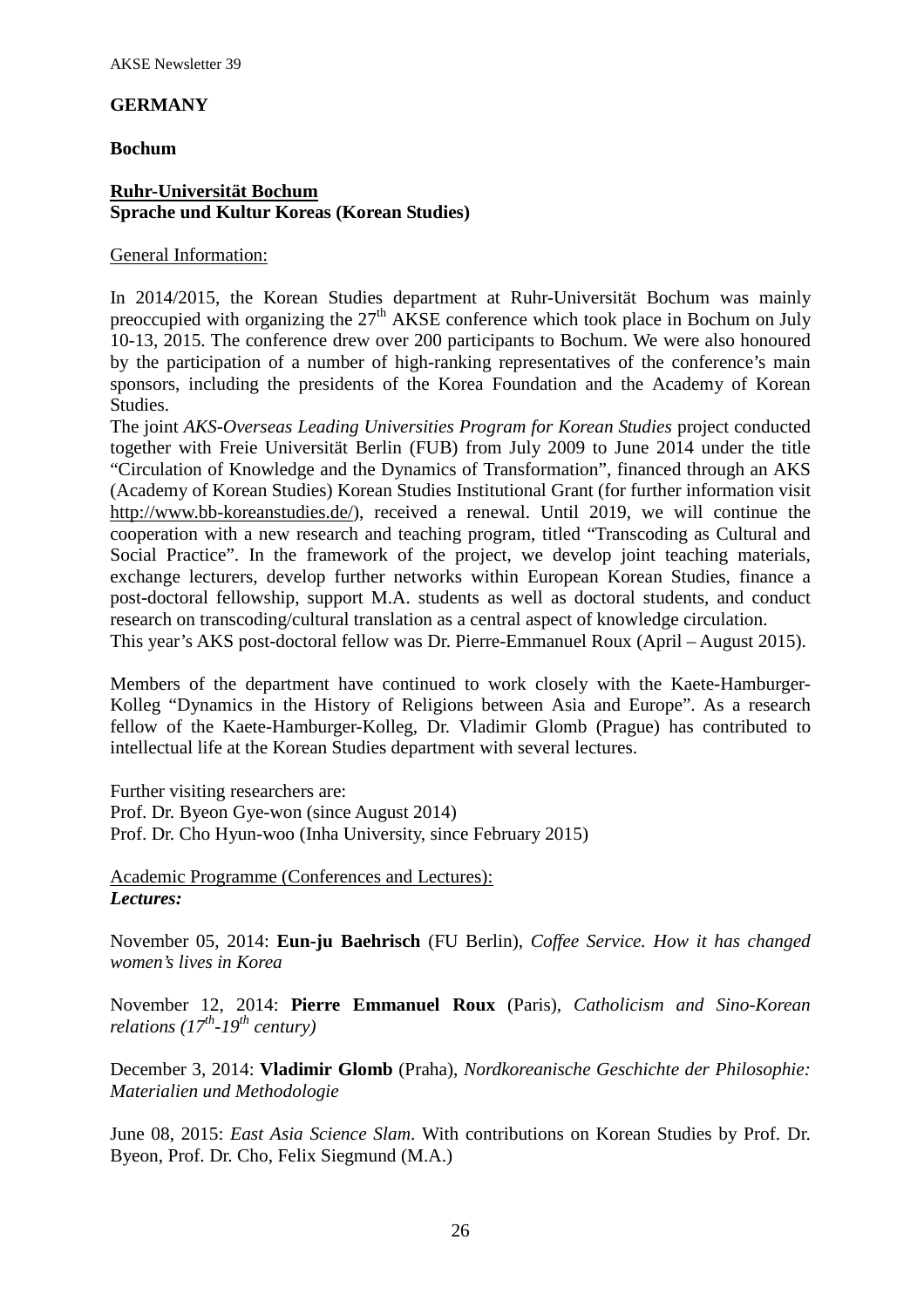# Scholars' Reports:

**Marion Eggert** gave the following presentations: Keynote speech "Knowledge trans/formations and imagination: The case of 'records of records' in *Yŏrha ilgi*", 7th Kyujanggak International Symposium for Korean Studies, "East Asian Print Culture and Archives: Formation and Dissemination of Knowledge", Seoul National University, August 21-22, 2014; "Breaking up the Way: Religion and its Others in Korea around 1900", Conceptual History Conference, Bielefeld, August 28-30, 2014; "Manifold Teachings, Unitary Way: Korean Literati and the Christian Mission", Conference "Conditions, Modes, and Consequences of Plurality in the Eurasian History of Religions. Part II: From the Age of Colonialism up to Present Times", Bochum, October 1-3, 2014; "Exotism in Korean records of travels to China in the Late Chosŏn period", conference .China/Macau: Travels, Pilgrimages, Tourism", Lisbon, October 13-15, 2014; "Literary Translation in a Diglossic Environment: Sino-Korean Case Studies from the Late Chosôn Period (ca. 1600-1800)", Conference "Asia and Europe in Translation", Zürich, November 5-8, 2014; "'Holy' mountain or wholly 'mountain'? Intersections of sacral and other Ways in Korean mountain excursion records of the 15th–18th century", Conference "On the Road in the Name of Religion II: Ways and Destinations in comparative Perspective – Medieval Europe and Asia", San Millán de la Cogolla, November 16-19, 2014; "Gedankenflüge. Imagination als Bindeglied der Realitäten in vormoderner koreanischer Reiseliteratur", workshop "Vor dem Aufbruch. Möglichkeitsräume des Reisens vom späten Mittelalter bis zum Beginn der Moderne", Trier, November 28-29, 2014. Discussant, conference "Religious and Cultural Plurality in East Asia", Paris, November 19-21, 2014.

She continued to work as member of the board of the Käte-Hamburger-Kolleg (KHK) "Dynamics in the History of Religions between Asia and Europe" at Ruhr-University Bochum. She has served as AKSE secretary from 2013-2015 and became AKSE vice president in July 2015.

**Dorothea Hoppmann** has continued teaching courses in Korean language and Hanja. She started to develop online exercises on Moodle to accompany and supplement the Sogang Korean New Series 1A-2A that is used during the first year of language instruction. She also continued to work at the LSI Bochum, the Bochum University Institute of Intensive Language Training, teaching intensive courses (beginners and intermediate) and developing the Korean Language program at LSI. An intern for one year was dispatched to the LSI by the Korea Foundation (Korean Language Education Internship). In Cooperation with the Korea Foundation and the Korean Cultural Center Berlin the LSI hosted an event called Korea-Tag on May 9, 2015. Well over 600 mostly young visitors could enjoy various activities including traditional music, Samulnori, Hanbok-ipgi, K-Pop-Dance-workshop, language classes and lectures on daily life in Korea.

**Florian Pölking** gave the following presentations: Berlin/Bochum Consortium joint doctoral colloquium: "Diskursanalyse und Habituskonzept – Vorstellung und Frage nach der Anwendbarkeit" [Discours analysis and habitus concept: introduction and possibilities of applicability], Bochum: February 2015. Together with colleagues from Freie Universität Berlin and Ruhr-Universität Bochum he successfully applied for an AKS CUPKS project titled "Transcoding as Cultural and Social Practice". As a project team member, he acts as project coordinator in Bochum. During the last year, he gave the following two classes: "Fortschritt und Modernisierung im vormodernen Korea? Über eine sogenannte *Sirhak* und weitere Ideen in der späten Chosonzeit" (Progress and Modernization in pre-modern Korea? On a socalled *sirhak* and other ideas in the late Choson dynasty), Winter Term 2014/15; "Gesellschaftspolitisch relevante Themen und Fragen im Modernen Korea. Versuch einer diskursanalytische Annäherung" (Socio-politically relevant issues in Modern Korea: A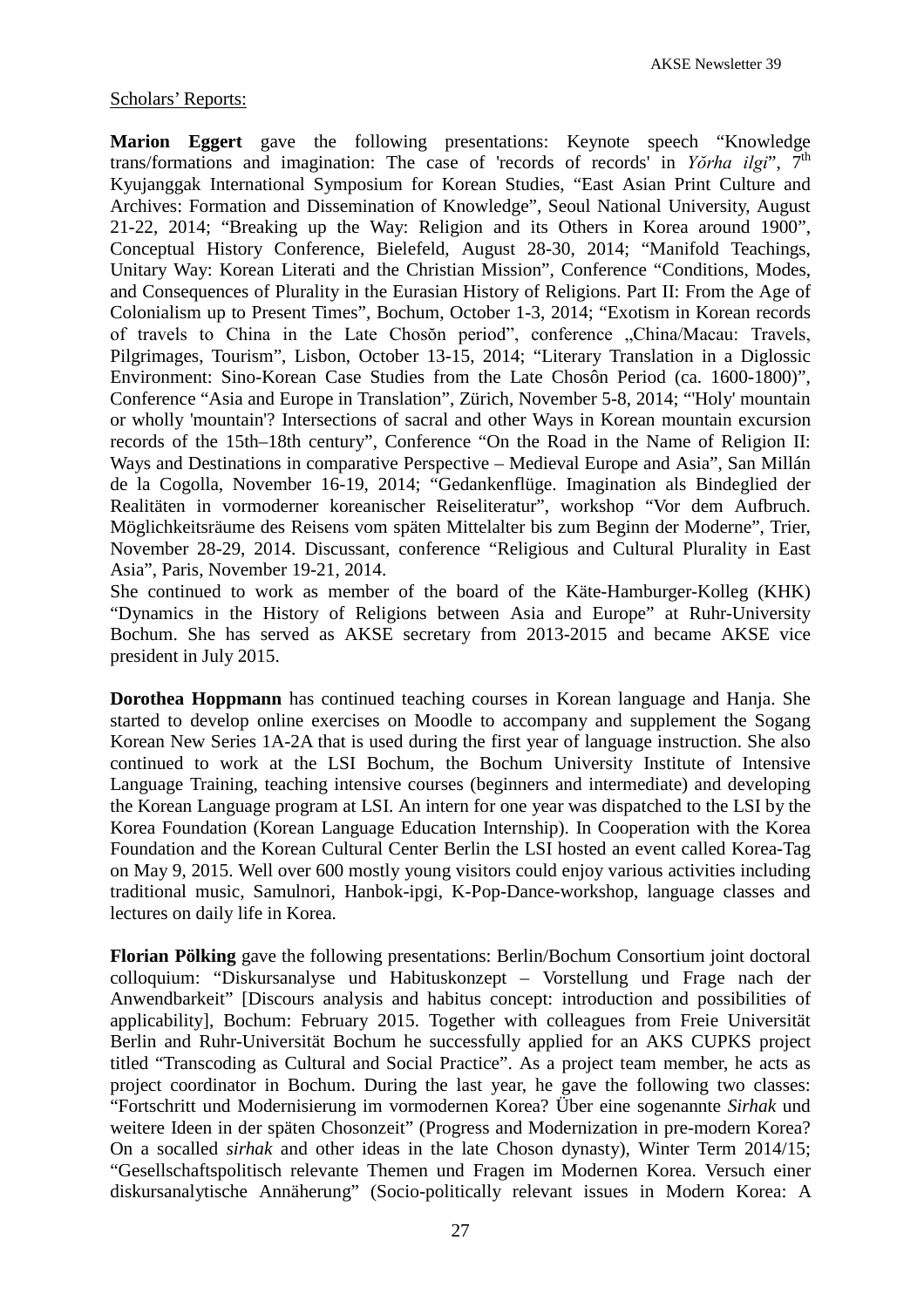discourse analytical approach), Summer Term 2015.

**Thorsten Traulsen** taught B.A. level courses at Ruhr-University Bochum on Middle Korean (two-semester introduction), as well as B.A./M.A.-courses on "Korean Language Ideologies from Ancient Times to the Modern Period" (seminar, together with Marion Eggert), "Korean Poetry in the Colonial Period" (seminar) and "Introduction to Classical Manchu" (together with Felix Sigmund). In addition he taught the following classes at Hamburg University, Korean Studies Institute in winter term 2014/15 as sabbatical replacement for Prof. Yvonne Schulz Zinda: "Introduction to Korean History" (B.A.), "Language Policy and Language Ideology in Korea in the 'Long'  $20<sup>th</sup>$  Century" (B.A. seminar), "Culture and Media in Colonial Korea" (B.A./M.A. seminar). Besides, he is working as the editor of the Korean part of the "Hefte für ostasitische Literatur" (Papers on East-Asian Literature). He also presented both KLTI literature evenings "Heimatlos" (*Homeless*) with Lee Ho-ch'oel at Hamburg Unversity (October 17, 2015) and Ruhr University Bochum (October 21, 2015). He gave the following presentation: "The Text Style of 'Vernacular Explication' (*ŏnhae*) in Middle Korean - from *Hunmin chŏngŭm (ŏnhae)* to *Sasŏ ŏnhae*", Workshop on Korean Linguistics, Vienna University, March 16, 2015; "Vernacular Heumeneutics and the Materiality of Language - the Rise of *ŏnhae* teyt style in Early Chosŏn Korea", 27<sup>th</sup> AKSE Conference, Bochum, July 12, 2015; he chaired a panel on literature at the  $27<sup>th</sup>$  AKSE Conference, Bochum, July 12, 2015. In addition, he participated in the following workshops: "Classical Korean Language VII", Workshop within an ongoing AKS project held at Charles University, Prague, March 5 – 14, 2015. He is participating in the AKS project "Circulation of Knowledge and the Dynamics of Transformation" joined by Ruhr University Bochum and Free University Berlin. He is currently translating – within the framework of AKS 100 Korean Classics program – "The Moon Reflected in a Thousand Rivers" (*Wŏrin-ch'ŏn'gangji kok*) by King Sejong into English.

**YANG Hanju** has continued teaching courses on Korean language and working on literature translations. Her recently published translation: the short stories of Yi Sang translated into German (co-Translator: Heiner Feldhoff): "Yisang, Betriebsferien und andere Umstände, Erzählungen" Graz: Drosch Literaturverlag, 2014. She gave following presentations: "Wie frei darf die literarische Übersetzung sein?" (literature translation Korean-German), KLTI Workshop, Universität Wien, September 25-27, 2014; "Pŏnyŏg-ǔn ch'angjaginga? - sosŏl pŏnyŏg-esŏǔi munjang kyŏnggyesŏn pakkugi-wa sŏsajŏllyag-ǔi yŏngwansŏng", The 6th International Translators' Conference: In "Other Words": Challenges in Translating Korean Literature" on December 5-6, 2014 in Ewha Women University Seoul, supported by Ministery of Culture & Sports

**Myoung In YU** has continued teaching courses and was part of the local organizers for the AKSE Conference 2015.

### Publications:

- **Eggert, Marion,** ed. (with Felix Siegmund, Dennis Würthner): *Space and Location in the Circulation of Knowledge (1400-1800). Korea and Beyond*. (Frankfurt a.M. et.al: Peter Lang, 2014).
- ——, "Text and orality in the early reception of Western Learning within the Namin faction. The case of Sin Hudam's Kimunp'yŏn", In Marion Eggert, Felix Siegmund, Dennis Würthner, eds., *Space and Locality in the Circulation of Knowledge. Korea and Beyond (1400-1800)*, (Frankfurt u.a.: Peter Lang, 2014), pp. 141-159.
- ——, "Fluidity of belonging and creative appropriation: Authorship and translation in an early sinic song ("Kongmudoha ka" 公無渡河歌)", In: Christian Schwermann, Raji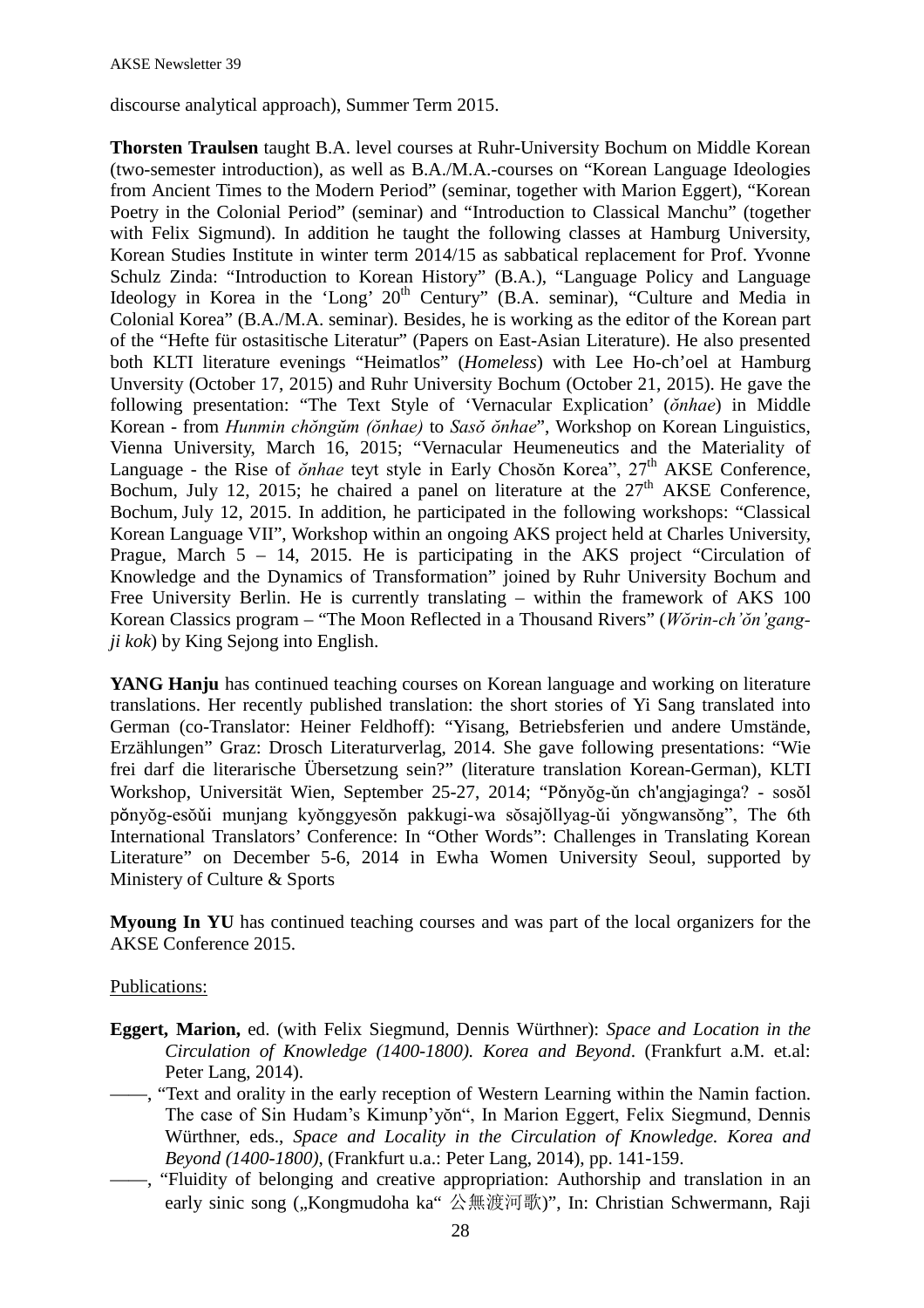Christian Steineck, eds., *That Wonderful Composite Called Author. Authorship in East Asian Literatures from the Beginnings to the Seventeenth Century* (Leiden: Brill, 2014), pp. 142-162

- **Pölking, Florian,** "Schlaglichter auf Vergangenheit, Gegenwart und Zukunft ehemaliger koreanischer Bergarbeiter und Krankenschwestern in Deutschland." In Chang-Gukso, Young-Seoun, Nataly Jung-Hwa Han und Arnd Kolb, Hg, *Unbekannte Vielfalt. Einblicke in die koreanische Migrationsgeschichte in Deutschland* (Korean Society in Germany: Some Highlights on past, present, and future of the former Korean Miners and Nurses in Germany) (Berlin, DOMiD, 2014).
- **Yang, Hanju,**"Das Sterben ist vollendet, die letzten Aufzeichnungen aber noch nicht" Epilogue to *Yisang, Betriebsferien und andere Umstände, Erzählungen*, pp 209-220.

# **Frankfurt**

# **Goethe Universität Frankfurt am Main (Frankfurt University) Korean Studies (Koreastudien), Interdisciplinary Centre for East Asian Studies (IZO)**

### General Information:

Korean Studies at Frankfurt University were established in 2007 as a new subject area with a degree provision initially as minor subject then later also as major subject within the Empirical Linguistics programme. It is located in the Interdisciplinary Centre for East Asian Studies (Interdisziplinäres Zentrum für Ostasienstudien/IZO) and the Faculty of Linguistics, Culture and Arts (Sprach- und Kulturwissenschaften). We have since enjoyed significant growth both in terms of research output and student numbers, which currently stand at ca. 160 registered students. In December 2014, we were able to establish a new professorship with the support of the Korea Foundation. Dr. Yonson Ahn, who had already served as Interim Professor and Acting Director of the Korean Studies Programme since October 2012, was appointed.

At the beginning of the 2015 summer semester, we parted ways with our language instructors, Dr. Stefan Knoob and Dr. Hyuk-sook Kim. Their positions have since been filled by Ms. Soyeon Moon and Ms. Youngju Shin.

Our library collections continue to grow, thanks not only to our own efforts, but also through generous donations by the Korea Foundation as well as individuals. The Hüppe family, for example, supported us with the kind donation of their valuable collections on Korea. These contributions continue to be catalogued by the Korean Studies librarian.

Thanks to continued funding by QSL Teaching Quality Enhancement Funds, we continue to employ two part-time student assistants who provide invaluable administrative support. In addition, we have again managed to secure funds to employ two part-time tutors to support our first year language students.

Perhaps the most meaningful development for the continued growth of our institute at Frankfurt University is the fact that we have received external grants from the Academy of Korean Studies (AKS) for a research project entitled, "Consolidating Frankfurt Korean Studies through Research on Identity and Transnational Mobility In and Out of Korea". Currently, we are seeking to fill two open PhD positions for this project.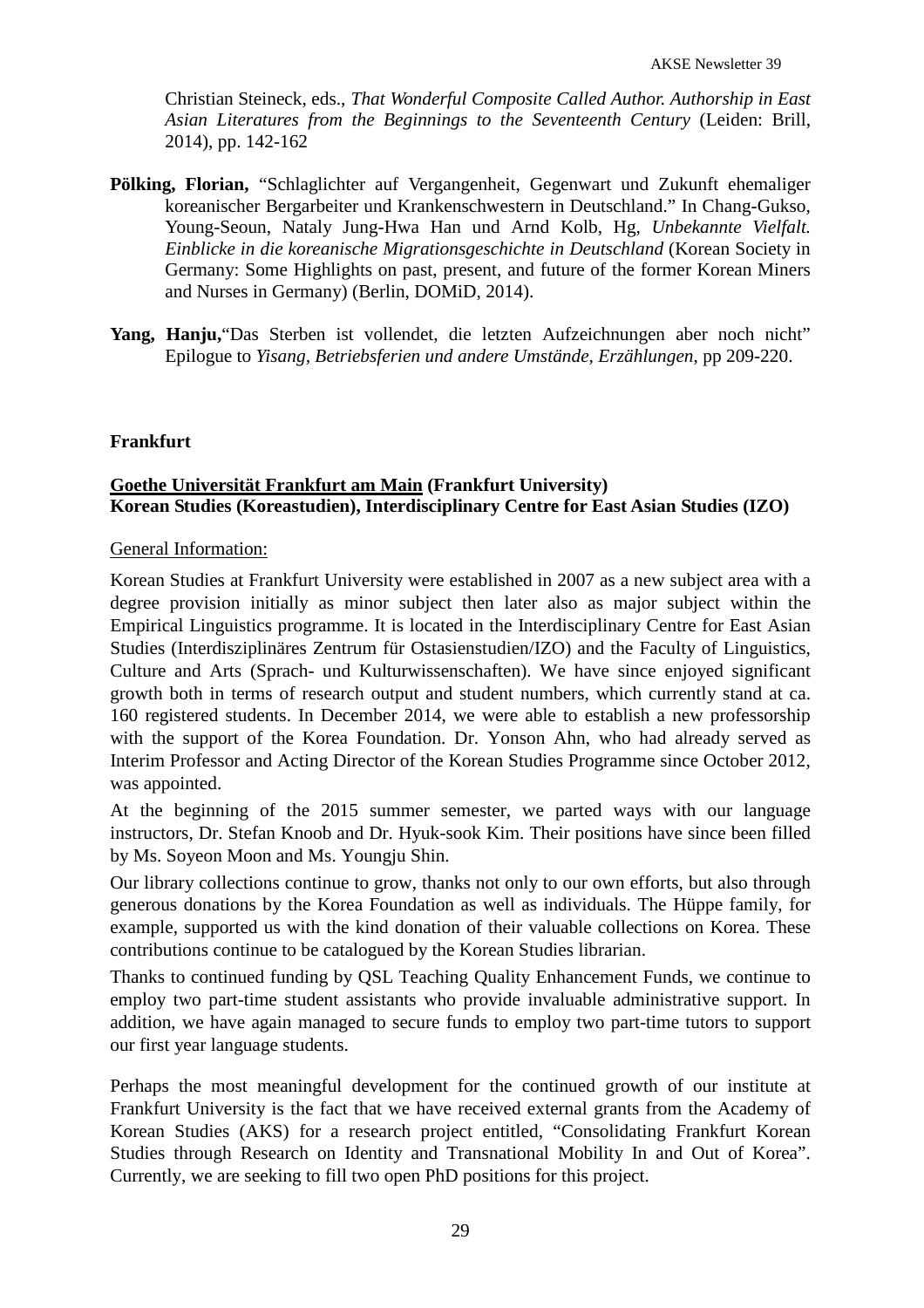# Academic Program:

During the past year, Korean Studies has seen continued growth, both in terms of student numbers and courses offered. First-year registration increased to almost 60 students, so we have managed to again increase Korean language classes, which demonstrates the strength of student numbers.

Students in the undergraduate programme for the BA in Empirical Linguistics and Korean, either as main subject or as second subject and students from Korean Language and Linguistics courses, choose from a range of content courses on Modern Korean Society, culture, history, literature, religion, economics and other humanities and social sciences topics. Our students have also had the opportunity to take part in distance seminars on Korean society and culture run by Ewha University and Yonsei University under the auspices of the Korea Foundation Global e-School.

Students can choose to spend a semester at a partner university in Korea (Korea University, Ewha Women's University or Chungang University), for which we have also managed to secure a sponsorship from Asiana Airlines for an airline ticket scholarship and discount tickets for our students.

### Other Activities:

# *Korean Studies Seminar Series 2014/15:*

October 27, 2014: Author's Reading Session with Hocheol Lee

November 4, 2014: **Prof. Chung, Hyun Kyung** (Union Theological Seminary, New York), *Love Meets Wisdom: Christian-Buddhist Dialogue in Korea from a Gender Perspective*

December 4, 2014: **Birgit Geipel** (University of California, Riverside), *Divided Literature of Korea*

January 28, 2015 **Prof. Heike Hermanns** (Gyeongsang National University, South Korea), *Halbzeit für Park Geun-hye*

May 7, 2015: **Dr. June Hee Kwon** (University of Pittsburgh), *Split Lives: Home and Work in Korean Chinese Transnational Migration*

June 24, 2015: **Dr. Tobias Hübinette** (Multicultural Centre, Sweden), *The Adopted Koreans as Part of the Korean Diaspora: Challenges and Problems*

# *Project-K Festival:*

From 23rd to 26th October 2014 we hosted "Project K – The Korean Film Festival" for the third time. Instead of being held at the Frankfurt University Bockenheim Campus, which had served as venue in the years before, the event took place in the cinema CineStar Metropolis located in the city centre. Almost entirely organised by the Korean Studies student community, again with generous financial and organisational support by the Korean Consulate General in Frankfurt as well as by individuals from the Korean community, the festival presented 18 contemporary films. Some of those had never been shown in Germany before. A particular emphasis of this year's festival was the presentation of the independent and animation film segments, although the most successful blockbusters of the last year were also screened.

Again, the films were accompanied by various Korea-related activities such as calligraphy workshops, traditional games as well as K-Pop events (incl. theme parties and sing-alongs).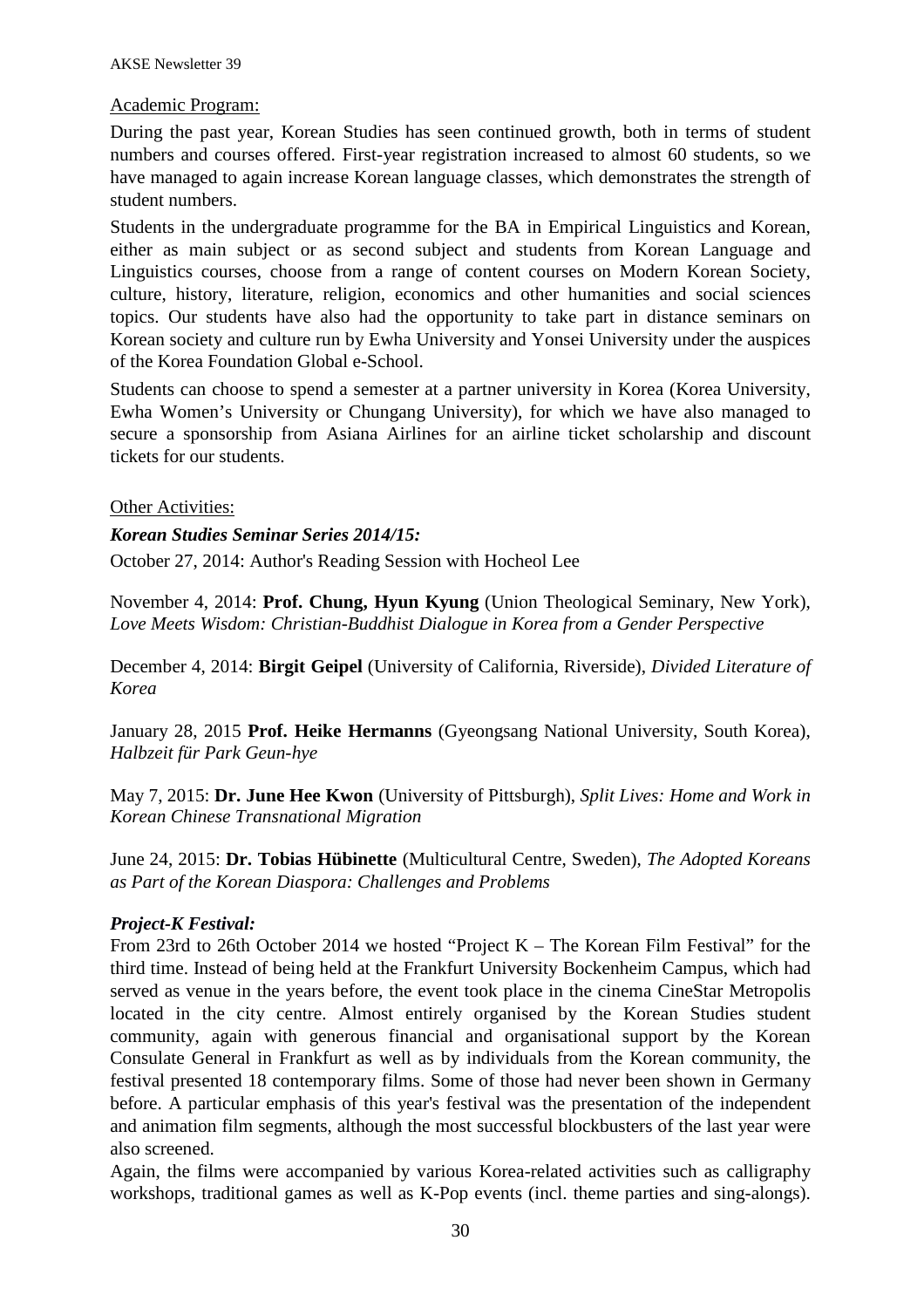A K-Pop dance contest attracted participants from across the nation. In total, Project K saw more than 2,000 visitors.

#### Scholars' Reports:

**Dr. Yonson Ahn** has been the head Professor in Korean Society and Culture and Director of Korean Studies programmes since December 2014. She taught the following courses in the academic year 2014/15: *Research Methods and Academic Writing; Economic and Social Development of Contemporary Korea; Introduction to Korean Studies; Transformation of Korea (1860-1910); Hanja; Migration and the Korean Diaspora; Post-War North Korea*.

Prof. Ahn's research interests include transnational migration and the Korean diaspora, multiculturalism in Korea, gender-based violence during conflicts, femininity and masculinity, memory politics in Korea, and the history debate in East Asia.

During the past year she has given the following presentations:

- *Intimacy and Contempt: WWII Comfort Women and Japanese Soldiers*, University of Cape Town, South Africa, March 23, 2015.

- *Military Culture/Training: Gender Politics of Japanese Soldiers in Total War*, Workshop "ʻAgainst our Will', Forty Years after: Exploring the Field of Sexual Violence in Armed Conflict", Hamburg Institute for Social Research, Hamburg, Germany, July 2 – 4, 2015.

– *"Family making project" by the state: Marriage migrants of Asian women in South Korea*, The 27th AKSE Conference (the Association for Korean Studies in Europe), Bochum, Germany, 10–13 July 2015.

- *Nurses in motion: Korean migrant nurses in Germany*, Conference "Korea's challenges ahead: The Korean Peninsula issues in the world," Bucharest University, Romania, September 2-4, 2015.

**Prof. Kisuk Cho** (Ewha Women's University) taught the course, *Korean Politics and Civil Society,* as part of our participation in the KF Global e-School project, made possible through generous support from the Korea Foundation.

**Prof. Sang-Ho Ro** (Ewha Women's University) taught the course, *Understanding Contemporary Korean Society through Films, also* as part of our participation in the KF Global e-School project, again made possible through generous support from the Korea Foundation.

**Prof. Hyun Mee Kim, Prof. Sang Kook Lee and Prof. Mun Young Cho** (all Yonsei University) taught the course *Multiculturalism in Korea, also* as part of our participation in the KF Global e-School project, also made possible through generous support from the Korea Foundation.

**Dr. Hyuk-sook Kim** taught a Korean-German Literature translation class in both the winter and summer semester. She is also a literary translator and is currently working on the following literature translation projects into German:

- Young-Ha Kim: *Was geschehen ist, niemand* (supported by Korean Literature Translation Institute)

- Ryeo-Ryeong Kim: *Wan-Deuk* (supported by Korean Literature Translation Institute)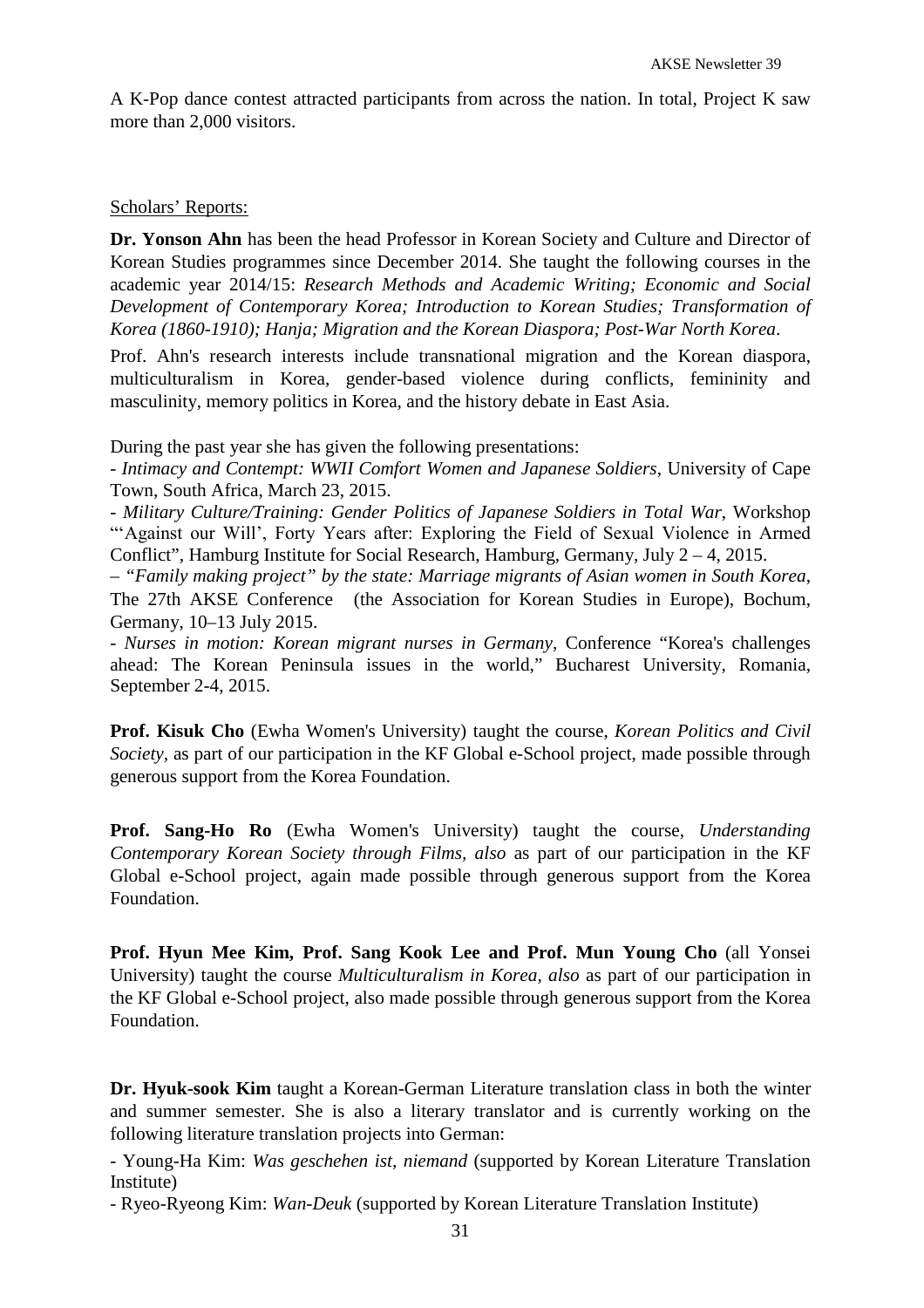- Kyung-Uk Kim: *Leslie Cheung ist gestorben?* (supported by Daesan Foundation)
- Hee-Kyung Eun: *Seelenruhiges Leben.*

**Soyeon Moon** taught Korean language courses for *Beginning* and *Intermediate students* in the summer semester 2015. She is also a graduate translator and is currently working on her doctoral thesis in the field of Intermedial Translation Studies, titled *Intermedial Dialogue between contemporary Korean literature and art cinema - The South Korean novelist Yi, Choeng-jun and intermediality of his works.*

**Youngju Shin** has been teaching Korean language courses in Korean Studies programmes since April 2015. She taught the following courses in the academic year 2015: *Beginner (Elementary) Korean*, *Intermediate Korean*, and *Advanced Korean*. Youngju Shin's research interests include general language acquisition theories and Korean language teaching methods.

Other people involved in administration and teaching support included Ms. Frauke Behre (final year undergraduate student and Korean Studies academic assistant), Ms. Katharia Schnöde (assistant for Korean Studies library, until March 2015), Ms. Tanja Eydam (final year undergraduate student and Korean Studies student assistant), Ms. Stacy Lattimore (tutor for Korean language courses) and Mr David Moon (tutor for Korean language courses, Winter Semester 2014).

# Publications:

**Ahn Yonson**, "Together and Apart: Transnational Women's Activism and Solidarity in the Comfort Women Redress Campaign in South Korea and Japan." *Comparative Korean Studies*, 23.1 (2015).

-----, "Gender under reconstruction: negotiating gender identities of marriage migrant women from Asia in South." In Anthony P. D'Costa, ed., *After Development Dynamics: South Korea's Engagement with a Changing Asia*. (Oxford: Oxford University Press. 2015).

-----,"Gendering Migration: Koreanische Arbeitsmigrantinnen im Pflegesektor in Deutschland." In Young-Seoun Chang-Gusko et.al. ed., *Unbekannte Vielfalt: Einblicke in die koreanische Migrationsgeschichte in Deutschland*. (Berlin: DOMiD, 2014).

# **Tübingen**

# **Eberhard-Karls-Universität Tübingen, Asien-Orient-Institut, Abteilung für Sinologie und Koreanistik, Sektion Koreanistik (Korean Studies Section)**

### General Information:

In November 2014, the department celebrated the  $35<sup>th</sup>$  anniversary of the Korean Studies at the University of Tübingen. The Korean Studies Department at the University of Tübingen opened the Tübingen Center for Korean Studies at Korea University (TUCKU). It was opened in May 2012 as a foreign branch institute of the University of Tübingen in Korea and coordinates student and academic exchanges between Tübingen and Korea. The institute has set up the King Sejong Institute in September 2012 and is currently offering language courses to the general public as well. The King Sejong Institute offers various opportunities to get in contact with Korean culture and supports events related to Korea, such as the Korean Studies Lecture Series. In 2014, the Department established the Master program in Korean Studies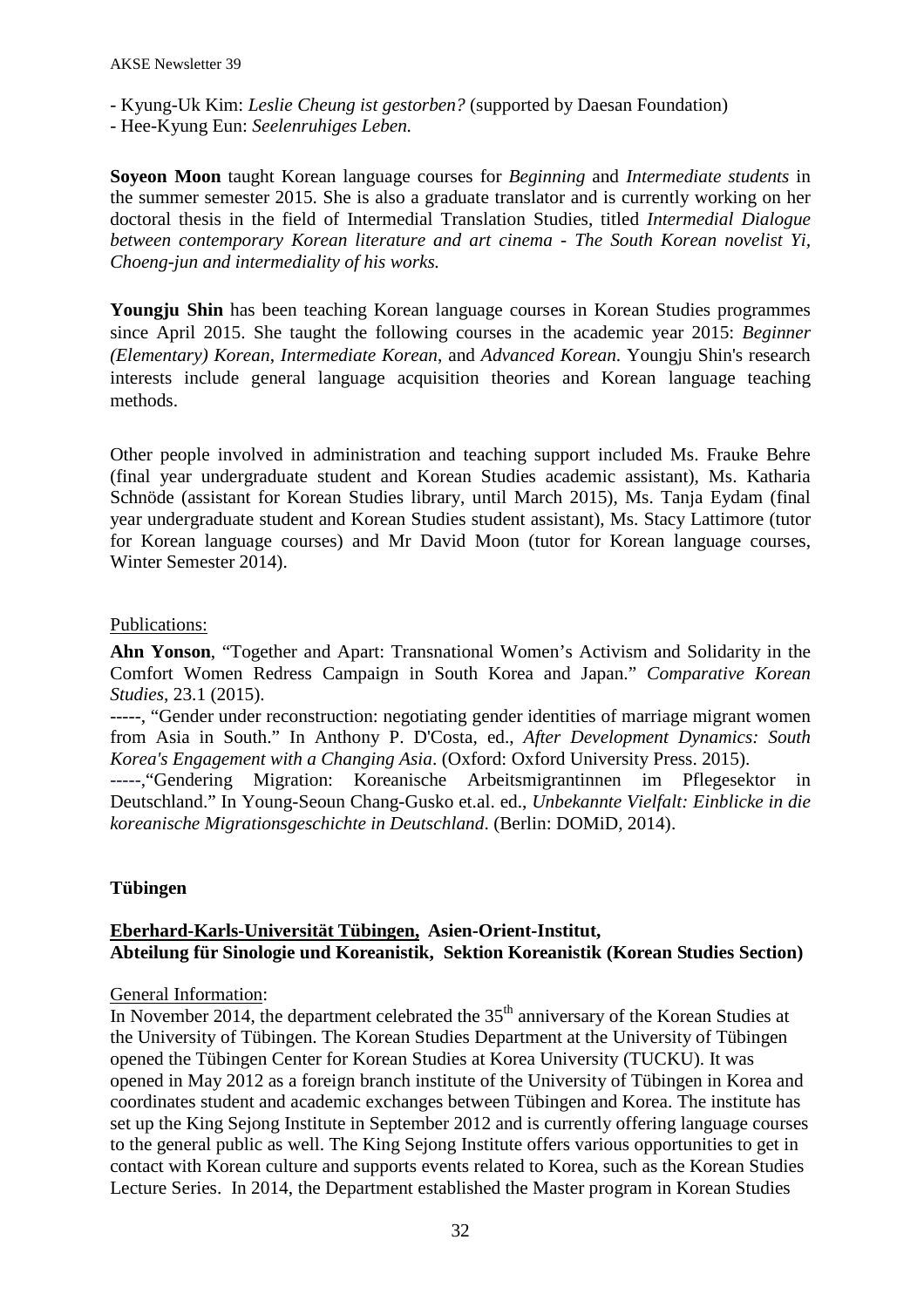and Dual Degree Master "Korean European Studies" (MAKES) with Seoul National University, which is supported by the DAAD (German Academic Exchange Agency). The Korean Studies Department has signed exchange agreements with 11 South Korean universities, enabling all students to spend one full year receiving credits and education in Korea. We nominated in 2015 sixy BA students and three MA students for one-year study in Korea. The department has also managed to increase the staff numbers. Funding was secured for two more Junior Professors (An Chong-Chol who was appointed in April 2014, supported by the Korea Foundation, and Jerôme de Wit in April 2015, respectively), two full-time language instructors (Kim Euna and Paik Seungjoo), and several research assistants and guest professors. In 2016 the Department will recruit additionally one PhD Position and one Post Doc Fellow. The student number increased to over 200 within five years. The Test of Proficiency in Korean (TOPIK) was held at Tübingen University in the same way as in the last year. This year, 58 students took the TOPIK in Tübingen University on April 25, 2015. 44 students took the elementary-level exam and 14 took the intermediate/advanced-level exam.

#### Seminars and Lectures:

In November 2014, the department hosted the  $6<sup>th</sup>$  Conference of the Vereinigung für Koreaforschung (Association of Korean Studies in German-speaking countries), with Prof. Lee You Jae as its president. In June 2015, an international conference on transnational perspectives in everyday history was organized by Prof. Lee. It received sponsorship from the German Research Foundation (DFG). In the same month, the department also organized the Tübingen-Doshisha-Korea University workshop, "Colonial Memories: Comparative Perspective on German, Japanese, and Korean Cases".

#### Lectures:

October 22, 2014: **Prof. Park Taegyun** (Seoul National University), *Anti-Communism and Cold War.*

November 5, 2014: **Lee Seung-Hoon** (Seoul National University), *Catch-Up as Learning by Imitation: The Industrialization of South Korea.*

November 19, 2014: **Jung Geun-sik** (Seoul National University), *Koreanistik am Kyujanggak Institute for Korean Studies*.

December 3, 2014: **Prof. Reinhard Zöllner** (University of Bonn), *Ein Atlas der japanischkoreanischen Vorurteile*.

January 7, 2015: **Dr. Johannes Gerschewski** (Wissenschaftszentrum Berlin), *Institutionalizing Autocratic Rule in North Korea*.

January 21, 2015: **Jung Jin-Heon** (MPI for the Study of Religious and Ethnic Diversity Göttingen), *North Korean refugee-migrants and Christian Conversion*.

January 28, 2015: **Jee-Un Kim** (Universität Tübingen) *Die Entwicklung des Urheberrechts und der Kreativindustrien in Südkorea*.

April 22, 2015: **Prof. Andrew Jackson** (University of Copenhagen), *Anomalies in the judicial investigations of the 1728 Musin Rebels*.

April 29, 2015: **Dr. Sang-Yeon Louise Sung** (Universität Wien), *Mapping K-pop around Eurasia*.

May 6, 2015: **Dr. June Hee Kwon** (University of Pittsburgh), *Vigilant Ethnicity: Korean*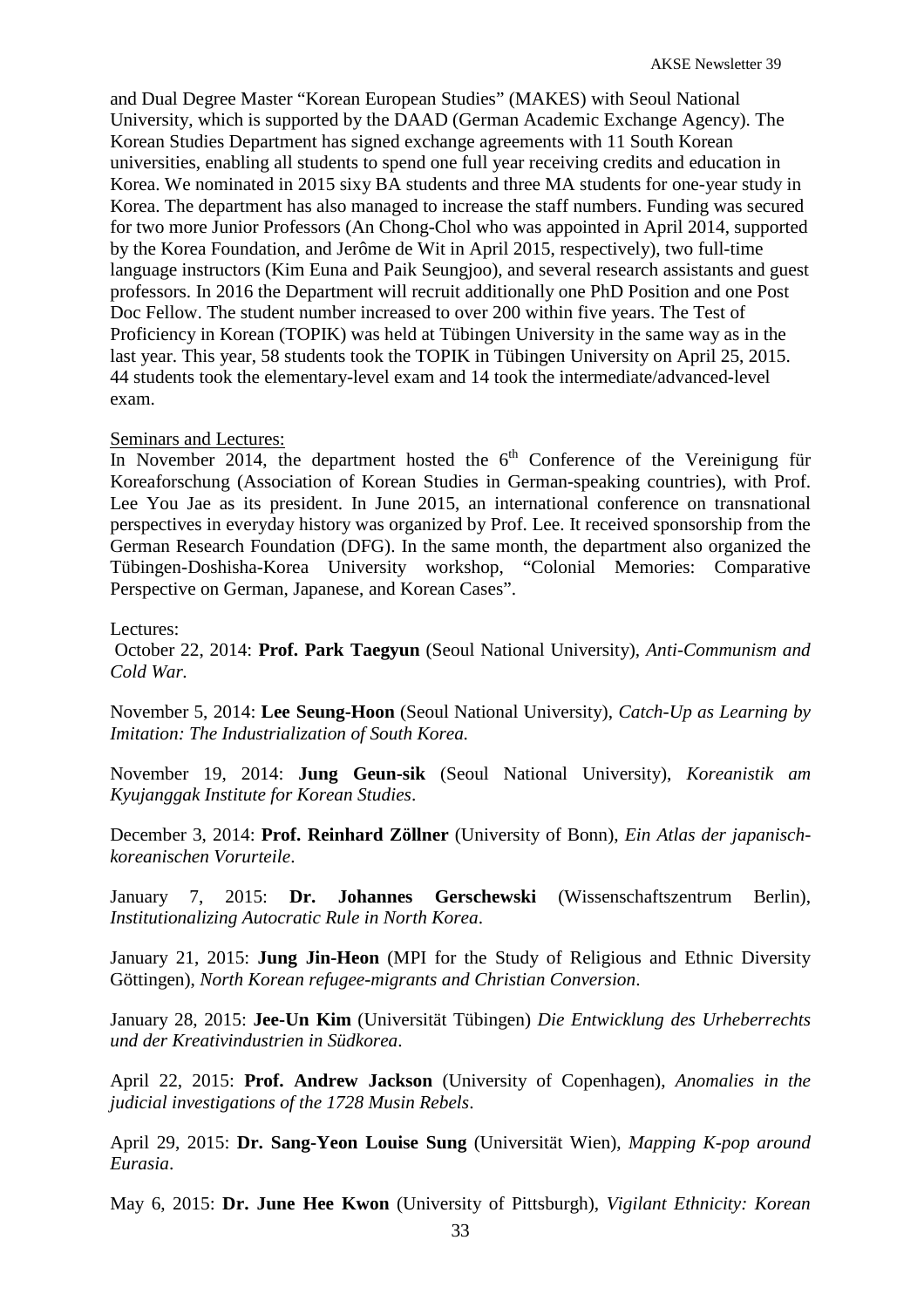*Chinese Communist Party Members Encounter the Forbidden Homeland*.

May 13, 2015: **Prof. Todd Henry** (University of California, San Diego), *Queer Lives as Cautionary Tales: Female Same-Sex Marriage in the Hetero-Patriarchal Imagination of Postwar South Korea*.

May 20, 2015: **Jiyoung Bae** (Universität Osnabrück), *Entwicklung der Wohlfahrtsstaatlichkeit in Südkorea*.

June 3, 2015: **Dr. Soyoung Lee** (Universität Tübingen), *Law that Marks Victims as Non/Vagrant Subject: The Signifier of Vagrant in Hyŏngje Pokchiwŏn Discourse in Korea*.

June 17, 2015: **Hisa Hong** (Tübingen), *Aspekte des interkulturellen Trainings zwischen Deutschland und Korea*.

June 24, 2015: **Dr. Seokmin Lee** (Universität Tübingen), *Social conflicts and state neutrality - case study on South Korea*.

July 8, 2015: **Jee-Un Kim** (Universität Tübingen), *Die Entwicklung der koreanischen Musikindustrie ab den 1990er Jahren*.

July 15, 2015: **Prof. Jeong Sook Hahn** (Seoul National University), *Popular Uprisings and Collective Memory Reflected in Historical Poems:* Haidamaky *and* Geum Gang.

#### Scholars' Reports:

**Jun.-Prof. Jong Chol An** (supported by the KF) is currently researching on the Korean legal history, with a special focus on the Korean Nationality Act and its historical changes. He has presented papers on this and other topics at several international conferences the past year. He is currently working on a book, the tentative title for which is *Citizenship and identity: A Contested History in Korea*. He is also actively participating in the "Water Project" of the Asian-Orient Institute at the University of Tübingen and the "Global South project" at which he delivered lectures, entitled as *The Cold War and Water: Soyang River Dam Case in Korea during the 1960s-1980s* (June 24, 2015) and *Globalization and Nationality: A Korean Case* (June 30, 2015) respectively.

**Dr. Heike Berner** joined the faculty in November 2014. Her research and teaching interests cover Asian German Studies, Korean diaspora, and oral history. During the summer semester 2015, she gave a seminar on Asian German Studies - probably one of the first ever taught. Dr. Berner is currently working on a research project on second-generation Korean Germans, which will result in a two-volume publication, combining theory and oral histories. In May 2015, she has published an article on the works of Helena Parada-Kim, a Korean German artist.

**Dr. Sun-Ju Choi** is working as the managing director of the Tuebingen Center for Korean Studies at Korea University (TUCKU) in Seoul. Her research interests include North and South Korean Cinema, Korean diaspora, multiculturalism and migration. In 2015 she was invited to give talks at the Sejong University (film department) and Hongik University (media department) in Seoul.

**Dr. Unsuk Han (supported by the AKS)** taught various courses on Korean history, culture and society. He has given numerous lectures in the past year about a variety of historical and social topics, for example *The Reception of German Reunification in South Korea* (at the Konkuk University in Seoul) and *Geschichtsunterricht nach der deutschen Einheit und Suche*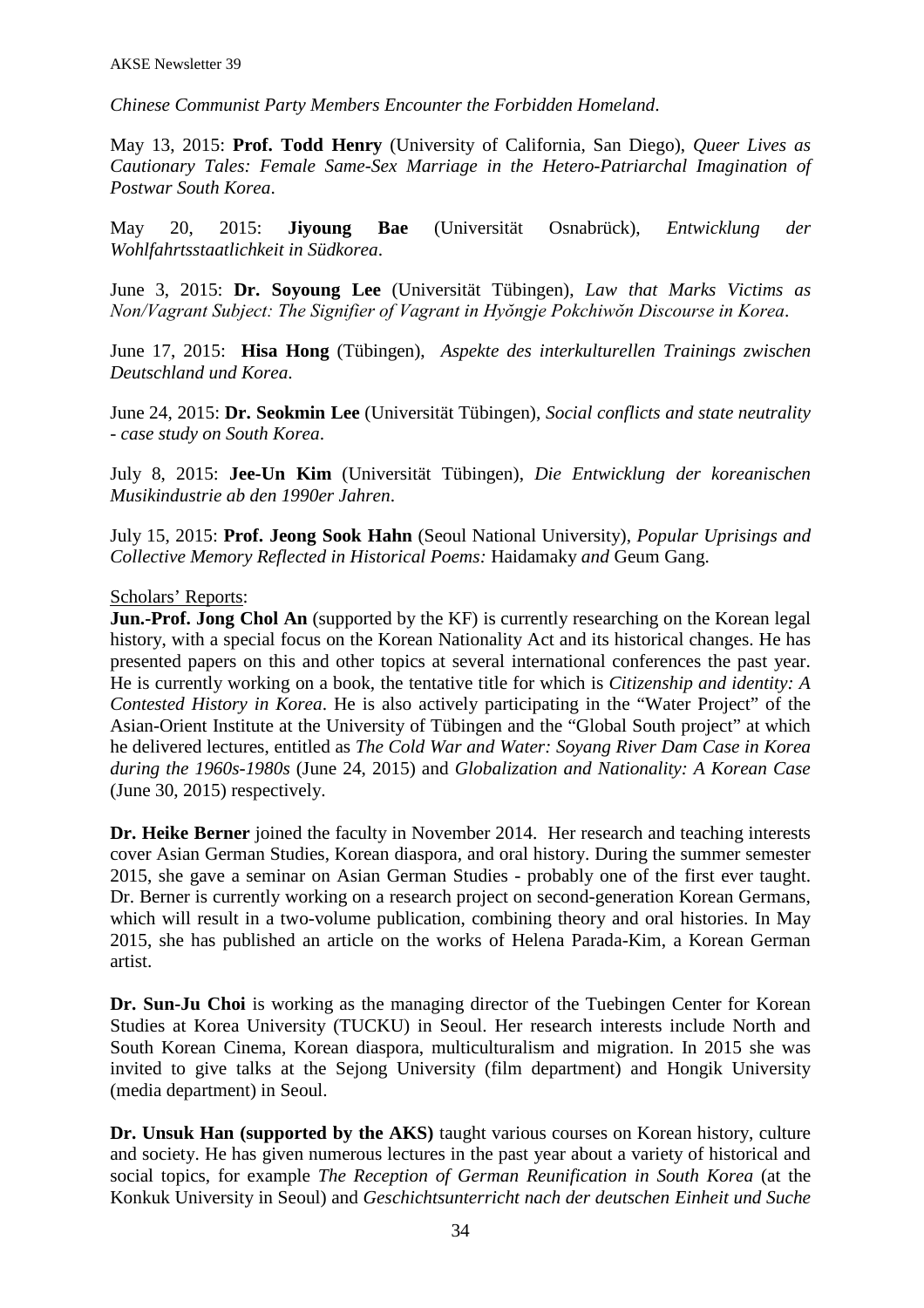*nach einer Nationalgeschichte* (at the Deutsch-Koreanischen Forum zur Vereinigungs- und Geschichtsbildung). He has published three articles and is part of a project to publish a monograph on the reception of German reunification in Korea, financed by the National Research Foundation of Korea. He is also involved in publishing for the Landeszentrale für Politische Bildung in Thüringen, comparing the national division history in Germany and Korea. Other research topic that Dr. Han is focused on is "The Aid of German Protestant churches for human rights and democracy in Korea".

**Dr. Euna Kim** has started working as a full time lecturer from October 2014. She is in charge of Korean language classes for undergraduate students and the academic writing and conversation class for graduate students. She is one of the co-authors of *The Encyclopaedia of Korean Language Education*, edited by the Korean Language Education Research Institute of Seoul National University, which was published in September 2014. She has been appointed as a test examiner of Korean Program by the University of Hong Kong (School of Professional and Continuing Education) in October 2014. From October 2014 until March 2015, Ms. Euna Kim managed the King Sejong Institute at Tübingen University.

**Jee-Un Kim** is a research assistant and doctoral candidate. She has been co-lecturing the course "Introduction to Korean Studies" during the winter term 2014/15 and is coordinating the eSchool-program with the Seoul National University Asia Center (SNUAC) which offers one undergraduate course per semester via live video streaming on the subjects like Korean economy and Korean society. She is the coordinator for the DAAD stipend program "Dual Master of Korean European Studies", which was established in the winter of 2014. She organized the conference for the Vereinigung für Koreaforschung held in November 2014, which included the panel on "Korean popular culture and the Korean Wave". She gave a talk entitled *From Pirate to Global Copyright Leader – The Development of Copyright in South Korea* on January 28, 2015 and on *Development of the Korean Popular Music Industries* on July 8, 2015 as a part of the Korean Studies Lecture Series at the Korean Studies Section in Tübingen. She recently received a doctoral fellowship from the DAAD project "Literary Cultures of the Global South" and will look forward to conduct her first field research for two months during the summer 2015 in South Korea.

**Ari Lee** is a doctoral candidate and since April 2015 she is managing the affairs for the King Sejong Institute.

**Dr. Soyoung Lee** joined the Faculty of Chinese and Korean Studies at the University of Tübingen as a fixed-term lecturer in April 2015. She taught three courses, namely "The History of Colonial Korea," "The Minorities Narrative in Contemporary Korean Literature," and "Law and Memory: Coming to Terms with the Past in Korea" for undergraduate and postgraduate students. Besides taking part in the workshop "Colonial Memory: Comparative Perspective on German, Japanese, and Korean Cases," held at the University of Tübingen, she presented in the 2015 Tübingen Korean Studies Lecture Series. She is part of the publication project on "Biopolitics across Borders," organized by the Research Institute of Comparative History and Culture (RICH) and funded by the Humanities Korea project of National Research Foundation. She has been appointed to Cheju National University as Professor and left Tübingen in September 2015.

**Jun.-Prof. You Jae Lee** finished the 1<sup>st</sup> phase of the institutional re-building of the Korean Studies department in Tübingen in 2014. After he introduced the undergraduate program of Korean Studies (B.A.) as an integrated international program which includes a one-year of study in Korea in 2010, and after establishing the Tübingen Center for Korean Studies at Korea University (TUCKU) in 2012, in October 2014, he built the Korean Studies graduate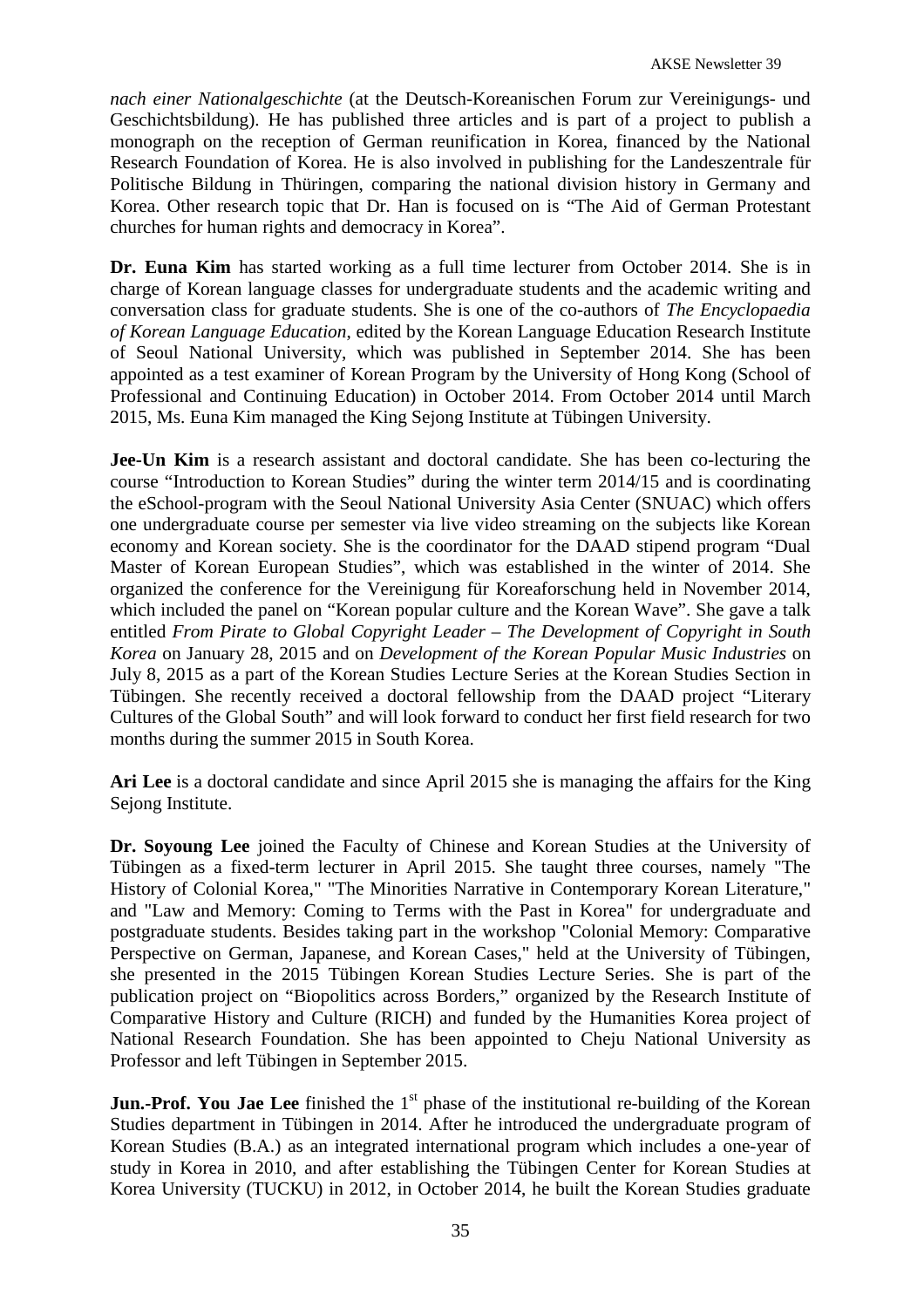program, a dual degree Master of Arts in Korean European Studies (MAKES) in cooperation with Seoul National University. The University of Tübingen now covers all degree programs in Korean Studies: Bachelor of Arts, Master of Arts, and Ph.D. Since 2012 Prof. Lee is the director of the King Sejong Institute Tübingen. He was the president of the Vereinigung für Koreaforschung (Association of Korean Studies in German-speaking countries) from 2012 until November 2014.

During the summer semester 2015, Prof. Lee was on leave and spent time as a visiting scholar at the Faculty of Asian and Middle Eastern Studies at the University of Cambridge. He worked on his book about Korean diaspora in Germany.

Lee successfully finished this year the three years-long project *Welt aneignen. Alltagsgeschichte in transnational perspective* (Everyday history in transnational perspective), sponsored by the DFG –German Research Foundation. A book publication is in preparation.

Professor Lee has begun a new project in 2015 in the International Thematic Network "Literary Cultures of the Global South" sponsored by the Federal Ministry of Education and Research and the German Academic Exchange Agency (DAAD) with the topic *Theologies of the Global South: Minjung Theology, Liberation Theology, and Black Theology*. He also started a new book manuscript on Cold War and Korean-German Relations.

He delivered a paper at the 5<sup>th</sup> Cross Currents Forum at the UC Berkeley entitled *Migrants*, *Spies and Homeland Security. Transnational History of the 'East Berlin Affair' between the Federal Republic of Germany and South Korea 1967-1970* (June 23-25, 2015).

**Seungjoo Paik** has begun working in Tübingen as a full-time lecturer from April 2015. She is teaching a wide range of Korean language classes for the undergraduate students.

**Dr. Moon-Ey Song** is a full-time lecturer of Korean language at Tübingen. She participated in the workshop "Creating a Hanja textbook for German-speaking learners" which was held at the University of Vienna, Austria on May 15, 2015. Dr. Song presented there a paper entitled *Introduction of the Curriculum for Hangeul-Hanja mixed writing system in the Korean Studies Department at Tuebingen University and issues in Hanja education* in German and Korean.

**Jun.-Prof. Jerôme de Wit** has joined the department in April 2015. He has been teaching classes on modern Korean literature and on Cold War culture in North and South Korea. He has presented his research during the "Colonial Memories Workshop" in Tübingen and at the international workshop "Contesting Korean literature´s Place within Korean Studies" which was held in Vienna in June 2015.

### Publications:

**Chong Chol An**, "Who Are the First Koreans? The First Korean Nationality Law (1948) and its Limits," *Papers of British Association of Korean Studies* 16 (2015).

**Heike Berner**, "Geschichte(n) erzählen – Helena Parada-Kims koreanische Bilder," *In Mother's Hanbok"*. exh. cat., (Frankfurt: Galerie Tristan Lorenz, 2015), pp. 4-10.

**Un-suk Han**, "History Education and Historical Reconciliation in East Asia: Focusing on the History Textbook Dialogues between South Korea and Japan," *Journal of Northeast Asian History* 12.1 (2015).

-----, "Europe Tonghapŭl ŭihan yŏksa kyoyuk – Tokilŭi saryerŭl jungsimŭro" (History Teaching for European Integration: With Special Attention to Germany), *Tongbuka Yŏksa Nonchong* 47 (March 2015), pp. 201-237.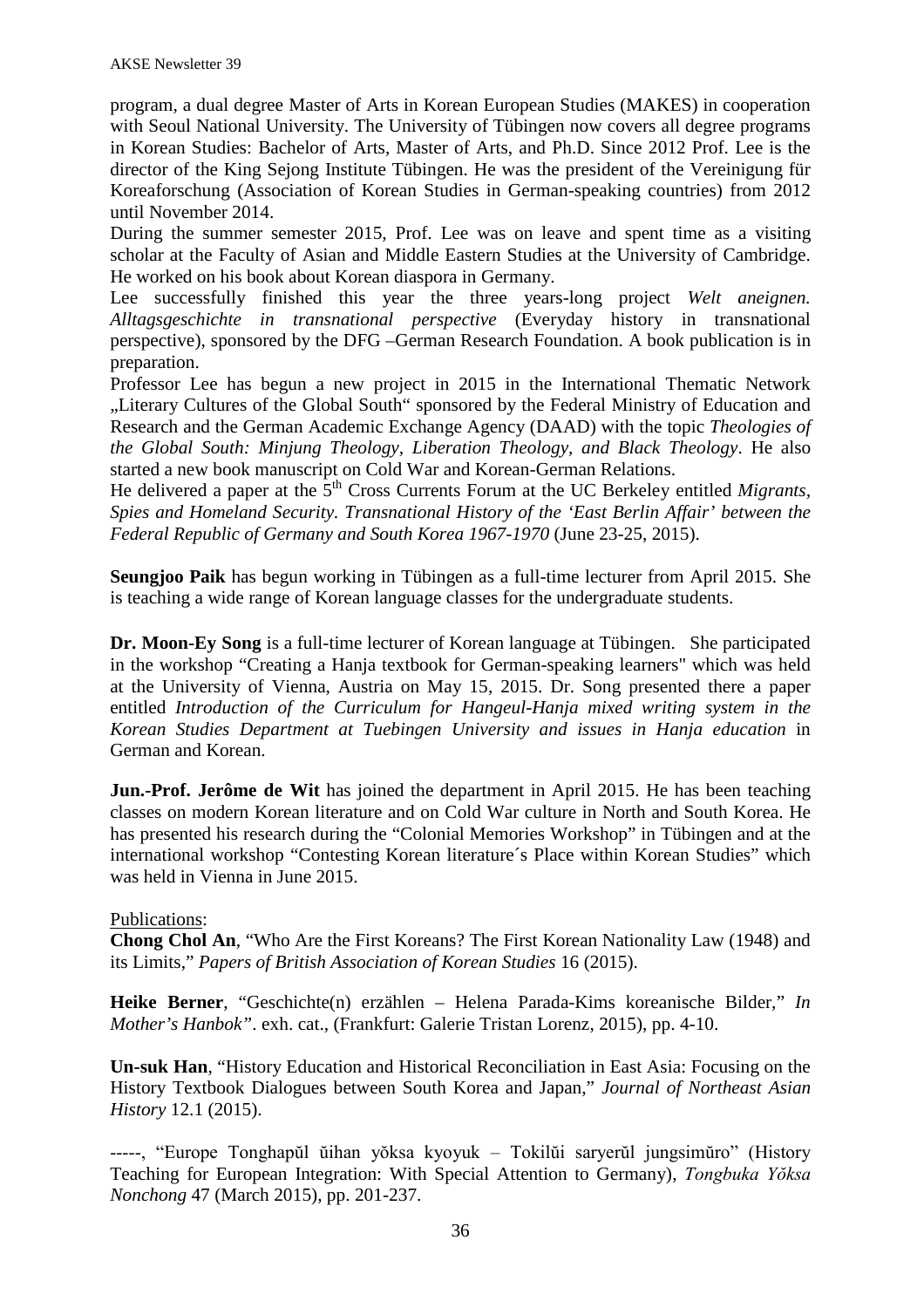-----, "Tokil tongir-e taehan Hanguk-esŏŭi insik" (The Perception of German Reunification in Korea), *Naeirŭl yŏnŭn yŏksa* 58 (Spring 2015), pp. 333-355.

**Soyoung Lee**, "The Fences that Split Us and the Fence Named 'We': Narrative of Exclusive Inclusion in the *Dear America* Historical Novel Series for Young Readers," *Critical Studies in Modern Korean History* 33 (2015).

-----, "The Signifier of Vagrant Attached by Law and Its Effects: Representation of Remembrance on Hyŏngje Bokchiwŏn and the Discourse of Coming to Terms with the Past." *Korean Journal of Legal Philosophy* 17.2 (2014).

-----, "Literary Criticism of Law and the Construction of Social Memory: Aporia of Coming to Terms with the Past in Schlink's *Der Vorleser*," *Sogang Journal of Humanities*. 40 (2014).

**You Jae Lee**, "Germany-based Korean Diaspory seen from a Transnational Viewpoint", *Yoksa Pip'yong* 110 (2015), pp. 321-343. (in Korean)

-----, "Die koreanische Diaspora in Deutschland", in: Lee Eun-Jeung/Hannes B. Mosler Hg., *Länderbericht Korea* (Bonn, 2015), pp. 625-639.

#### **GREAT BRITAIN**

#### **Cambridge**

#### **University of Cambridge Faculty of Asian and Middle Eastern Studies**

General Information:

The Department of East Asian Studies welcomed the following visiting scholar from Korea during the academic year 2014-2015: Prof. You Jae Lee (Tübingen Univ).

#### *Seminars for 2014/15*:

October 17, 2014: **Prof. Antonetta Bruno** (University of Rome), *The Epistemological Space of Translation in Ethnography: The Case of Korea*.

November 21, 2014: **Dr. Chung Woo-Taik** (Member of the 19th National Assembly, Republic of Korea), *The Transformation of Korea: Turning Challenges into Opportunities*.

November 25, 2014: **Mr. Kim Joo-il** (North Korean defector), *I escaped from North Korea*, Lady Mitchell Hall.

January 13, 2015: **Mr. John Sweeney** (BBC), *BBC Panorama: North Korea Uncovered*.

February 13, 2015: **Prof. Rudiger Frank** (Univ of Vienna), *North Korea – Recent Trends and Future Prospects*.

May 28, 2015: **Dr. Lee Hae-Chan** (former Prime Minister, Republic of Korea), *Reconciliation on the Korean Peninsula: Another Key to Peace in Northeast Asia*.

### *Cultural Events*: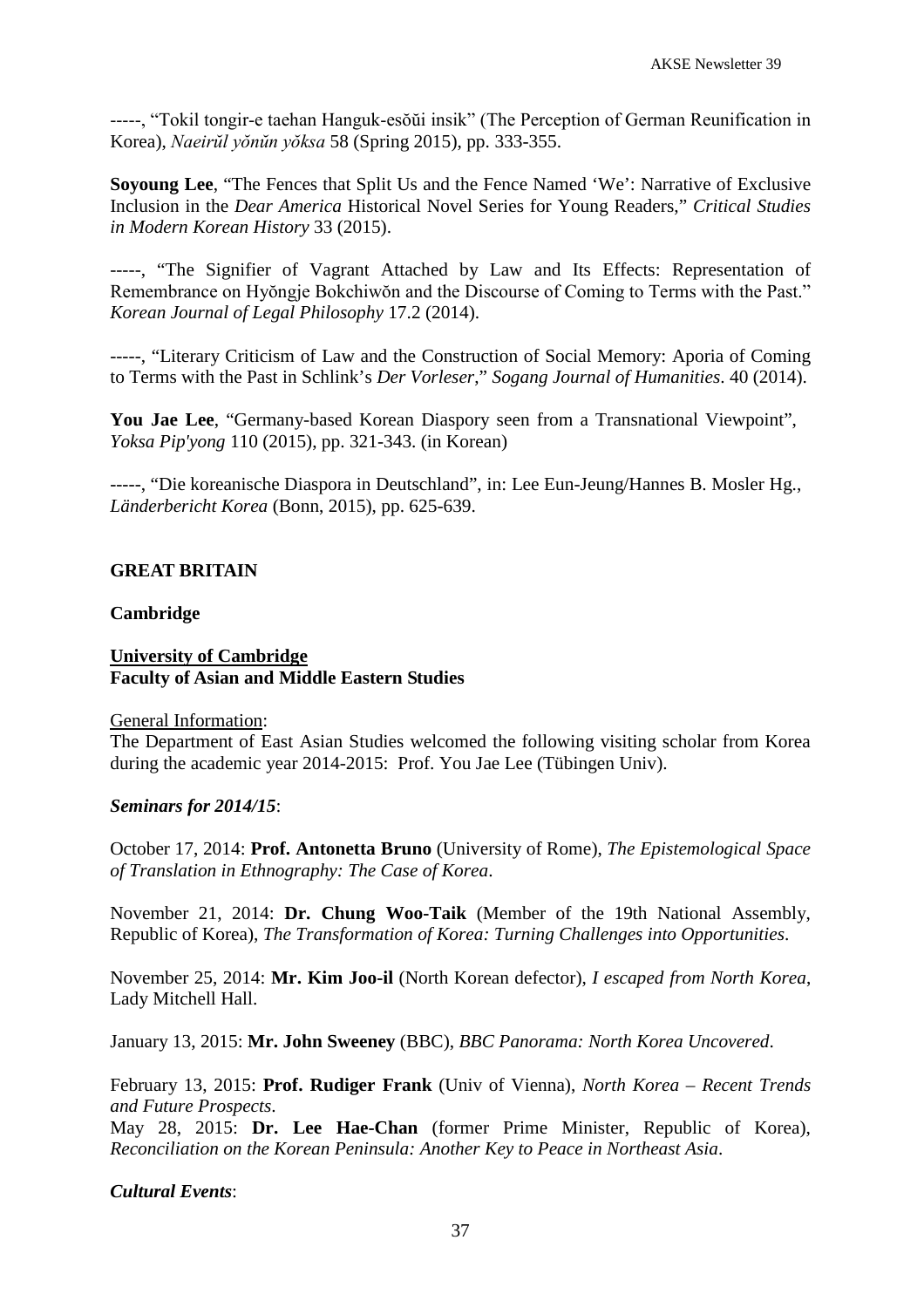March 6, 2015: Tasting of Hwayo *soju* with brief presentation by Ms. Lucia Cho (Global Marketing Director of Hwayo and CEO of Bicena).

April 22, 2015: Korean Food Festival, Dining Hall, Robinson College.

# Scholars' Reports:

**Prof. Peter Kornicki** gave the Carmen Blacker Lectures in 2014 in Norwich and London on the topic of Tsushima as an intermediary between Japan and Korea.

Dr. Heonik Kwon is the principal investigator for a project entitled "Beyond the Korean War" which is funded by the Academy of Korean Studies under its "Laboratory for the Globalization of Korean Studies" program.

**Dr. Mark Morris** gave the following lectures: 24 April 2015: "Korean Fiction on Screen," SOAS Centre of Korean Studies; 28 May 2015: "Cold War Panic and the Korean War Film," International Symposium of the Trans:Asian Screen Culture Institute, Seoul; 11 June 2015: "Kim Tae-yong's *Family Ties*: Families Less Ordinary."

**Dr. Michael D. Shin** gave the following lectures: 10 April 2015, "Yi Gwangsu and the Origins of Modern Korean Literature," Univ of Malaga; 17 Apr 2015, "Governmentality, the Cultural Policy, and the Press in Colonial Korea," conference on "Print Media in the Colonial World," CRASSH, Univ of Cambridge.

### Publications:

**Kornicki, Peter**. "The Vernacularization of Buddhist Texts: from the Tangut empire to Japan," in Benjamin A. Elman, ed., *Rethinking East Asian Languages, Vernaculars, and Literacies, 1000-1919* (Brill: Leiden, 2014), pp. 29-57.

-----. "Chinese Texts in Pre-Modern East and South-East Asia," in Tim Wright, ed., *Oxford Bibliographies in Chinese* (New York: Oxford Univ Press, 2015).

**Kwon, Heonik**. "The Transpacific Cold War," in J. Hoskins and V. T. Nguyen, eds., *Transpacific Studies: Framing an Emerging Field*, (Honolulu: Univ of Hawaii Press, 2014).

-----, "The Korean War Mass Graves," in F. Fernandiz and A. Robben, eds., *Down to Earth: Exhumations in Contemporary World* (Philadelphia: University of Pennsylvania Press, 2014).

-----, "Porte disparus," in F. Guillemot and A. Larcher-Goscha, eds., *La colonisation des corps* (Paris: Vendemiaire, 2014).

-----, "Can the dead suffer trauma?" in C. Salazar and J. Bestard, eds., *Religion and Sciene as Forms of Life: Anthropological Insights into Reason and Unreason* (Oxford: Berghahn, 2014).

-----, "Burgerkriegstote in Vietnam und Europa," *Mittelweg* 36.2 (2014).

-----, "Naengjeon ui dayanghan moseup" (The diverse forms of the Cold War), *Yeoksa bipyeong* 105 (2014).

**Morris, Mark**. "Kim Tae-yong's *Family Ties* (2006): Families Less Ordinary," programme for film showing at the Korean Cultural Centre, London (2015).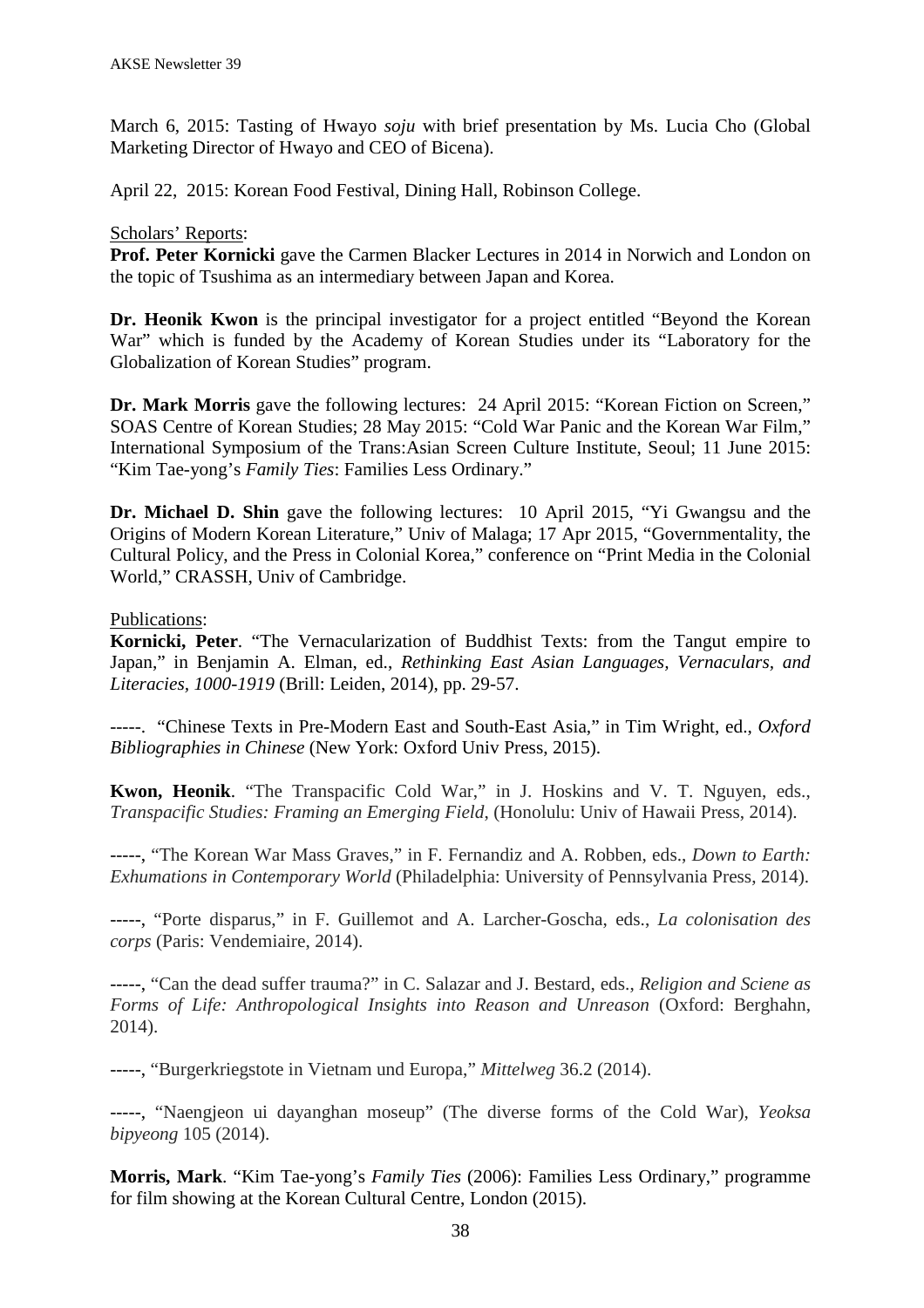**Shin, Michael D**., editor and co-author, *Korean History in Maps: From Prehistory to the Twenty-First Century* (Cambridge: Cambridge Univ Press, 2014).

# **London**

### **School of Oriental and African Studies**

### General Information:

SOAS Centre of Korean Studies (CKS) is currently chaired by Dr Charlotte Horlyck and numbers sixteen full-time members of academic staff, who are based in eight different department, with the largest concentration being in the Department of the Languages and Cultures of Japan and Korea: Dr. Charles Chang (Linguistics), Dr. Dae-oup Chang (Department of Development Studies), Dr. Eunsuk Hong (Department of Financial and Management Studies), Dr. Charlotte Horlyck (Department of the History of Art and Archaeology Dept), Dr. Anders Karlsson (Department of the Languages and Cultures of Japan and Korea), Dr. Grace Koh (Department of the Languages and Cultures of Japan and Korea), Mrs. Kyung Eun Lee (Department of the Languages and Cultures of Japan and Korea), Dr. Owen Miller (Department of the Languages and Cultures of Japan and Korea), Prof. Jaehoon Yeon (Department of the Languages and Cultures of Japan and Korea), Dr. Noriko Iwasaki (Department of Linguistics), Dr. Jaeho Kang (Centre for Media Studies), Prof. Keith Howard (Department of Music), Dr. Tat Yan Kong (Department of Politics and International Studies). The Centre is also host to one Research Fellow (Dr Youkyung Ju), one Doctoral Training Advisor (Dr. Yenn Lee), one post-doc Research Associate (Dr. Hyelim Kim), two Professorial Research Associates (Prof. Martina Deuchler and Prof. Hazel Smith) and five Research Associates (Dr Lucien Brown, Dr James Hoare, Dr Andrew Jackson, Dr Hyunseon Lee, and Dr. Youngsook Pak). In addition, an increasing number of scholars from universities and other institutions in Korea and elsewhere are annually affiliated the Centre as Visiting Scholars, and in the academic year of 2014/15 alone the Centre has welcomed more than eleven scholars. For a complete list of CKS members, see http://www.soas.ac.uk/koreanstudies/members/

In 2011, SOAS was selected as beneficiary of the Overseas Leading University of Korean Studies after having successfully completed the AKS Korean Studies Institution Grant Programme for five years from 2006 to 2011. The new project, subsequently renamed as Core University Program for Korean Studies, has been implemented for another five years from 2011 to 2016. The grant has allowed CKS to significantly expand its manpower and infrastructure, its research program, its worldwide profile and its event calendar.

Two SOAS librarians (Fujiko Kobayashi and Jiyoon Wood) who specialize in Korean material are also affiliated the Centre. They oversee and manage the SOAS Library's large holding of Korea-related material. The SOAS Library holds some 80,000 monographs for Korean studies including publications from North Korea and official reports produced by the Governor-General of Korea. In addition, there are some 400 Korean language periodicals, some 300 western language periodicals, and over 500 audio-visual materials for teaching and research in Korean studies; the online catalogue is available at www.soas.ac.uk/ library/

### Academic programs

SOAS offers a wide range of degrees that either focus on Korea, or include Korea as a course component. Degrees that specialize in Korea are run by the Department of the Languages and Cultures of Japan and Korea, and include at undergraduate level BA Korean (single and dual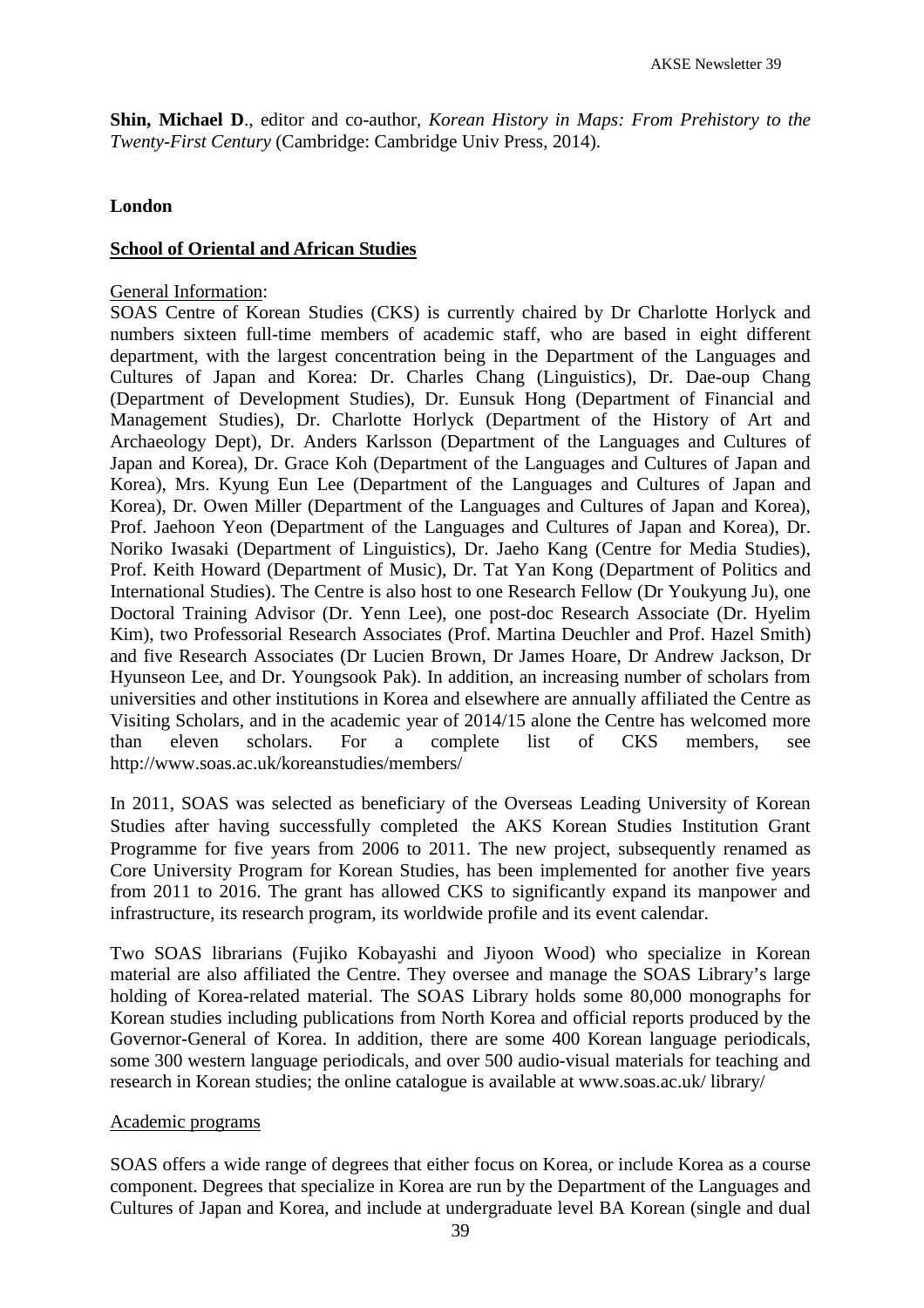subject degrees), and at Master's level: MA Korean Studies and MA Korean Literature. More recently, the Department of the Languages and Cultures of Japan and Korea has launched a two-year Korean language pathway directed at students who want to engage with Korea in a professional as well as academic way. The degree allows students to combine Korean language training with a select number of thematic or disciplinary Master's programs, such as MA History, MA Religions of Asia and Africa, MA History and MA Art and Archaeology of East Asia.

Academics based in departments other than that of the Languages and Cultures of Japan and Korea run either specialized courses on Korea, or include Korea in thematic or regional courses. For example, Charlotte Horlyck teaches annually two undergraduate and two postgraduate courses on Korean art from pre-modern till the contemporary times, while Keith Howard's undergraduate and graduate courses on music and healing includes lectures on Korean shaman music and performance.

CKS offers several scholarships to SOAS MA and PhD students. This academic year, the Overseas Leading University Programmes grant provided by AKS enabled the Centre to give five scholarships to SOAS MA and PhD students working on Korea-related topics. In addition, one student received the Sochon Foundation Scholarship which is also managed by CKS.

Twenty-three PhD students are currently enrolled in Korea-focused PhD programs. For a full list of their research topics see this year's CKS Annual Review which is published on the CKS website: http://www.soas.ac.uk/koreanstudies/annual-review/

As part of its growing outreach program, for the third year running the Centre contributed significantly to the EU-funded Executive Training Programme for Japan and Korea. This year more than thirty executives from EU countries participated in the three-week module which took place at SOAS. CKS academics offered lectures on the historical, cultural, political and economic background of Korea.

# Seminars and Workshops:

Generous financial support from the Academy of Korean Studies (AKS) enabled the Centre to hold more than twenty lectures on a wide range of Korea-related topics from K-pop and Kdrama to art, literature and politics. Several events were co-hosted with the Korean Cultural Centre, the British Association of Korean Studies and the British-Korean Society – organisations with which the Centre has strong and long-standing links. CKS was also honoured to have His Excellency, the Ambassador of the Republic of Korea Sungnam Lim, speak on 'Security challenges in Northeast Asia'.

### *Seminars:*

September 19, 2014: **Hoechan Roh** (Former president of Justice Party in Korea), *A crisis of democracy and a role of progressive parties in Korea*.

September 23, 2014: (Organised in partnership with the Korean Cultural Centre in London) **Mr Kim Gyu Tae** (Film Director), *Global Korean Wave*.

October 3, 2014: **Byoung Yoong Kang** (University of Ljubljana), *Assorted Chatter about Mr.Y's Literature*.

October 14, 2014: **James Person** (Coordinator of the North Korea International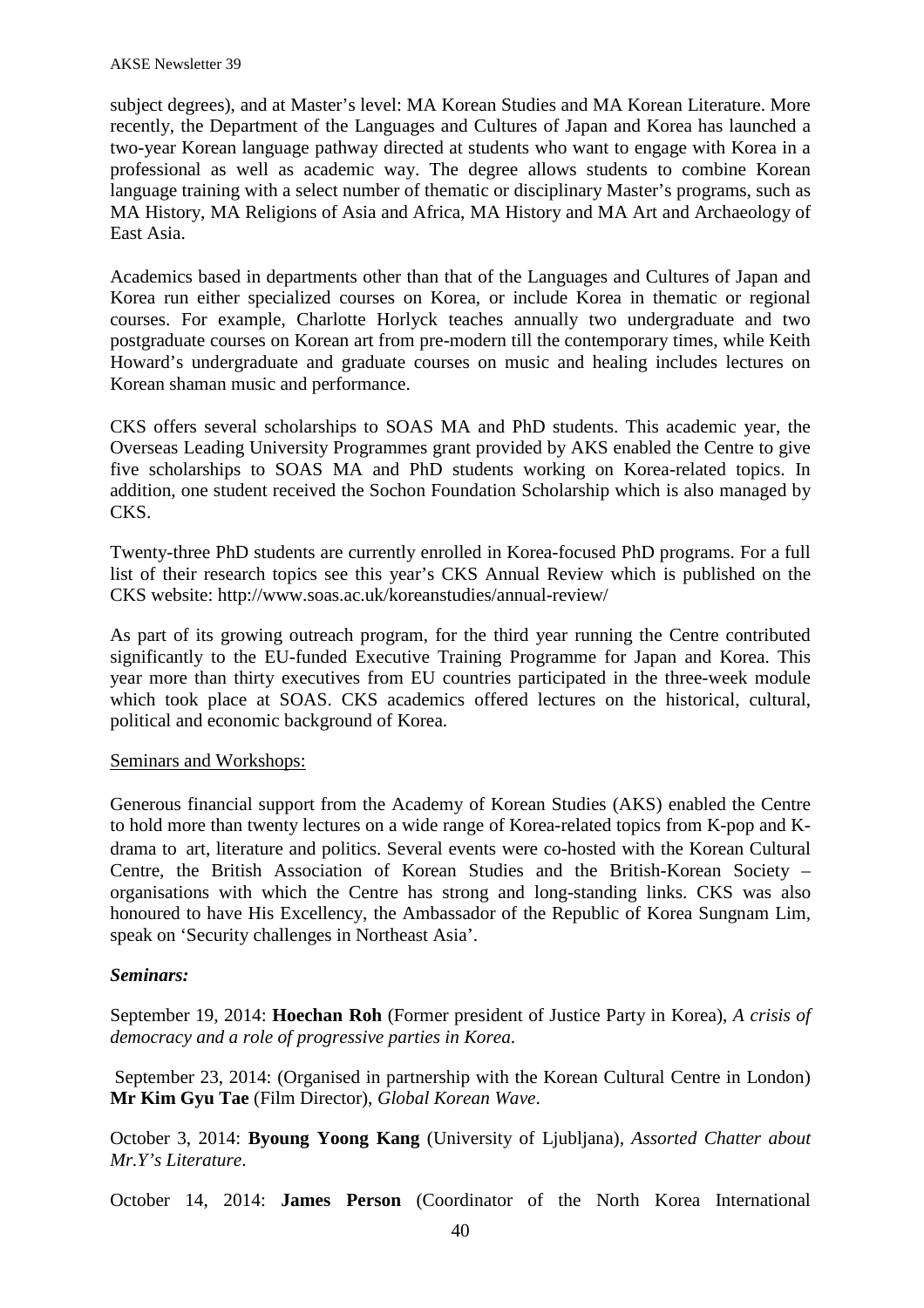Documentation Project, Wilson Center, Washington DC, USA), *How do we know what we think we know about North Korea?: The use of records from the archives of Pyongyang's former communist allies to challenge the received wisdom*.

October 17, 2014: **Dr Andrew Killick** (University of Sheffield), *Hwang Byungki: Traditional Music and the Contemporary Composer in the Republic of Korea*.

October 31, 2014: **Ambassador Sungnam Lim** (Embassy of the Republic of Korea in the United Kingdom), *Security Challenges in Northeast Asia*.

November 14, 2014: **Dr Adam Cathcart** (Leeds University), *Succession Politics and Commemorative Culture in North Korea*.

November 28, 2014: **Dr Owen Miller** (SOAS, University of London), *The making of the North Korean working class: class formation and capitalist development at the Hungnam Chemical Complex, 1930-1960*.

December 3, 2014: **Professor Bruce Fulton** (University of British Columbia, Vancouver, Canada), *The Translations of James Scarth Gale, a Canadian Missionary in Korea, 1888- 1929*

December 5, 2014 (Organised in partnership with the SOAS East Asian Art Research and Tate Research Centre: Asia-Pacific & Korean Cultural Centre): **Joan Kee** (University of Michigan/Tate Research Centre: Asia-Pacific), *Why Performance in Authoritarian Korea?*

January 16, 2015: **Dr Um Haekyung** (University of Liverpool), *Pop Nostalgia, Pop Canonization and Korean Music Reality Shows*.

January 23, 2015: **Dr Ramon Pachero Pardo** (King's College London), *North Korea Faces the World: A Story of Nuclear Weapons, Economic Reform, and Normalization*.

January 30, 2015: **Justin Youngchan Choi** (SOAS, University of London), *Rhee Syngman in the first decade of the twentieth-century*.

February 6, 2015: **Hyelim Kim** (SOAS, University of London), *Actualising Musical Tradition: Performance-as-Research on the Korean flute,* taegŭm*.*

February 17, 2015: (organized with the British Korean Society) **Andrea Rose** (British Council), *Life in the Dolphin Pool. An Illustration of life in North Korea*.

February 27, 2015: **Dr Polly Savage** (SOAS, University of London), *North Korean artists and Africa*.

March 6, 2015: **Dr Shinya Shoda** (Nara National Research Institute for Cultural Properties), *Recent Achievements on the Study of Prehistoric Crop Cultivation in the Korean Peninsula*.

March 20, 2015: **Professor Suh Kyung-sik** (Tokyo Keizai University, Japan), *Art, National Identity, and the Korean Diaspora*.

May 1, 2015: **Dr Robert Winstanley-Chesters** (University of Cambridge) and **Ms Sherri Ter Molen** (Wayne State University), *Producing Political Landscape on the Korean Peninsula: Divided Visions, United Vista*.

May 15, 2015: **Dr Todd Henry** (UC San Diego) *Queer Lives as Cautionary Tales: Female*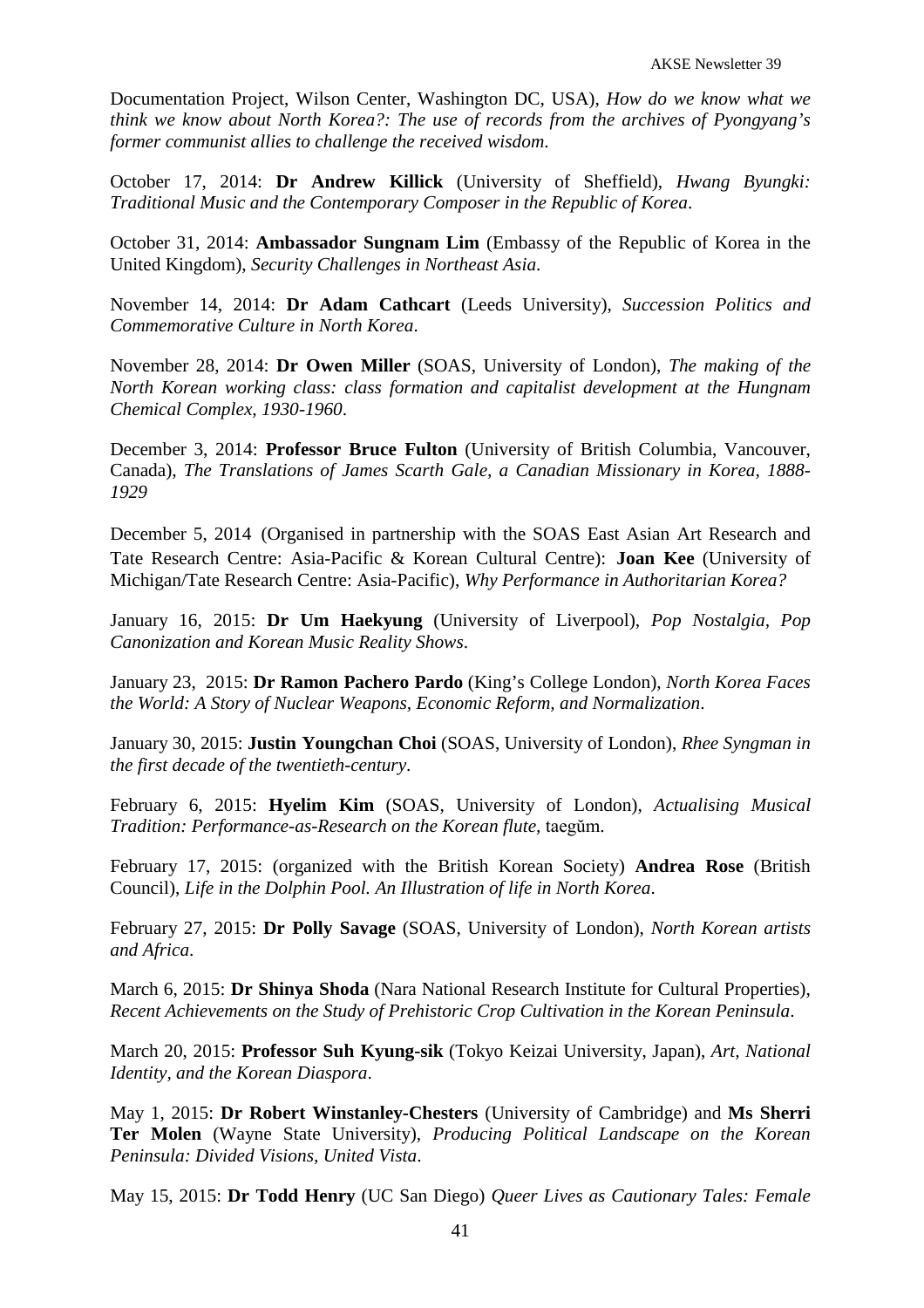# *Same-Sex Marriage in the Hetero-Patriarchal Imagination of Postwar South Korea*.

# *Workshops:*

April 24, 2015: *Korean Studies after the Seoweol Ferry Disaster*. Marking the one-year anniversary of the disaster, which took place in South Korea on April 16, 2014, the workshop aimed to critically reflect the Korean modernity from various academic perspectives. The workshop comprised two panels. In Panel 1: History, State, and Development, three papers were presented by Dr Dae-oup Chang (Development Studies, SOAS), Dr Iain Pirie (Politics and International Relations, the University of Warwick) and Dr Owen Miller (History, Korean Studies, SOAS) respectively. In the second panel, Language, Communication and Media, two papers were presented: *Linguistic Representation of the Sewol Ferry Disaster: a Corpus-based Analysis of Headlines from Two Korean Newspapers* by Dr Youkyung Ju (Linguistics, Korean Studies, SOAS) and Prof. Jaehoon Yeon (Linguistics, Korean Studies, SOAS)) and *Organising irresponsibility: Korean newspapers on the Sewol Ferry Disaster* by Dr Jaeho Kang (Centre for Media Studies, SOAS) and Dr Eunsuk Hong (Financial and Management Studies, SOAS).

# Other Activities

August 7, 2015: Korean Traditional Ensemble SANI, organized by Kim Heesun (World Music Foundation, Seoul) and Keith Howard (SOAS). SANI is one of Korea's leading ensembles, blending traditional instruments and traditional aesthetics, and made up of some of the foremost classical musicians active in Korea today. The recital featured the following artists: Heo Yoon-jeong – *kŏmungo*, Yi Ji-young – *kayagŭm*, Lim Hyeon-bin – *p'ansori*.

### Scholars' Reports

**Charles Chang** spent the academic year of 2014-15 at SOAS, University of London. During this time he delivered papers at two conferences this year: "Accounting for multicompetence and restructuring in the study of speech" at the  $169<sup>th</sup>$  Meeting of the Acoustical Society of America (Pittsburgh, USA) in May 2015; and "The effect of semantic predictability on vowel production with pure word deafness" at the 18th International Congress of Phonetic Sciences (Glasgow, UK) in August 2015. He also gave several invited lectures: "Informativeness, familiarity, and the modulation of perceptual biases" at the University of Cambridge (Department of Theoretical and Applied Linguistics) in November 2014 and at University College London (Department of Speech, Hearing and Phonetic Sciences) in January 2015; "Revising the theory of second-language phonology" at University College London (Department of Linguistics) in November 2014; "Cross- linguistic equivalence and the theory of bilingual phonology" at SOAS, University of London (Department of Linguistics) and the University of Geneva (Laboratory of Experimental Psycholinguistics) in February 2014; and "Korean Americans as perceptual beneficiaries of experience with Korean" at the University of Central Lancashire (International Institute of Korean Studies) in February 2014. Charles has since moved to Boston University, where he is Assistant Professor of Linguistics and a faculty affiliate of the Center for the Study of Asia. His current research continues to examine phonetic aspects of the Korean language and the learning of Korean by heritage speakers and novice adult learners.

**Charlotte Horlyck** continued her research and teaching activities. She worked on a number of publications, and gave several talks and special lectures on Korean art and material culture in London, Seoul and elsewhere, including at Sotheby's Institute of Art, Christie's Education, and Leeum, Samsung Museum of Art. In addition she gave two lectures on Korean art for the K-Pop Academy organized by the Korean Cultural Centre in London, and she was also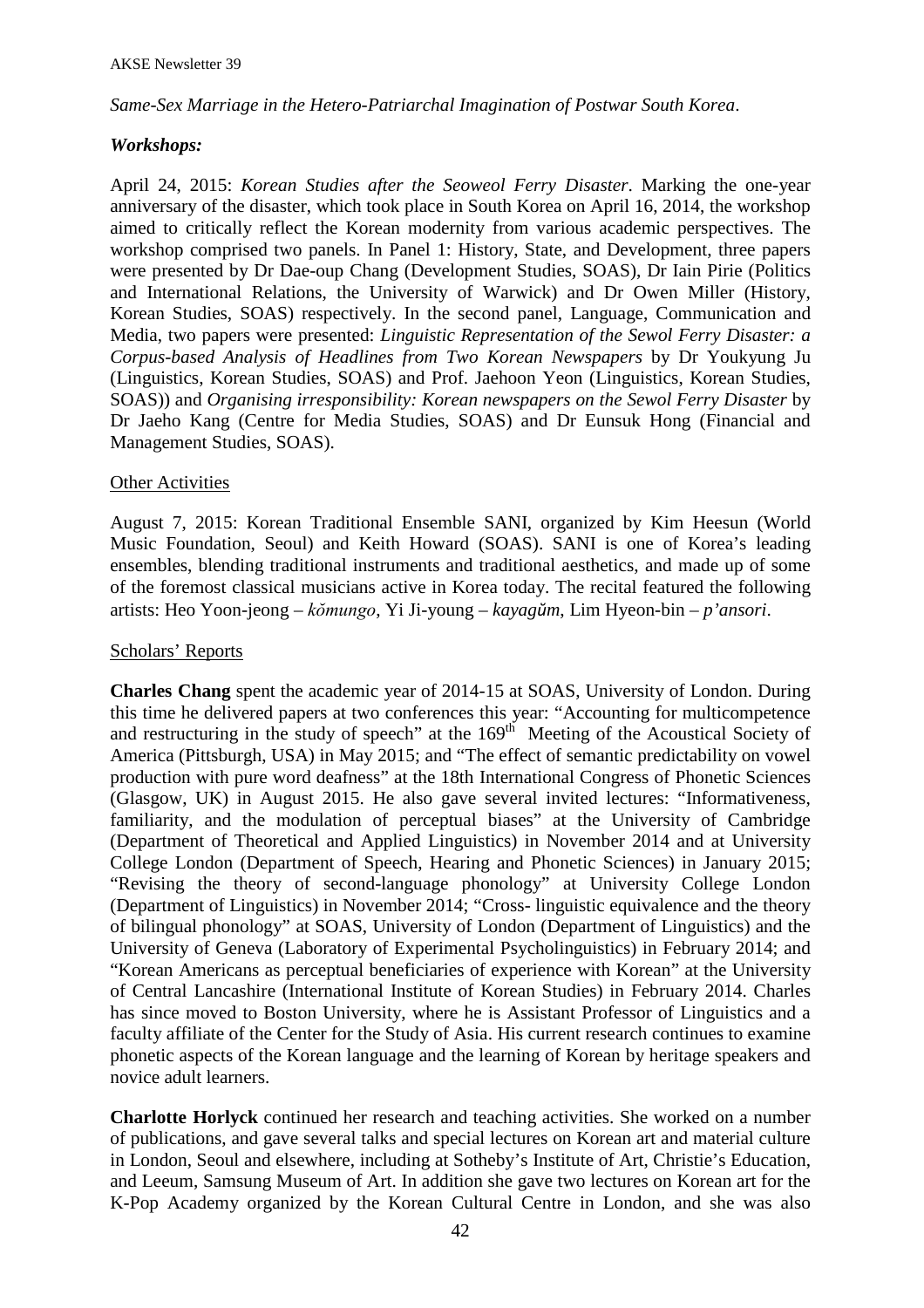invited to give a lecture on "An introduction to the arts of Koryŏ," for the Faculty of Humanities, University of Copenhagen under the EPEL program. She also chaired a panel at the BAKS symposium held in November 2014 at the University of Sheffield. She continues to serve as secretary of the British Association of Korean Studies (BAKS) and on the grants committee of the British-Korean Society (BKS).

**Keith Howard** spent two months as a Senior Fellow at the Academy of Korean Studies in Seongnam. This allowed him to complete the work on two book manuscripts, *SamulNori: Korean Percussion for a Contemporary World* (Ashgate) and *Korean Musical Instruments: A Practical Guide* (Minsokwon). Both books have now gone through editing and proofing, and Keith has completed indexes for both, with publication due in Late Summer/Autumn 2015. Guest seminars have been given in the United States (at Rutgers, Columbia, Rider and Pittsburgh universities), in Korea (Academy of Korean Studies, Duo Arts), Germany (Hannover, Göttingen), Switzerland (Zurich), Britain (Leeds, York, Durham), Thailand (Chulalongkorn), for the Institute for Cultural Diplomacy Summit, and at conferences in London, Sheffield, Astana and Seoul.

**Jaeho Kang** represented CKS at the 11th Worldwide Consortium of Korean Studies Centres Workshop: Integrating into the Future - The Spreading of Korean Studies in Developing Regions, held at Fudan University, Shanghai, China (May 23 – 25, 2015); presented a paper (co-written), "Ink-Play: Walter Benjamin and Chinese Curios" at the 8th International Critical Theory Conference of Rome, John Felice Rome Centre of Loyola University of Chicago (May 7-9, 2015); and gave a lecture, "The Politics of Mega-Events and National Identities in Korea: the 1988 Seoul Olympics and the 2002 Korea/Japan World Cup," at Faculty of Humanities, University of Copenhagen, Denmark (October 30, 2014).

**Anders Karlsson** continued his normal teaching and research activities. In addition he was also involved in teaching on the Executive Training Programme (ETP) for Japan and Korea and gave lectures at European universities under the Exchange Programme for European Lecturers (EPEL). He gave the following papers at conferences in Europe and South Korea on Korean history and literature: "Lost in Translation: Chosŏn and the Notion of Empire", at Searching for the 21st Century Paradigm in East Asia, Sungkyunkwan University, August 22, 2014; "Translating Korean Literature into Swedish: Challenges and Opportunities", at The 6th International Translators' Conference, Ehwa University, December 5-6, 2014; "Sajok and Law: Social Status and the Rule of Law in Comparative Historical Perspective" (in Korean), at Sajok: Local Elites of Chosŏn from the Perspective of World History, Andong, April 23- 26, 2015; "Living History, Writing Prose: Hwang Sok-yong, Victor Serge and Collective Agency", at Fiction and Poetry vs. Reality and Truth: Contesting Korean Literature's Place within Korean Studies, at Vienna University, June 13, 2015.

**Grace Koh, i**n addition to her normal teaching and research activities, gave also lectures on Korean literature and culture at the Executive Training Programme (ETP, Japan and Korea) in November, and a talk with Mark Morris (Cambridge) on Korean literature and film in April, as part of the Korean Cultural Centre's (KCC UK) 'Korean Novels on Screen' programme, at SOAS. Invited lectures included: 'Aesthetic Conceptions of Life and Nature in Koryŏ Literary Discourse' on January 23 at EHESS, Paris, under the Exchange Programme for European Lecturers [EPEL]) – the presentation was based on a two-year collaborative project with colleagues from the Academy of Korean Studies, Korea University and INALCO; 'Between Historical Reality and Fictional Truths: Conventions of Genre and Narrative Strategies in Korean Literature' on June 13 at a Korean literature workshop organised by the University of Vienna. In July, Grace chaired a panel on Korean literature at the Association for Korean Studies in Europe (AKSE) conference in Bochum, Germany. She also served as facilitator and interpreter for a meeting in London with recipients of the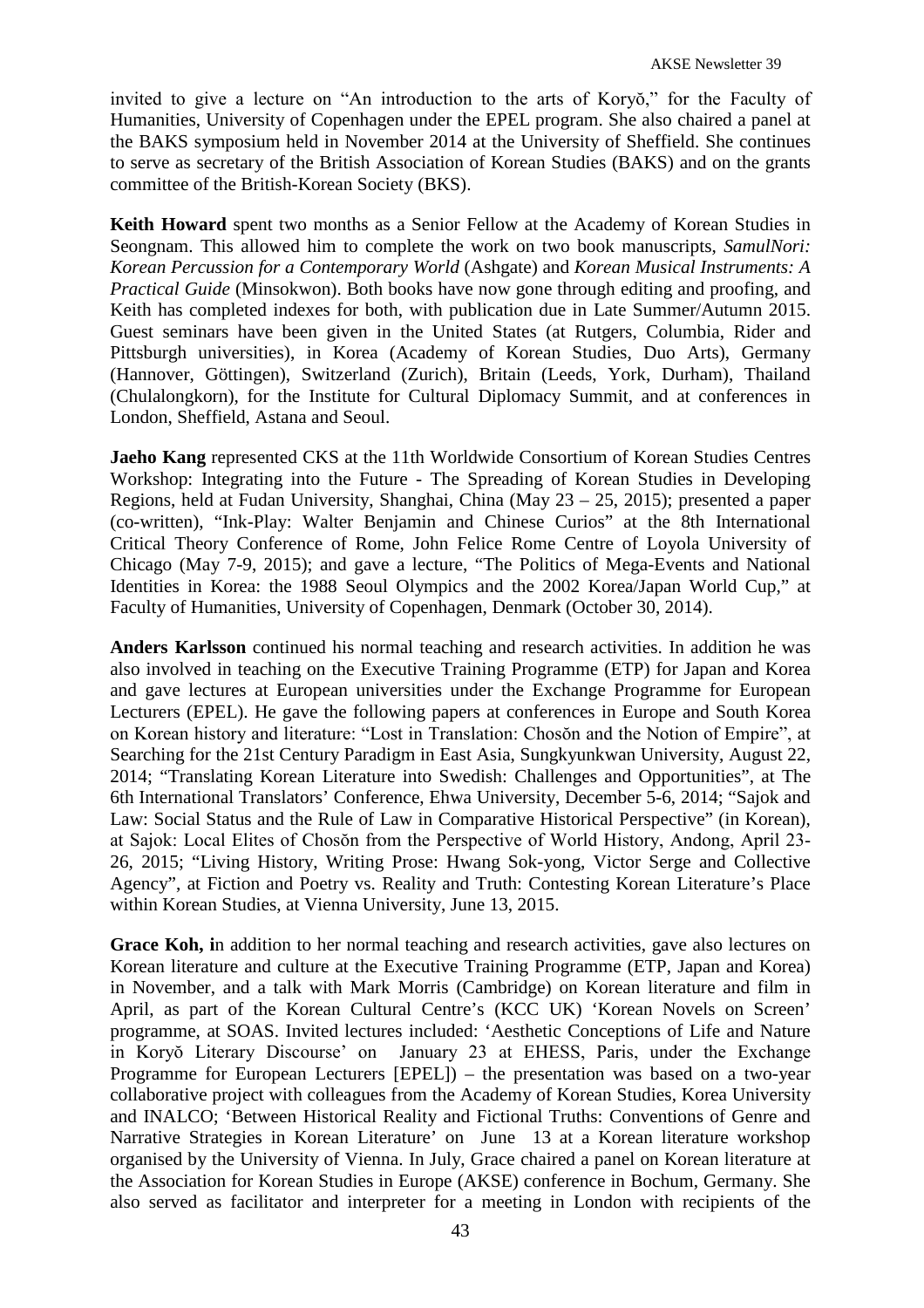Daesan Literary Awards for College Students and Nigerian/UK novelist Ben Okri in February; a consecutive interpreter at a literary event with Korean novelist Hwang Sok-yong and journalist Maya Jaggi at Asia House in May; and as a guest speaker and consultant at a subject enrichment session (Korean literature) at the North London Collegiate School (NLCS) in June.

**Tat Yan Kong** was awarded USD 9,707 under the Academy of Korean Studies' Competitive Research Funding Scheme 2015 for his project *Evolution of the North Korean Political Economy Under the Kim Jong-Un Regime: Empirical Trends and Theoretical Implications*.

**Yenn Lee** has continued to serve as an associate editor for the *Journal of Contemporary Eastern Asia* and as a regional analyst for the Freedom on the Net project. For the latter, she evaluates the degree of Internet and digital media freedom in South Korea for the annual index and report published by the US NGO Freedom House. On the teaching front, she has continued in her advisory capacity to help SOAS PhD candidates develop their research methods and skills. She has designed and run SOAS's first massive open online course (MOOC), together with Dr Simon Rofe in the Centre for International Studies and Diplomacy. Titled 'Understanding Research Methods', the course has yielded global reach and reputation, and was shortlisted for a Guardian University Award in March 2015. Dr Charlotte Horlyck featured as a guest contributor in the course.

**Owen Miller** took over the teaching of the undergraduate course, 'The Other Korea: North Korea since 1945' and also begun teaching a revised version of the MA course 'Topics in Modern Korean History'. North Korean history in particular is becoming a popular subject among SOAS students. 2014 saw the publication of *Korean History in Maps* by Cambridge University Press, a book to which Owen contributed under an AKS-funded project at the University of Cambridge. In terms of new research he has completed two articles which will be published within the next year: one is a book chapter on Korea's late 19th century economic history and the other is a journal article on industrialisation and class formation in mid-20th century northern Korea. Owen is also close to completing an edited volume on the subject of state capitalism in East Asia which will be published in 2016. This year Owen gave a talk in the Centre of Korean Studies seminar series entitled: 'The making of the North Korean working class: class formation and capitalist development at the Hungnam Chemical Complex, 1930-1960'. He also spoke at a special workshop on 'Korean Studies after the Sewol Ferry Disaster' on the topic of 'Sewol and its aftermath in historical perspective'. Owen continued his role as a member of the BAKS Council and attended the annual BAKS symposium held in November 2014 at the University of Sheffield. He also continues to be a co-convenor of the Comparative Histories of Asia seminar at the Institute of Historical Research.

**Jaehoon Yeon** continued to act as the Project Director for Core University Programme of Korean Studies funded by Academy of Korean Studies. In this role, he has overseen the administration and execution of the AKS grant and research projects of SOAS Centre for Korean Studies. He is also acting as a Director for King Sejong Institute at SOAS. During the last academic year Prof. Yeon presented academic papers and lectures as follows. In November 2014, he gave a special lecture on Korean linguistics at Paris Diderot - Paris 7 University as part of EPEL exchange programme funded by Korea Foundation. In February 2015, he was invited together with Dr. Charles Chang (SOAS Linguistics Dept.) to a Korean Studies Colloquium organized by International Institute of Korean Studies at the University of Central Lancashire to give a talk on the Korean language and the Korean script, Hangul. He also gave a lecture on Korean language at a K-Pop Academy organized by Korean Cultural Centre in London on March 2. In March 2015, he was invited to an inaugural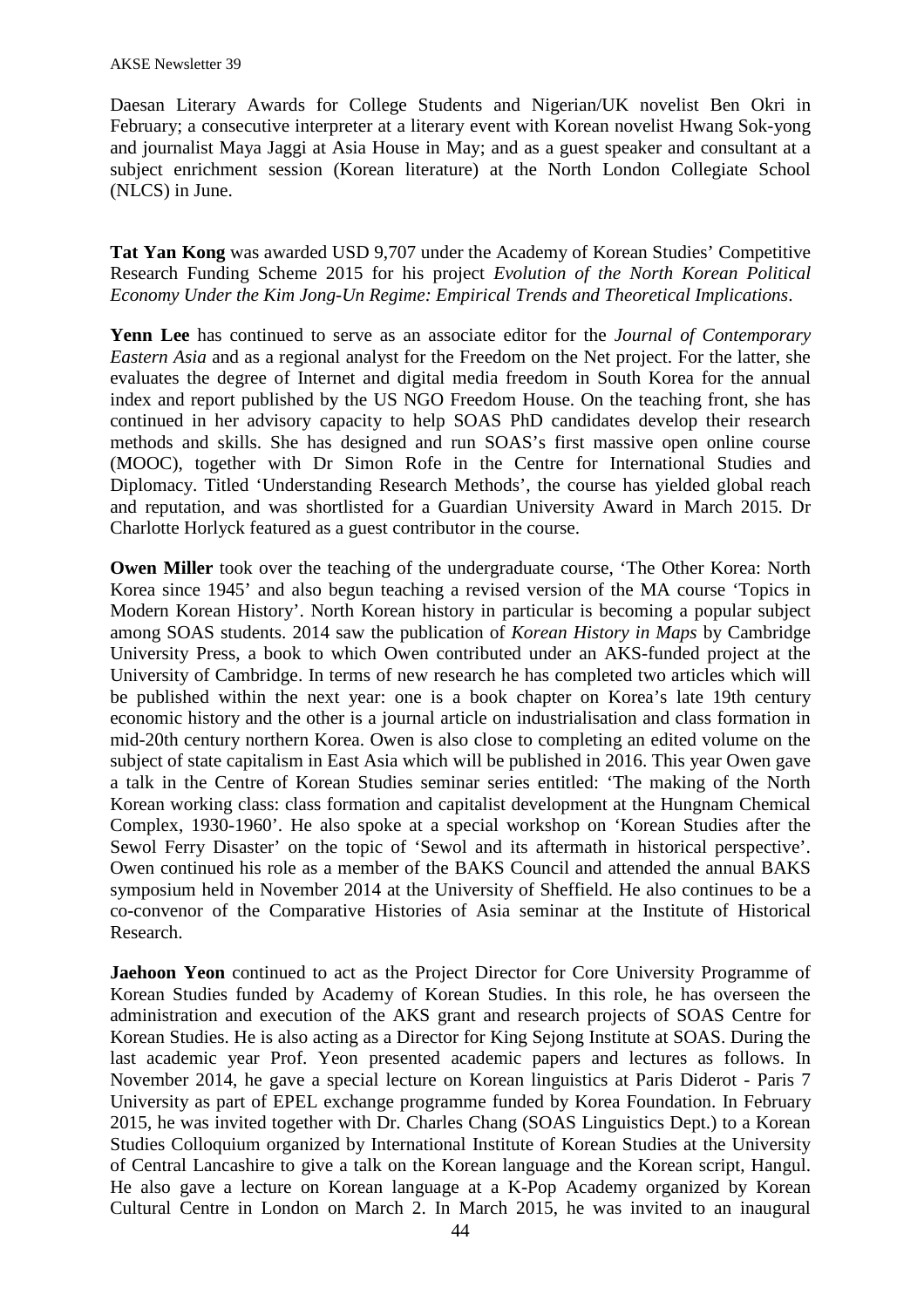conference organized by International Foundation for Korean Language and Culture Education, held in Seoul National University. He gave a plenary talk on the current states and problems of Korean language education in Europe. In May, he was invited to 2015 International Conference of the Society of Korean Language and Literature, commemorating the  $70<sup>th</sup>$  anniversary of Liberation. He presented a paper on various issues related to Korean noun-modifying clauses. He is also invited to the  $25<sup>th</sup>$  International Conference on Korean Language Education that will be held in August at Kyunghee University in Seoul.

### Publications

**Chang**, Charles; Wall, Daniel; Tare, Medha; Golonka, Ewa; and Vatz, Karen. Relationships of attitudes toward homework and time spent on homework to course outcomes: The case of foreign language learning. *Journal of Educational Psychology* 106.4 (November 2014), pp. 1049-1065.

----; Fischer-Baum, Simon. The effect of semantic predictability on vowel production with pure word deafness. In *Proceedings of the 18th International Congress of Phonetic Sciences,* (August 2015).

**Horlyck, Charlotte**: "Arts of the Goryeo Kingdom," In Christine Starkman with Charlotte Horlyck, Kim Lena and Yi Song-mi, eds., T*radition and Innovation in Korean Art.* (Houston: The Museum of Fine Arts, Houston, 2014), pp. 26-45.

----: "Koreaanse kunst" (Korean art), in Riksmuseum ed., *Rijksmuseum Aziatische Kunst*. (Rijksmuseum, 2014), pp. 173-185. (Published in Dutch and English)

----: "The Eternal Link – Grave goods of the Koryŏ Kingdom (918- 1392CE)," *Ars Orientalis* 44 (2014), pp. 156-179.

---- : "Las tradiciones de la cerámica en la península coreana," in Alfonso Ojeda and Eva Fernández del Campo, eds., *Arte de Corea* (Madrid: Ibersaf Editores, 2014), pp. 61-85. (Published in Spanish)

**Howard, Keith**. *SamulNori: Korean Percussion for a Contemporary World* (Farnham: Ashgate, 2015)

----, *Korean Musical Instruments: A Practical Guide.* Rewritten, revised, and updated (Seoul: Minsokwon, 2015).

----, "Mapping K-Pop Past and Present: Shifting the Modes of Exchange," *Korea Observer* 45.3 (Autumn 2014), pp. 389–414.

----, "Politics, Parodies, and the Paradox of Psy's "Gangnam Style"'. *Romanian Journal of Social Sciences New Series* 1 (2015), pp. 13–29.

----, Review of Yeonok Jang: Korean P'ansori Singing Tradition: Development, Authenticity, and Performance History. *Papers of the British Association for Korean Studies 16* (2014). Available online at: http://www.baks.org.uk/wptest/book-review-korean-pansori- singingtradition-development-authenticity-and-performance- history-by-yeonok-jang/

----, Review of Youna Kim, editor, The Korean Wave: Korean Media Go Global. *Bulletin of*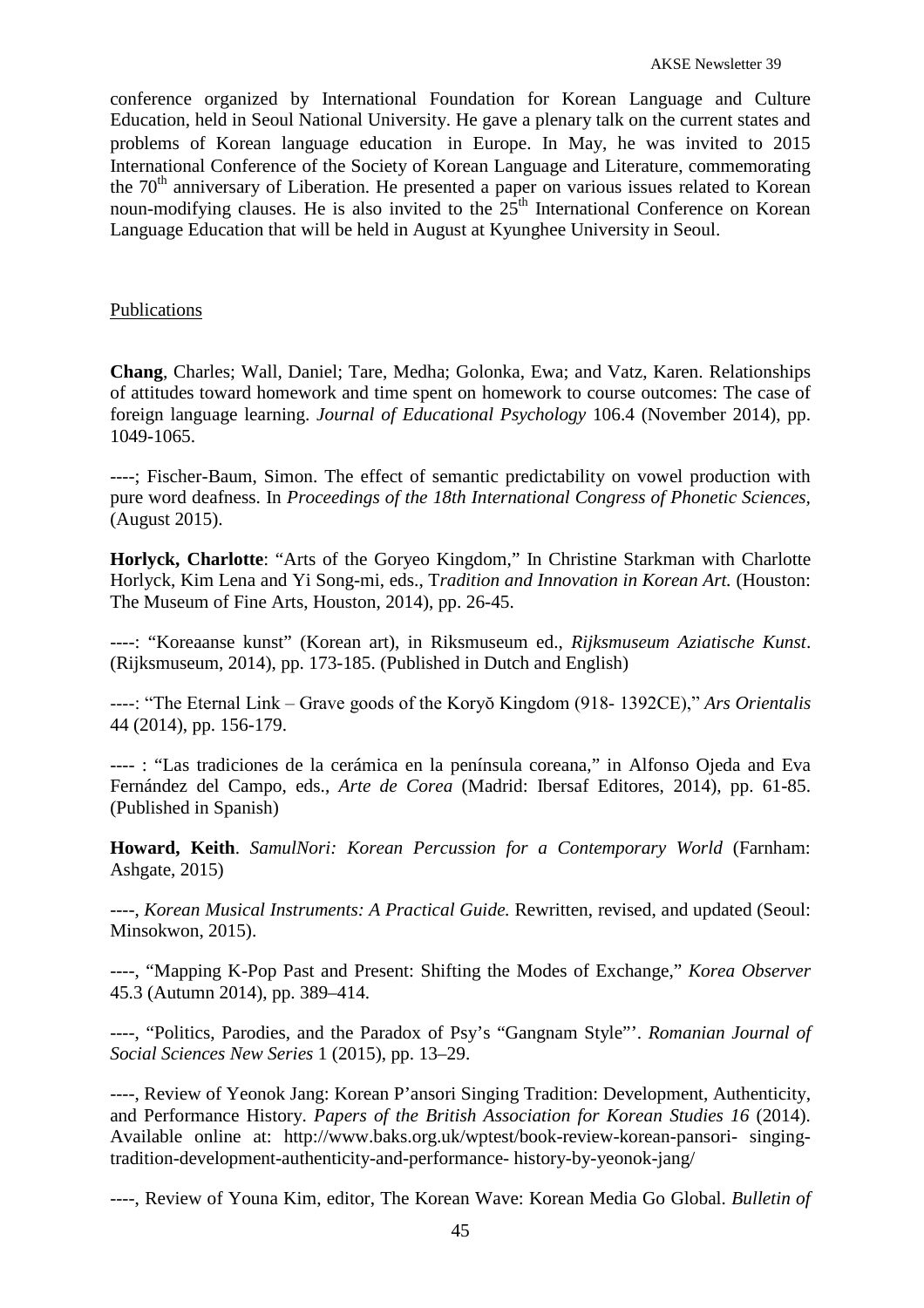*the School of Oriental and African Studies* 77.3 (October 2014), pp. 644–6.

----, Review of Kyung Hyun Kim and Youngmin Choe, eds, The Korean Popular Culture Reader. *Bulletin of the School of Oriental and African Studies* 77.3 (October 2014), pp. 643– 4.

----, Review of Kim Wol-ha, Corée: Chants lyriques Gagok/Korea: Gagok Lyircal Songs (Ocora Radio France C560255). *Songlines 107* (April-May 2015). p. 71.

----, Review of Ahn Sung-woo, Corée: L'Art du sanjo de daegeum/Korea: The art of the daegeum sanjo (Inedit W260150). *Songlines 107* (April-May 2015), p. 71.

----, Review of JungBong Choi and Roald Maliangkay, eds, K-Pop – the International Rise of the Korean Music Industry. *Ethnomusicology Forum* (August 2015); Online version available from June 2015 at http://www.tandfonline.com/doi/full/10.1080/17411912.2015. 1050428#.VbD7b4tN38s.

**Karlsson, Anders.** "'Scions of Wealthy Families do not Die at the Market Place': Death Penalty and Hyosu Punishment in Seventeenth and Eighteenth Century Chosŏn Korea" (in Korean). In Tomiya Itaru, ed., *Tongasia ŭi sahyŏng* (Capital Punishment in East Asia) (Kyŏngsan: Yŏngnam taehakkyo ch'ulp'anbu, 2014)

----, "'Must we really cut people's toes off to uphold the law?' Confucian Statecraft, Punishment and the Body in Chosŏn Korea." *Tasanhak* 24 (2014).

**Lee, Yeon-Ok**. "The fragile beauty of peer-to-peer activism: The public campaign for the rights of media consumers in South Korea." *New Media & Society* (2015).

---. "Tweets in the limelight: The contested relationship between (dis)harmony and newsworthiness." In: Lim, Sun Sun and Soriano, Cheryll, eds., *Asian Perspectives on Digital Culture: Emerging Phenomena, Enduring Concepts* (London: Routledge, 2015).

Lee, Yenn [Lee, Yeon-Ok]. 'South Korea.' In: Kelly, Sanja et al., eds., *Freedom on the Net 2014: Tightening the Net: Governments Expand Online Controls* (Washington and New York: Freedom House. 2014), pp.706-720.

---- and Park, Han Woo, eds., Social Media Interaction Between Public and Government in Asia-Pacific. Special issue of the *Asian Journal of Communication* 24.1 (2014).

**Miller, Owen** (contributor). Shin, Michael. *Korean History in Maps* (Cambridge: Cambridge University Press, 2014).

**Yeon, Jaehoon** (with Ross King, Jungsook Kim, and Donald Baker). *Advanced Korean* (includes Sino-Korean Companion workbook on CD-Rom). (Tuttle Publishing Co, 2015).

----. "Passives" In Lucien Brown and Yeon Jaehoon, eds., *The Handbook of Korean Linguistics* (Wiley Blackwell, 2015).

----, (with Lucien Brown). "Varieties of Contemporary Korean" In: Lucien Brown and Yeon Jaehoon, eds., *The Handbook of Korean Linguistics* (Wiley Blackwell, 2015).

----, ed. (with Lucien Brown). *The Handbook of Korean Linguistics.* (Wiley Blackwell, 2015).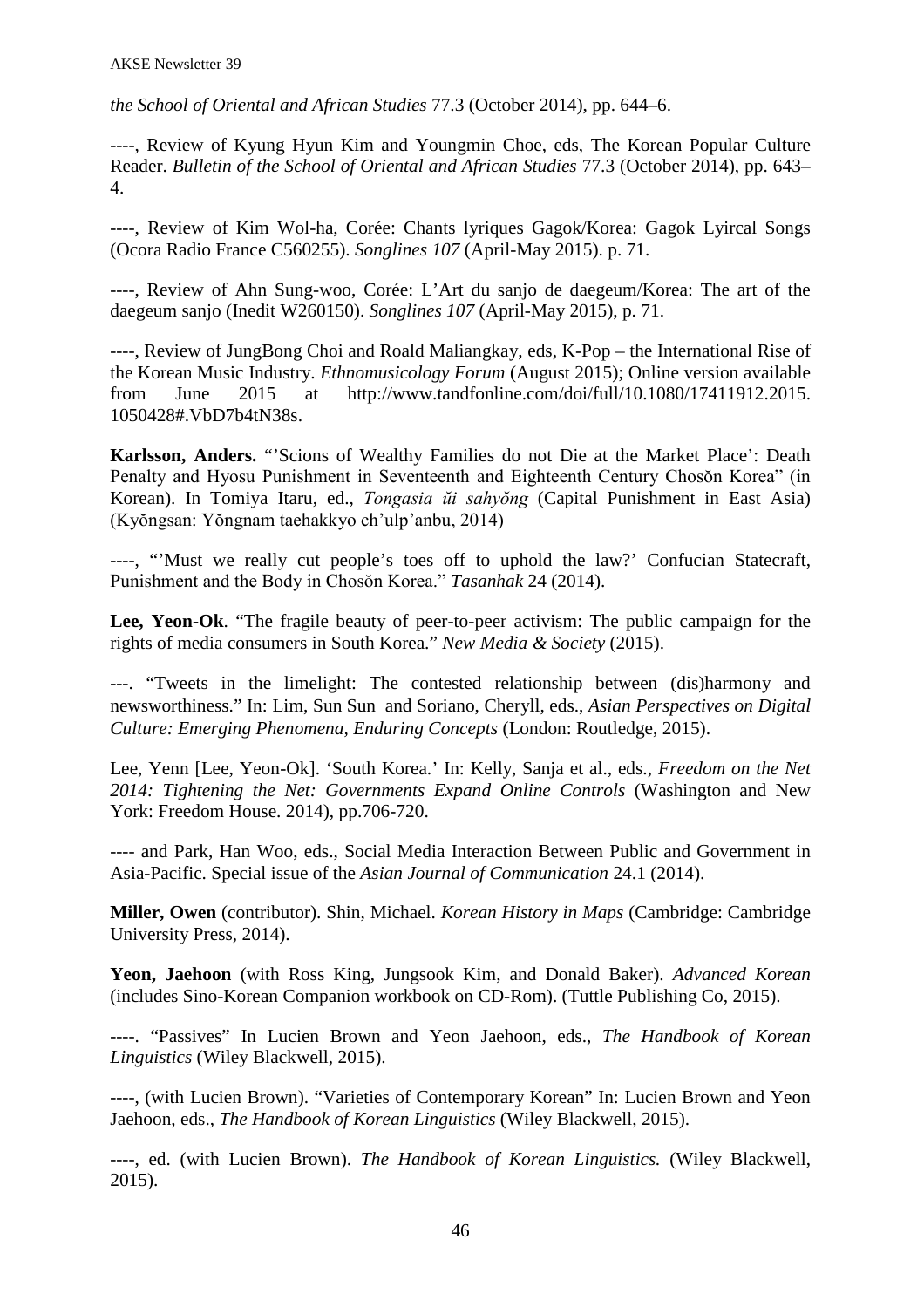# **Oxford**

# **University of Oxford Faculty of Oriental Studies**

#### General Information:

The Korean Studies staff consists of **Dr. James B. Lewis**, University Lecturer in Korean History (Fellow of Wolfson College); **Dr. Jieun Joe Kiaer**, Young Bin Min-KF Associate Professor in Korean Language and Linguistics (Fellow of Hertford College); Dr. **Chi Younghae**, Korean Language Instructor; **Mr. Minh Chung**, Head of Bodleian Chinese Studies Library & Korean Collections; and other library staff.

# *Library Expansion (Bodleian Library)*:

Mr Minh Chung has successfully applied to the Korea Foundation for funding to employ a full time person for one year (October 2015 - September 2016) to work on the backlog and to complete the online catalogue. We have received the usual book donations from the KF and other institutes. We have also received book donation (2nd year of the 5 years support programme of the Window On Korea, sponsored by the National Library of Korea): 42 titles of translated works of Korean literature and materials have been received from the Korean Literature Translation Institution. We also have continued to receive support from the Korea Foundation for the Subscription of E-Korea Studies

### Academic program:

Ms. Xin Wei began her doctoral studies in Michaelmas term 2014. She completed her qualifying examination in Trinity term 2015. She is the recipient of the Oxford-Marriott-Wolfson Scholarship in Korean Studies. Her DPhil thesis is entitled *The Literary Chinese Cosmopolis*, which, set against the backdrop of literary Chinese as the cosmopolitan written language across East Asia, examines two outstanding contemporaries of the Chinese literati in the ninth century, Ch'oe Ch'iwŏn from Silla Korea and Sugawara no Michizane from Heian Japan. She delivered a paper on Ch'oe Ch'iwŏn's circulation in Heian Japan at the BAKS conference in Sheffield in November 2014.

Mr Marshall Craig presented his research on first-hand accounts of the Imjin War at the KSGSC at St. Petersburg State University in October 2014, and the first KF Graduate Workshop on Korean history in Seoul in July 2015. His doctoral thesis, submitted in August and awaiting examination, studies the impact of the Imjin War on collective identities across China, Korea, and Japan.

Mr Sigfrid Östberg completed his transfer of status to full DPhil candidature status in January 2015 and continues his preparation of a thesis tentatively entitled *Nineteenth century Japanese–Korean mutual perceptions, 1811–1882*. He has been awarded a Korea Foundation Graduate Studies Fellowship for the 2015–2016 year.

Mr. Thomas Quartermain continues his preparation of a DPhil thesis entitled *Chosŏn Korean Society 1592-1650: Concepts of State, Nation, and Political Identity in the Pre-Modern World*. He presented a paper at the BAKS conference in November, 2014 and he presented a paper at AKSE in July, 2015. He was awarded an ARI visiting research scholar travel award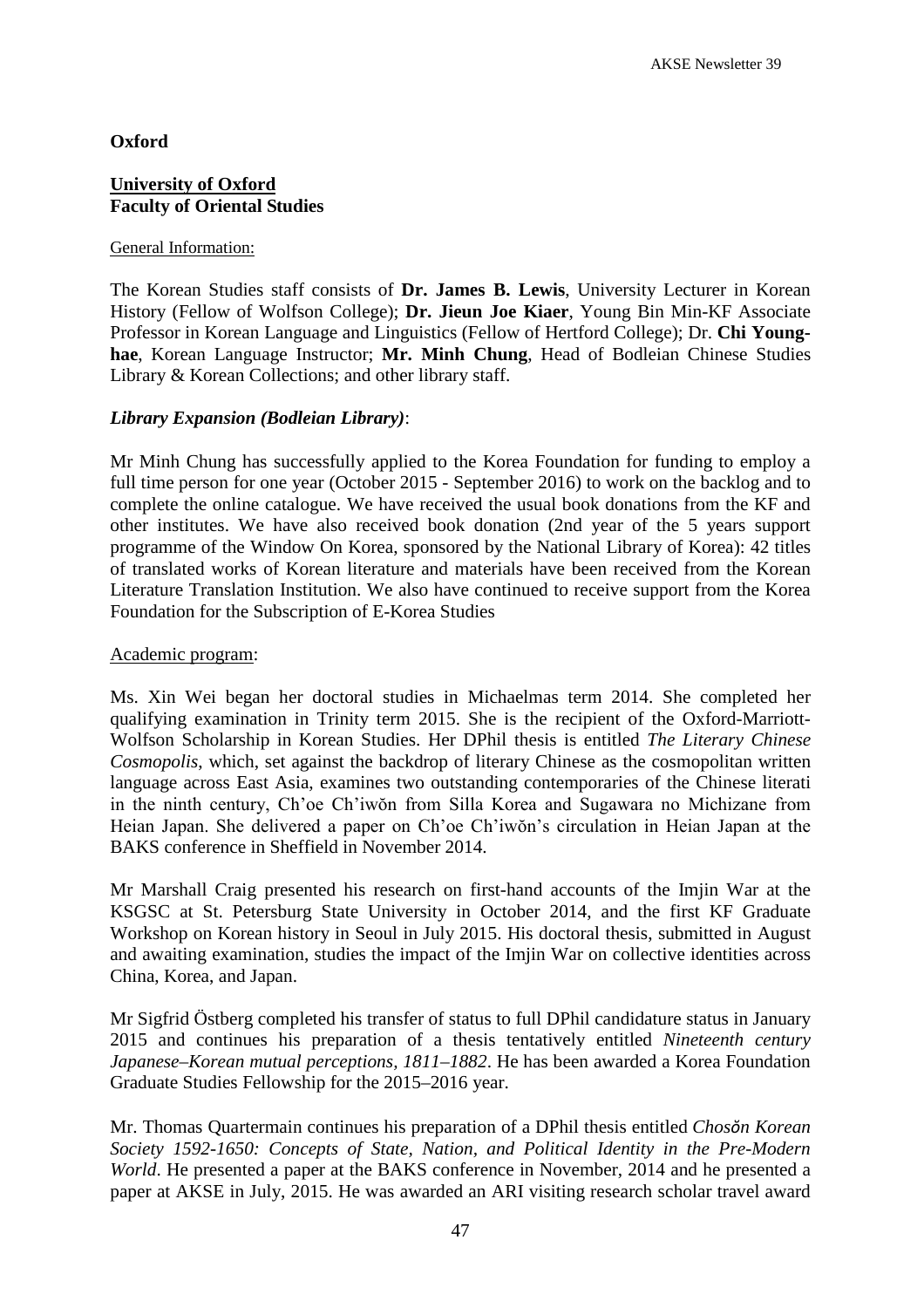to Korea University in the Spring of 2015. Mr. Quartermain was also awarded a Korea Foundation Graduate Studies Fellowship for the 2015-2016 year.

Ms Jean Hyun continues her preparation of a DPhil thesis tentatively entitled *The History of the Malgal: Early Korea's Northern Neighbours* with support from the Clarendon Fund Scholarship. In the summer of 2015, she attended a hanmun workshop at Seoul National University and gave a paper at the 27th AKSE Conference in Bochum entitled *"Sudden and Unprovoked"? Re-thinking the Origins of the Sui-Koguryŏ War*.

# Scholars' Reports:

# **Dr. James Lewis**

Delivered the following public lectures:

July 23 to August 8, 2014. Delivered a series of invitational lectures on the history of Chosŏn Korea at the International Summer Institute, Seoul National University.

March 31, 2015. Delivered a public lecture at the Daiwa Anglo-Japanese Foundation entitled *The East Asian War, 1592-1598: International relations, violence, and memory*.

April 23, 2015. Delivered an invitated lecture at the University of San Francisco entitled *Christian Struggles in Chosŏn Korea: Gunboats & the Silk Letter of 1801*.

He continues to teach undergraduate courses on the histories of Korea and Japan, contributes to the teaching for the Master of Studies in Korean Studies, supervises DPhil students, and coordinates the Master of Philosophy in Traditional East Asia.

# **Dr. Jieun Kiaer**

In March 2015 she was invited to present her work on old Korean poetry at a workshop on Middle Korean, held at the University of Vienna. She was also invited to give a series of lectures on Korean phonology at the University of Salamanca, Spain in March. Currently, she is working on a pilot project, *Multilingual children growing in London*, supported by the John Fell Oxford University Press grant. The study examines how multilingual children develop and mobilise both verbal and non-verbal resources to make meaning and carry out a variety of communicative functions. The central objective of the project is to observe how young children of Asian heritage acquire their heritage language (Korean, Hindi, and Japanese), their version of English, British English (and another heritage language in some cases) and develop as multi-linguals. Upon the completion of the project in September this year, the team will apply for a 5-year research grant from British Economic and Social Research Council.

She continues to teach undergraduate courses on the histories of Korea and Japan, contributes to the teaching for the Master of Studies in Korean Studies and the Master of Philosophy in Traditional East Asia, and supervises DPhil students.

### **Dr. Young-hae Chi**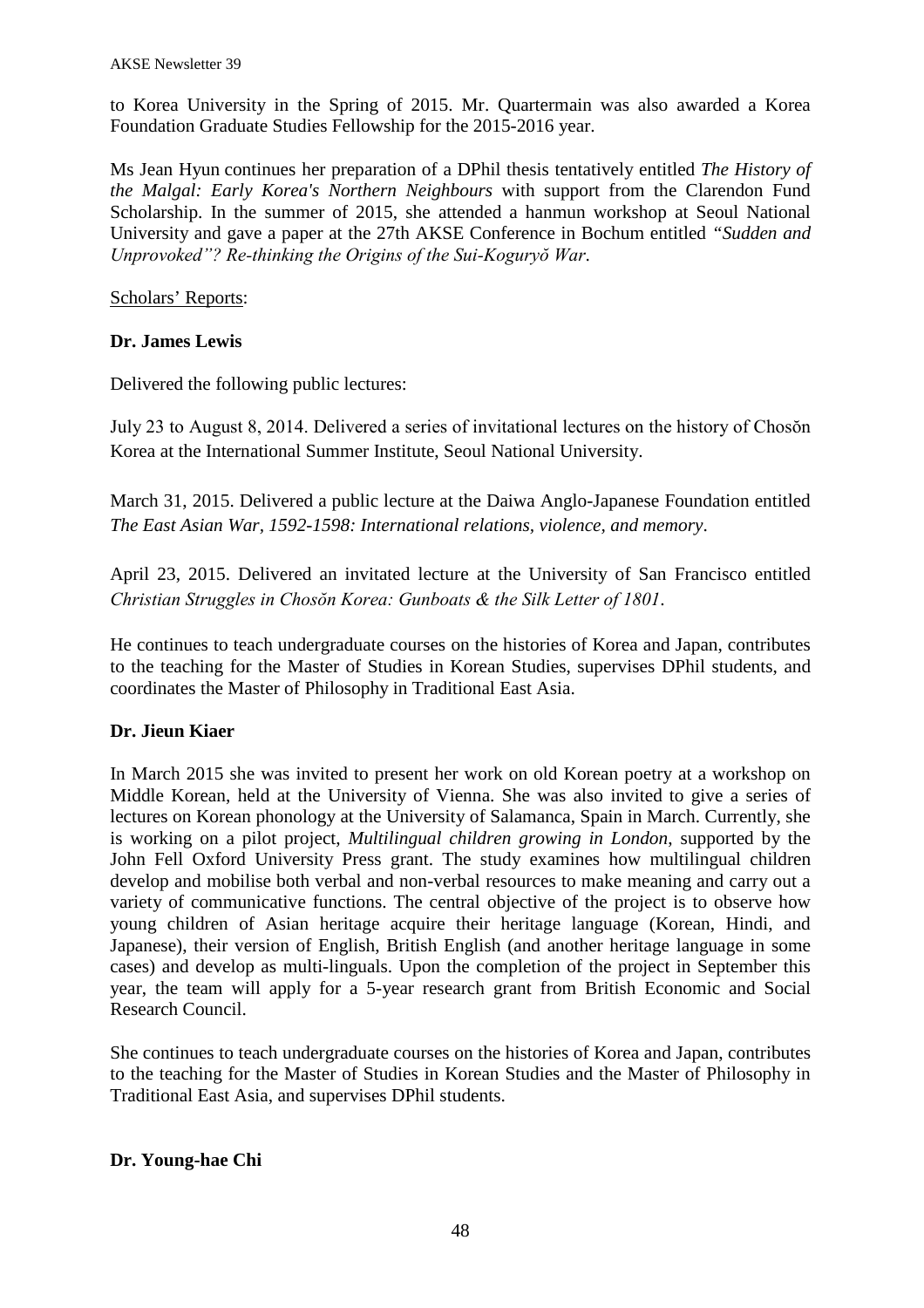He continues to teach undergraduate and graduate courses on the Korean language and contributes to the teaching for the Master of Studies in Korean Studies and the Master of Philosophy in Traditional East Asia.

# Publications:

**James Lewis**, *The East Asian War, 1592-1598: International Relations, Violence, and Memory* (London: Routledge, 2015).

**Dr. Jieun Kiaer,** *The History of English Loanwords in Korean* (Lincom Europa, 2014). *----, The Old Korean Poetry* (Lincom Europa, 2014).

*----, Jeju Language: Tales from the Edge of the Korean Peninsula* (Lincom Europa, 2014). *----, Pragmatic Syntax* (Bloomsbury, 2014).

# **Sheffield**

# **The University of Sheffield School of East Asian Studies**

### Academic Programme:

With the appointment of a second full-time Korean-language teacher (Miss Yeon Jeong Kim), the School of East Asian Studies now has the teaching resources to introduce (the longawaited) modules in **'non-specialist Korean language'**. This is in line with language teaching for Japanese and Chinese in which 'specialist' students who are studying a named degree course in those subjects take a more intensive language programme tailored to the needs of their programme of study, whereas students from outside the department, or students from within the department who are studying one of the other degree programmes can do a less intensive programme of language study as an option to their principal subjects of study. This development means that the School is now able to offer a full range of 'specialist' and 'non-specialist' language programmes from September, 2015.

General interest in Korea and Korean Studies has shown a steady increase over the past few years. There were 32 students who entered the department in 2015 to begin a four-year degree programme in Korean Studies (either single honours or dual honours with another subject). Currently there are 74 students over all years pursuing a degree programme in Korean Studies, with a further 80 students registered to non-specialist Korean language.

### Scholars' Reports:

**Dr. Judith Cherry** reports that she has continued to teach Korean language at all levels, as well as the following subject modules – 'History of Korea', 'Contemporary Korean Society', 'Business and Management in Contemporary Korea', and 'Investing in East Asia'. She has also taken over responsibility for co-ordinating the Year Abroad programme. In the academic session 2015/2016, 21 students from the department were sent to Korea for a year's intensive language tuition. The students have gone to 4 institutions - Yonsei University, Sungkyunkwan University, Sogang University, and Korea University. She also reports that she has been awarded a research grant by the Academy of Korean Studies which will buy her out of teaching in the autumn semesters of 2015 and 2016. She will go to Korea to work on a research project examining the impact of the EU-Korea Free Trade Agreement.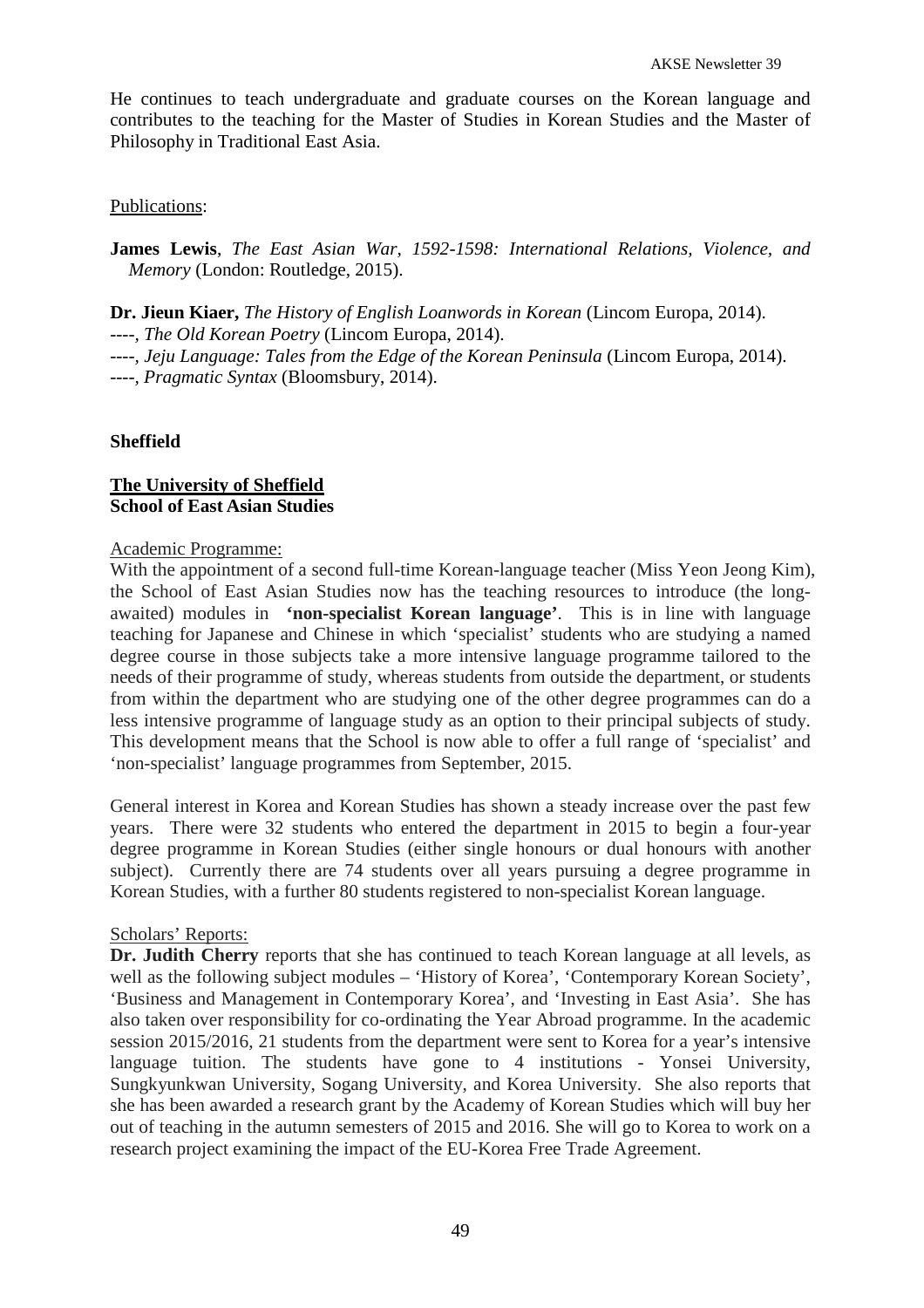**Emeritus Professor James H. Grayson** reports that he gave the following academic presentations in 2014 and 2015 -1) 'John Ross and Cultural Encounter: Translating Christianity in an East Asian Context', final plenary session lecture at the 2015 Conference of the Ecclesiastical History Society, University of York, July 28 – 30, 2015; 2) 'Translating Christianity: John Ross and the First Korean-language New Testament', an invited lecture given at the conference 'James Legge and Scottish Missions to China' hosted by the School of Divinity of the University of Edinburgh, June 11- 13, 2015; 3) 'Chumong and Tan'gun: The Politics of Korean Foundation Myths', the Presidential Address for 2015 AGM Conference of The Folklore Society, held at the University of Sheffield, April 18, 2015; 4) 'Mother Green Tree Frog and Her Children: How Folktales Contributed to the Confucianisation of Korea', a lecture given at Gresham College, Holborn, London on November 13, 2014; 5) 'The Empire of Mt. Sion: A Korean Millenarian Group Born in a Time of Crisis', a paper given at the Research Seminar of the Royal Anthropological Institute, London, on June 18, 2014; and 6) '*Urban Legends*', Are They Modern?: Some Korean Examples from the 15<sup>th</sup> and 17<sup>th</sup> Centuries', a paper given at the School of East Asian Studies (Sheffield) Research Seminar on May 15, 2014. He was also the Organiser and Moderator for the panel 'Folklore and Photography' held as part of the 2014 annual conference of the Royal Anthropological Institute under the theme of 'Photography and Anthropology' held at the British Museum on May 29, 2014.

**Dr. Seung-young Kim** reports that he continued teaching the following subject modules - 'The Two Koreas' Foreign Relations', 'China and Korea in the Modern World', 'The International History of East Asia in the 20th Century', and 'Contemporary Korean History'. He also reports that he presented a paper on 'Imperial Diplomacy over China in the Early  $20<sup>th</sup>$  Century', at the British Association for Chinese Studies (BACS) conference at University of Leeds on September 3, 2015, and 'George Kennan and the US Decisions on Korea, 1947-1951' at the Society for Historians of American Foreign Relations annual conference at Fall Church, Virginia, U.S.A. on June 23, 2015.

Publications:

**Grayson, James,** "An Undulating Trajectory: The History of Religious Traditions in Korea", *The Irish Journal of Asian Studies* 1 (2015), pp. 1-9.

-----, "Korean Apocalyptic Visions and Biblical Imagery", *Transformation: An International Journal of Holistic Mission Studies* 31 (2014), pp. 1-11.

**Kim, Seung-young**, book review of Charles Armstrong's *Tyranny of the Weak: North Korea and the World, 1950-1991* (Cornell University Press, 2013), *Pacific Affairs* 87.4 (2014), pp. 874-876.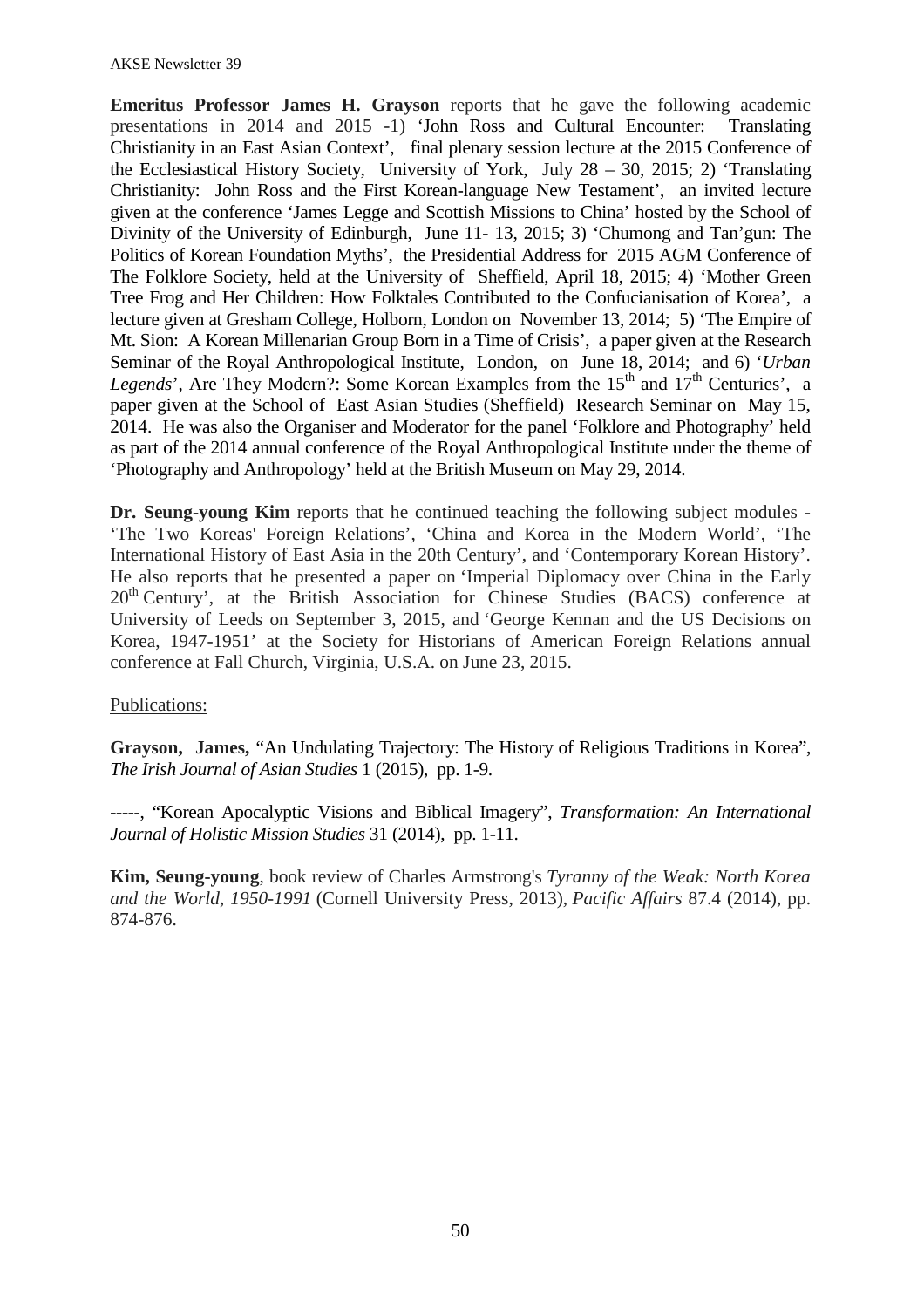# **IRELAND**

# **University College Cork (UCC), School of Asian Studies, Irish Institute of Korean Studies**

### General Information:

This is the only university on the island of Ireland to have a recognised Korean Studies Programme at all levels. The director of the Irish Institute of Korean Studies is Dr Kevin Cawley.

#### Academic Programme:

Korean Studies is integrated into a new BA Degree and MA Degree in Asian Studies designed and co-ordinated by Dr Cawley. There will be exchanges with Korean universities from next year for intensive language training. In general there are between 25-30 students in each of the Korea-related modules below. Korean language has also been added as an option on the new BA in International Languages offered at UCC.

#### Scholars' Reports:

Dr Cawley recently founded and launched the *Irish Journal of Asian Studies* (IJAS) with a first volume called *Korea – Past, Present and Future*: http://irishjournalofasianstudies.org**/** (ISSN 2009-8448)**.** This has been recognised internationally and advertised by associations such as the French Network of Korean Studies (Réseau des études sur la Corée), The Korean Studies Association of Australasia and the Korean Association for Religious Studies.

Other professional activities of Dr. Gawley included:

July 2015. Lecture Series. Pusan National University, South Korea. *From Mountain Gods to Sages*: *Korea's Religious and Philosophical Traditions*.

May 2015. East Asian Interactions Workshop, Oriental Institute, University of Oxford. *Early Nineteenth Century Korea: Constructions of Good Women, Married Virgins and Executions*.

February 2015. Invited Speaker. Institute of East Asian Studies of the Faculty of Arts, Charles University, Prague, Czech Republic. *Female Martyrs in the early Catholic Church in Korea*.

January 2015. Workshop Organiser and Speaker. Irish Management Institute (IMI), Dublin. "KOREA - Gateway to Asia - Business Workshop" (2 day event). Guest speakers from the Korean Embassy of Ireland, Enterprise Ireland, the Asia Trade Forum and the Ministry of Foreign Affairs.

December 2014. Invited Speaker. Workshop on Korean Studies in Europe, at the University of Groningen, the Netherlands.

November 2014. Invited Public Lecture at Trinity College Dublin, Ireland. *Violent Confucians and Dangerous Women in the Early Catholic Church in Korea*.

November 2014. Panel Chair. 'Global Identities in a Global Age' BAKS Conference. University of Sheffield.

### Publications:

**Kevin Cawley**, "Dangerous Women in the Early Catholic Church in Korea," In David Kim, ed., *Religious Transformation in Modern Asia* (Leiden: Brill, 2015)

-----, '"Korea's History of Ideas: An Overview with Some European Encounters" In Roberto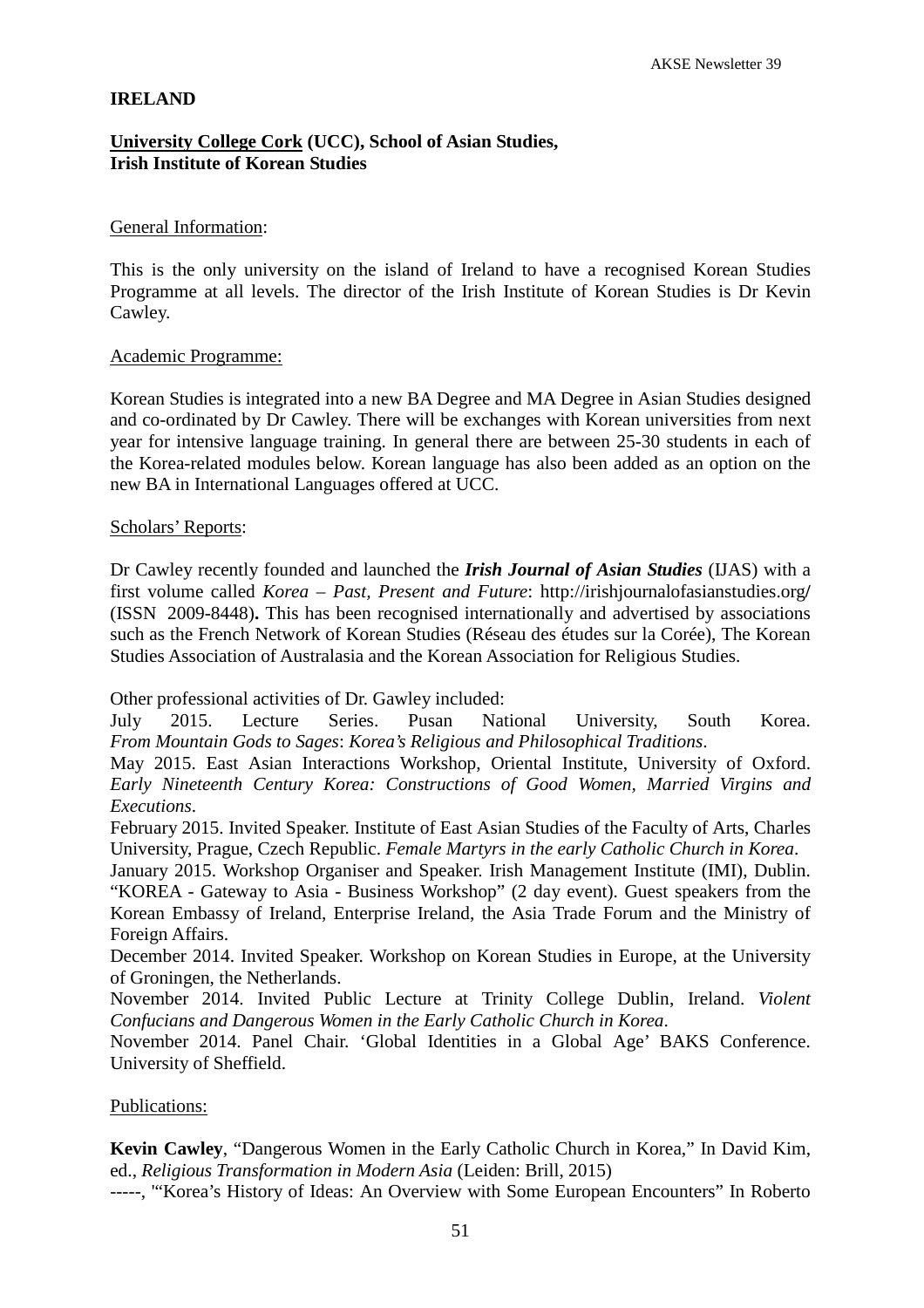Bertoni, ed., *European Perspectives on Korea* (Dublin/Turin: Trinity College\Trauben Press, 2014).

-----,"Dis-assembling Traditions: Deconstructing Tasan via Matteo Ricci" *Journal of The Royal Asiatic Society* 24.2 (2014), pp. 297-313.

-----,"Traces of the Same within the Other: Deconstructing Tasan's Christo-Confucianology". *Tasanhak - The Journal of Tasan Studies* 24.2 (2014), pp.71-106.

-----,"In the Name(s) of God: Matteo Ricci's Translational Apostolate". *Translation Studies* 6.3 (2014), pp. 293-308.

-----,"Matteo Ricci and Korea: Korea and Matteo Ricci". In *Glimpses of Korea*. (Dublin/Turin: Trinity College/Trauben Press, 2013).

# **NORWAY**

**Oslo**

# **Oslo University (UiO)**

# **Faculty of Humanities (HF), Depatment of Culture Studies and Oriental Languages (IKOS)**

# General Information:

Korean language course was discontinued at the Oslo University in 2006 (originally established in 2000), due to low enrollments. However, there are some Korea-related courses, both on Bachlor and Master level. They are mostly taught by **Vladimir Tikhonov** (Pak Noja, Depatment of Culture Studies and Oriental Languages), with assistance from Elisabeth Schober (Postdoctoral Fellow, Department of Social Anthropology, Faculty of Social Science). Oslo University enjoys brisk exchange of students with its seven partner universities in South Korea. It also has an exchange agreement with Kim Il Sung University in Pyongyang (North Korea) since 2010, with a focus on cooperation between medical faculties; the agreement, however, did not result in any personell exchange so far.

### Academic Program

On the Bachelor level, 10 credit courses in Korean society/politics and religion/philosophy are being offered every other year. They are usually taken by 40-50 students on average. On the Master level, there is a sizable Korea-related content in such courses as Approaches to East Asian Culture and History, Topics in East Asian Culture and History etc. East Asian Culture and History (EACH) is an umbrella 2-years Master program which allows the students to write their dissertations on any East Asian society, Korean included. Currently, two EACH Master students write their thesis on Korea, to be completed in 2016.

### Seminars and Lectures:

IKOS annually hosts the average of 5-6 talks and lectures on Korea. In 2014-2015, the following lectures were hosted:

September 9, 2015: East Asian Lunch Seminar: Lecture by the representatives from the Korean Council for the Women Drafted for Military Sexual Slavery by Japan, with testimony by a former "comfort woman", **Kim Poktong**: *"Comfort Women" Issue in Korea and East*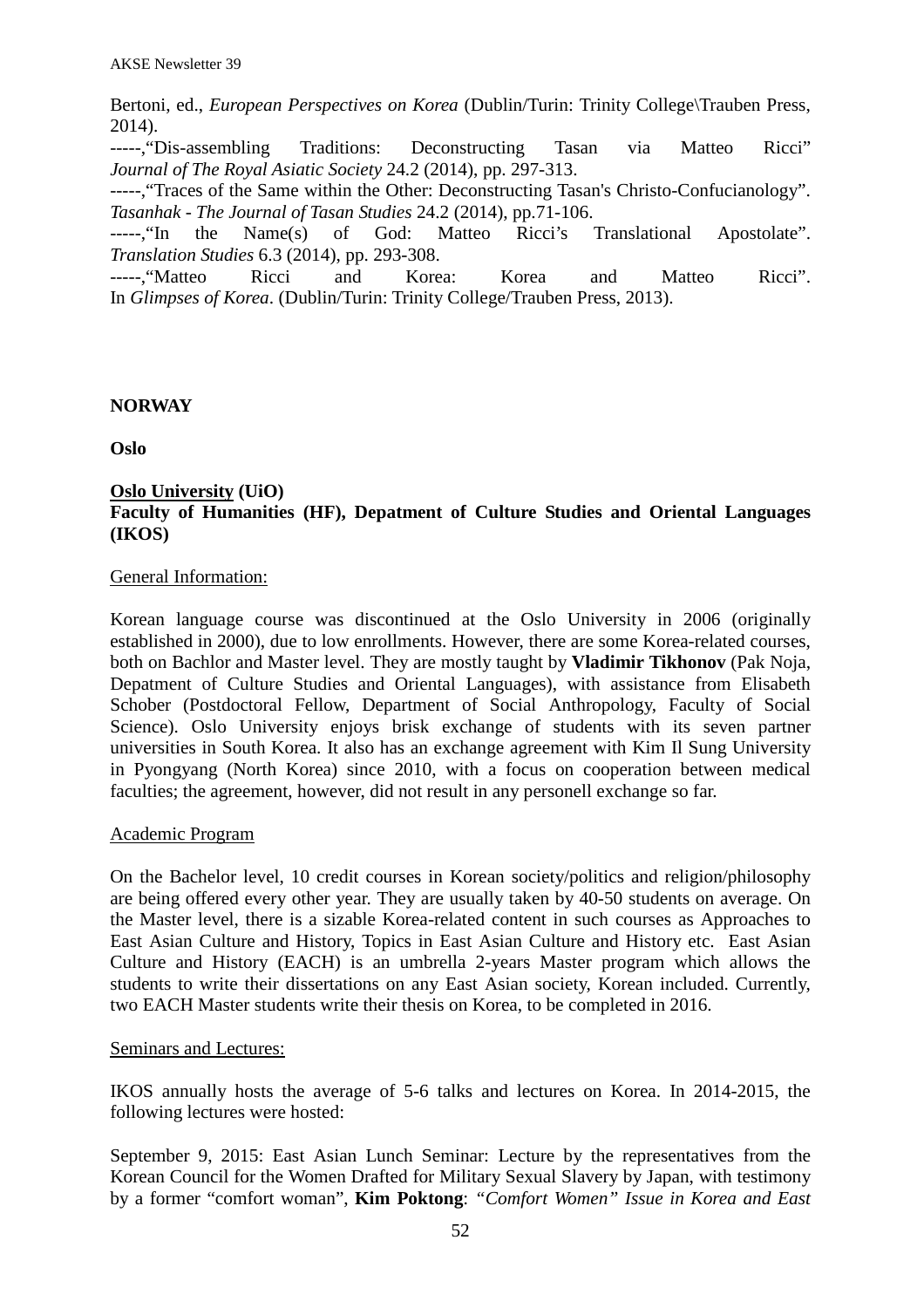*Asia*.

May 21, 2015: East Asian Lunch Seminar: Guest lecture by **Hwang Sok-Young** (writer, South Korea).

May 6, 2015: Guest lecture by **Sergei O. Kurbanov** (St.Petersburg State University, Russia), *Nationalism in two Koreas: A comparison.*

March 26, 2015: East Asian Lunch Seminar: Guest lecture by **Valérie Gelézeau** (EHESS, France), *South Korean landscapes of power***.**

December 4, 2014: East Asian Lunch Seminar: Guest lecture by **Konrad M. Lawson** (St.Andrew's University, UK), *Treason in Two Republics: Comparing Political Retribution in China and South Korea 1945-1953*.

October 30, 2014: Talk by **Robert Oppenheim** (University of Texas at Austin, USA), *Material Landscapes and Historiographic Trajectories in 1990s Kyongju, South Korea*.

May 21, 2014: Talk by **John Treat** (Yale University, USA), *Chang Hyŏkchu (Noguchi Kakuchū) and the Twentieth Century*.

April 22, 2014: Guest lecture by **Sergei O. Kurbanov** (St.Petersburg University, Russia), *The Juche Ideas - nationalism of Confucian origin?*

April 8, 2014: Public lecture by **Marie-Orange Rivé-Lasan** (Paris Diderot University, France), *The Problems of Doing Research on the South Korean Political Elite.*

March 19, 2014: East Asian Lunch Seminar: Guest lecture by **Sonja Häussler** (Stockholm Universitet, Sweden), *Changes in the North Korean Cultural Policy in the 1980s.*

Scholars' Reports:

In 2015-2015, **Vladimir Tikhonov** gave the following academic and popular lectures and guest talks:

July 30, 2015. *Northern European Welfare States*. Public lecture for the memebrs and activists, People's Solidarity for Participatory Democracy (Seoul, South Korea)

July 29, 2015, *China and the Korea-based Huáqiáo as seen by Colonial-era Koreans*. Public lecture at Chinese Studies Academy, Incheon University (Incheon, South Korea)

July 28, 2015. *Manhae [Han Yongun] Buddhism and Avatamsaka School*. Public lecture at International Conference Hall, Korean Buddhist Culture Museum, Chogyesa Temple Complex (Seoul, South Korea)

May 30, 2015, *Freedom of Expression in "democratic" East Asia: Illusions and Realities*. Guest talk at the exhibition: "Verbotene Bilder – Kontrolle und Zensur in den Demokratien Ostasiens", NGBK (Berlin, Germany)

April 15, 2015. *Un-Korean Koreans? Korean Minorities Outside and Inside South Korea*. Guest lecture at the University of Carolina at Chapel Hill (USA)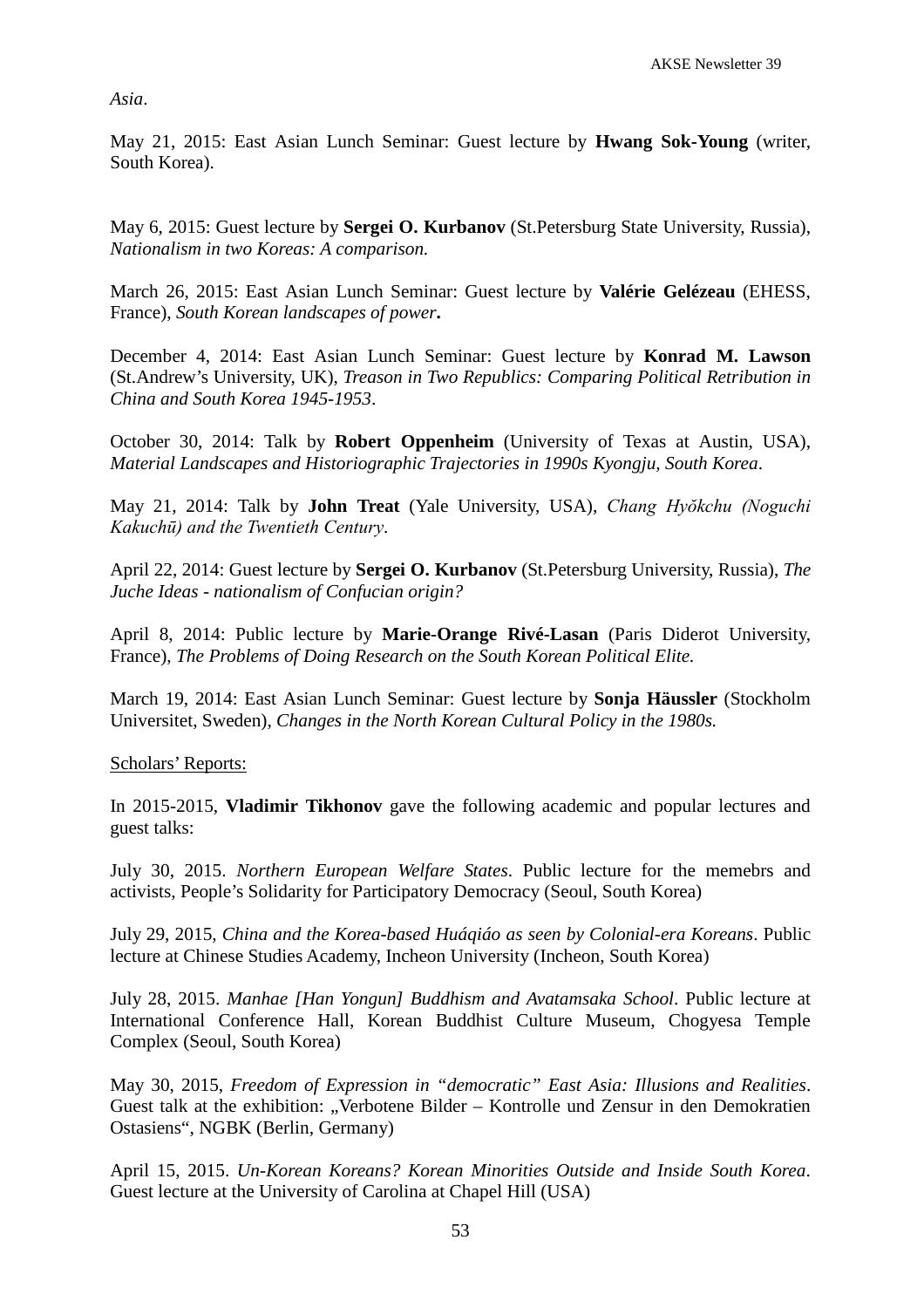April 15, 2015. *Namminjŏn: socialist revolution and Minjung culture in the 1970s*. Guest lecture at Duke University (USA)

March 12, 2015, *Narrativizing Korea's Division. Division and the Assemblage of Capital*. Guest lecture at North Korean Studies Institute, Dongguk University (Seoul, South Korea)

January 14, 2015. *(Ab)use of History: Ancient History as Political Ideology in South Korea*. Guest lecture at Saitama University (Saitama Prefecture, Japan)

December 22, 2014. *Leo Tolstoy in the Korean Modern Culture*. Public talk at Russian State Humanities University (Moscow, Russia)

July 23, 2014. *Foreigners in Colonial-era Seoul*. Public talk at Tongeui Urban Research Institute (Seoul, South Korea)

July 21, 2014. *Fire up the trans-border revolution! Revolutionary internationalism in 1848- 1945*. Public lecture for the memebrs and activists, People's Solidarity for Participatory Democracy (Seoul, South Korea)

July 17, 2014. *South Korean Reality and [Progressive] Party Movement*. Lecture for labour activists, Korean Democratic Labour Federation, Pusan (South Korea).

July 14, 2014. *Modern Korea and Northeast Asia: Koreans' Views of China and Japan*. Lecture for the Graduate Students'Association, Korea University (Seoul, South Korea)

July 10, 2014. *South Korea as a Sub-Imperialist Country*. Talk for the parishioner and wider public, Hyangnin Church (Seoul, South Korea).

March 31, 2014. *Korean-Japanese Marriages in Colonial Korea*. Guest lecture at Nam Center for Korean Studies, Michigan University (USA).

**Vladimir Tikhonov** presented the following conference papers:

August 3-8, 2015. *The 1905 Revolution: Russian Revolutionaries in the Mirror of Japanese Press*. Paper presented at the ICCEES (International Council for Central and East European Studies) IX Congress, Makuhari (Chiba Prefecure, Japan).

July 10-13, 2015. *An Chunggŭn and Beyond: Individual Terror in Korean National Movement as seen from Russia/Soviet Union, the 1900s to 1930s*. Paper presented at AKSE Conference at Ruhr Universitat Bochum (Germany).

June 21-22, 2015. *Russian Radicals on Japan, 1880s to 1900s*. Paper presented at ASCJ Conference, Sophia University (Tokyo, Japan).

January23-24, 2015 *Social Darwinism as History and Reality: The Story of 'Competition' and 'The Weak' in Twentieth-Century Korea*. Paper presented at the conference "Protecting the Weak. Entangled Processes of Framing, Mobilization and Institutionalization in East Asia" (Frankfur/Main, Germany).

July 11-12, 2014. *Russian 1905-1907 Revolution seen from Korea: Korean Periodicals Debate Revolutionary Russia*. Paper presented at the conference "1905 Russian Revolution as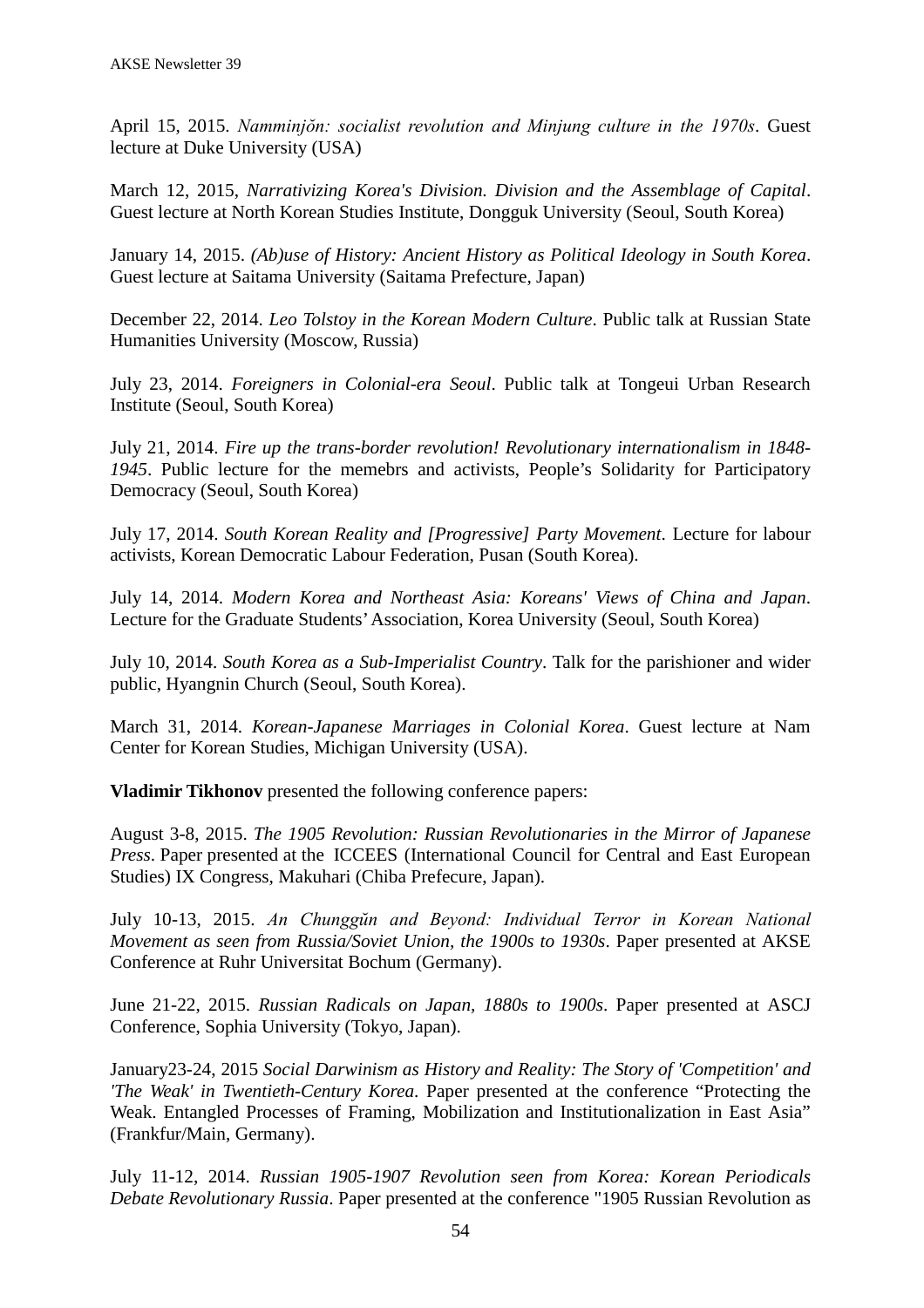a Catalyst: Constructing New Discourses in East Asia", Seoul National Univeristy (Seoul, South Korea)

March 28, 2014. *Militarized Masculinity with Buddhist Characteristics - Buddhist Chaplains and Disciplined Masculinity in the South Korean Army*. Paper presented at AAS Conference, Philadelphia (USA)

Publications:

**Vladimir Tikhonov,** "Chapter 11: Discourses of Race and Racism in Modern Korea, 1890s-1945" In Rotem Kowner and Walter Demel, eds., *Race and Racism in Modern East Asia: Interactions, Nationalism, Gender and Lineage* (Leiden: Brill, 2015), pp. 299-343

-----, "Chapter 8: China and Chinese in Colonial Korea: Discourses on China and Chinese in 1920s - Early 1930s Prose Literature and Journalism" In V. Raghavan and R. Mahalakshmi, eds., *Colonialisation: A Comparative Study of India and Korea*. (New Delhi: Academic Foundation, 2015), pp. 169-201.

-----, "The Images of Russia and Russians in Colonial-Era Korean Literature: The 1930s," *positions* 23.2 (2015), pp. 287-316.

-----, "Review essay: Danielle Chubb, *Contentious Activism and Inter-Korean Relations*. New York: Columbia University Press, 2014," *Asian Studies Review* 39.3 (2015), pp. 532-534 (English).

-----,"Ch'oe Sŏhae ŭi Sosŏl: 'Kyŏnggye' ŭi Ch'ehŏm kwa 'P'ia' ŭi Ibunpŏp" (The Novels of Ch'oe Sŏhae: Experiences of the "Boundaries" and the Dichotomy of "Us" and "Them"), *Chungguk Kwanhaeng Webzine* 61 (September 2015), 12 pp.

-----,""Pak Kŭnhye Style": sahoejŏk p'asijŭm kwa chŏngch'i chedojŏk chayu minjujuŭi" ("Pak Geun Hye Style": Societal Fascism and Liberal Democracy as a Political System), *Kyŏngje wa Sahoe* 101 (2014), pp. 12-27.

-----,"Sin Kong'an chŏngguk Kwa Chŏnggyo kaltŭng ŭi iyu wa chŏnmang" (The New Arrival of the Political Witchhunts and the Reasons and Perspectives for the Conflicts between the [Organized] Religion and Politics [in South Korea]), *Kidokkyo Sasang* 1 (January 2014), pp. 28-31

-----,"Kim Namju, Namminjŏn, kŭrigo kŭ ŭi sasang" (Kim Namju, Front for the National Liberation of South Korea and its Ideology), *Silch'ŏn Munhak* 113 (Spring 2014), pp. 153- 166

-----,""Migu hoeram silgi", Tong'asiajŏk kŭndae ŭi han wŏnch'ŏn" ("Bei-Ō kairan jikki", a Source of East Asian Modernity), *Boon* 2 (Spring 2014), pp. 157-163.

-----,"Front for the National Liberation of South Korea: Underground Revolutionaries in the 1970s' South Korea," *Proceedings of the International Scientific and Practical Conference "Russia and South Korea: Mutual Interest". Krasnodar, October 24-25, 2014* (Papabellum: Krasnodar, 2014), pp. 41-51. A reworked and enlarged version of the same article was also published in *Proceedings of the Centre for Korean Language and Culture* (St-Petersburg State University) 16 (2014), pp. 175-195.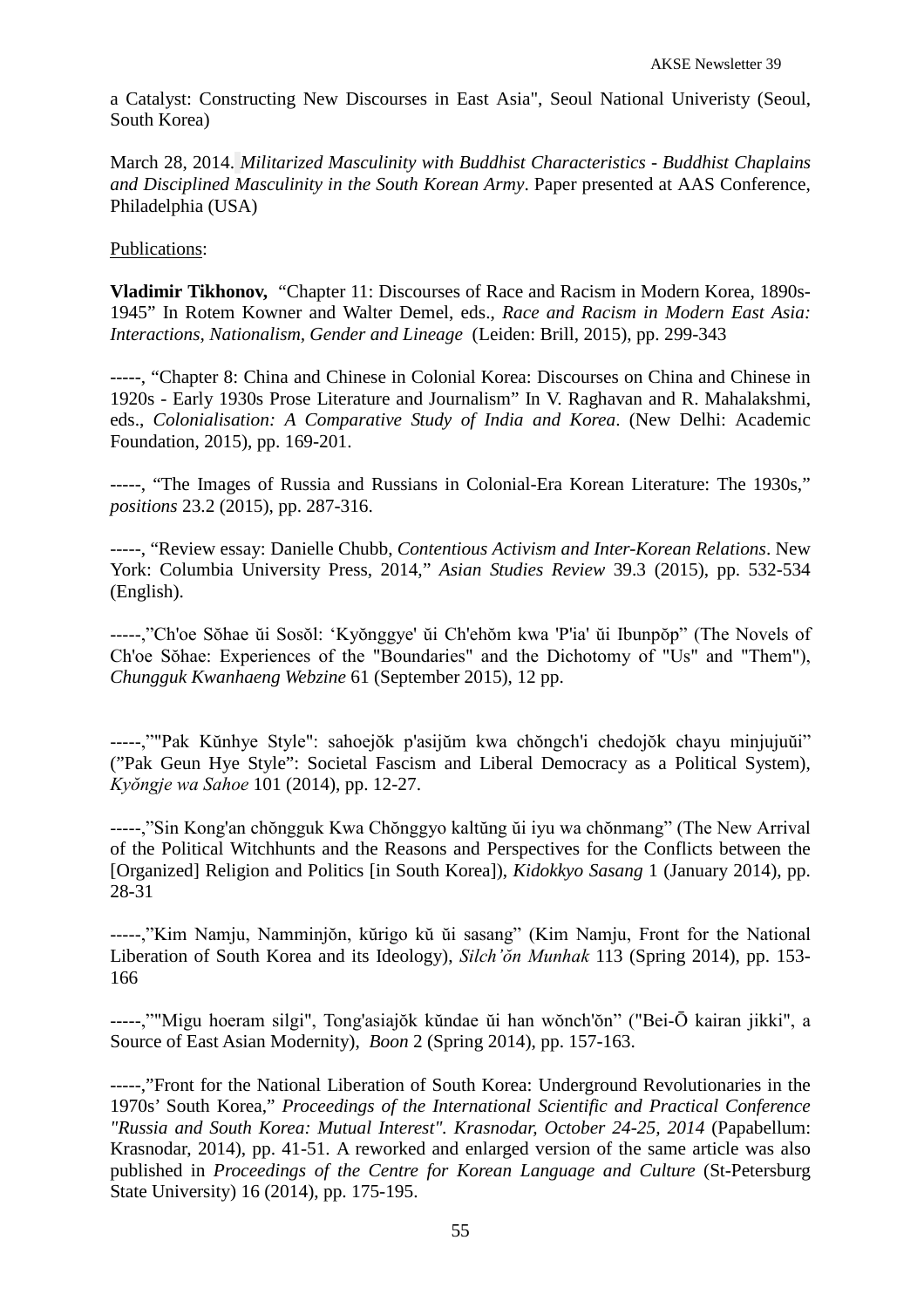-----, "Review essay: *Empire of the Dharma: Korean and Japanese Buddhism, 1877-1912*. By Kim Hwansoo. Harvard: Harvard University Press, 2012," *Harvard Journal of Asiatic Studies* 74.1 (2014), pp. 184-192.

-----, "Review essay: Henk Blezer/Mark Teeuwen (eds.), *Buddhism and Nativism: Framing Identity Discourse in Buddhist Environments*. Leiden: Brill, 2013," *Taiwan Journal of East Asian Studies* 11.2 (2014), pp. 237-240.

-----, "Chinese and Korean religious traditions" In Gregory M. Reichberg and Henrik Syse eds., *Religion, War, and Ethics: A Sourcebook of Textual Traditions* (Cambridge University Press 2014), pp. 597-631.

-----, (co-authored with Hye Gyung Lee): "The Confucian Background of Modern "Heroes" in the Writings of Sin Ch'aeho—In Comparison with Those of Liang Qichao," *Acta Koreana* 17.1 (2014), pp. 339-374.

-----, "The 1905–7 Russian Revolution Seen from Korea: Korean Periodicals Debate Revolutionary Russia," *Horizons: Seoul Journal of Humanities* 5.2 (2014), pp. 175-193.

# **RUSSIA**

### **St. Petersburg**

#### **St. Petersburg State University**

**Faculty of Asian and African Studie**s, **Institute of Interdisciplinary Studies on Korea (IISK), Centre for Korean Language and Culture (CKLC), Faculty of Asian and African Studies**

#### Academic Program:

Enrollement with the full curricula (over 30 Korean studies-related disciplines taught): 35 students enrolled in the B.A. Course and M.A. course  $(3<sup>rd</sup>$  year of "Korean Philology" major,  $1<sup>st</sup>$  and  $4<sup>th</sup>$  year of "History of Korea" major,  $2<sup>nd</sup>$  year of M.A. course); 2 Ph.D. course students in Korean Studies.

1 M.A. thesis was defended in June, 2015 on Korean Economics.

In 2010 Saint Petersburg State University has been chosen by the Academy of Korean Studies (Republic of Korea) as an Overseas Leading University Program for Korean Studies grant recepient. Three faculties are a part of the general project: 1. Faculty of Asian and African Studies (CKLC); 2. Faculty of Sociology; 3. Faculty of International Relations. In this regard, most of the CKLC members have been participating in various research and other activities within the AKS-supported general project. The detailed information is in the personal scholars'activities part.

### Other Activities:

- 1) On September 25-27, 2014 the IISK held the  $11<sup>th</sup>$  Korean Studies Graduate Studies Convention under the umbrella of AKSE and sponsored by the Korea Foundation.
- 2) In October 2014 and April 26, 2015 the CKLC with the support of the General Consulate of the Republic of Korea (Saint Petersburg) held the International Korean Proficiency Test.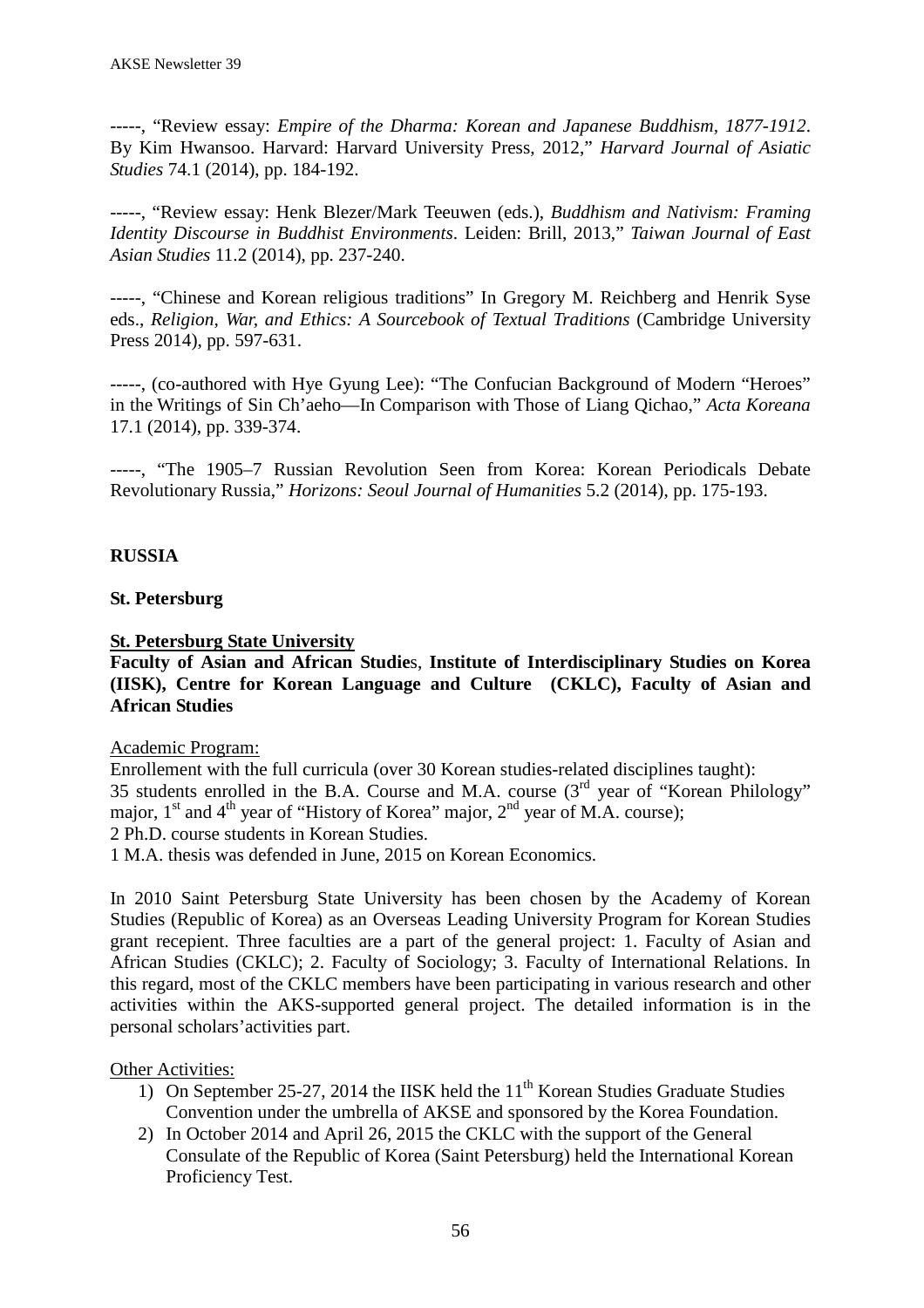3) On April 20, 2015 – Opening of the Book and Materials Exhibition "Russia and Korea: 150 years of Friendship and Cooperation" (prepared by Dr. S.O. Kurbanov, Dr. A.A. Guryeva,  $4<sup>th</sup>$  year students in cooperation with the Asian Department of the Saint Petersburg State University Library – held as a part of the Russia-Korea Dialogue.

As a part of the Opening Ceremony, the following events were held:

Traditional Korean dance performance (Saint Petersburg State University Dance Group, staged by Ms. Jeong Yang-ok)

Lecture and exhibition excursion held by Dr. Anastasia A. Guryeva.

4) On April 22-24, the IISK held the "International Academic Seminar on Korean Studies, dedicated to the 20<sup>th</sup> anniversary of the Center for Korean Language and Culture (1897 - beginning of Korean language education, 1947 – opening of Korean studies departments)" with the financial support of the Academy of Korean Studies. The Seminar was held as a part of the XXVIII International Conference on Historiography and Source Studies of Asia and Africa "Asia and Africa in the Changing World"

#### Scholars' Reports

**Prof. Sergey O. Kurbanov**, doctor of History (habilitated**)**, continues to serve as the director of the Institute of Interdisciplinary Studies on Korea, Center for Korean Language and Culture, in his capacity of a full professor of the Faculty of Asian and African Studies, Saint Petersburg State University. This academic year 8 B.A. students have graduated and successfully defended their B.A. thesis prepared under the supervision of Prof. Kurbanov.

He was one of the main organizers of the following events:

-Korean Studies Graduate Students Convention Conference held in Saint Petersburg State University in September 25-27, 2014

- "International Academic Seminar on Korean Studies, dedicated to the  $20<sup>th</sup>$ anniversary of the Center for Korean Language and Culture (1897 - beginning of Korean language education, 1947 – opening of Korean studies departments)"

-Book Exhibition «Russia and Korea: 150 years of Friendship and Cooperation» held in Saint Petersburg State University in the framework of "Russia-Korea Dialogue" Forum.

He has given several academic talks in Saint Petersburg, Moscow, Kaliningrad, Norway, Finland, and Republic of Korea and participated in conferences in Russia, Republic of Korea and Europe.

**Prof. Adelaida F. Trotsevich**, doctor of Philology (habilitated), has been working to prepare a series of translations of Korean classical literature for the "Golden Fund of Korean Literature" Anthology ("Zolotoi Fond Koreiskoi Literatury") in cooperation with Sergey V. Smolyakov, the director of the Hyperion publishing house. The project has been carried out since 2007 with the support of the Korea Literature Translation Institute (KLTI). By now, 9 volumes of representative pieces of Korean traditional literature have already been published. The last volume has just been published (see below).

**Dr. Lim Su**, a senior lecturer of the Faculty of Asian and African Studies, Saint Petersburg State University, continued teaching the Korean language and advanced levels of Sino-Korean mixed script for the BA students of the Korean History Department. Since September 2015, he retired.

**Alexey A. Vasiliev**, a senior lecturer of the Faculty of Asian and African Studies, Saint Petersburg State University, has finished working on the project "Readings on Korea with Koreans*"* together with Dr. Anastasia A. Guryeva (AKS sponsored project) in 2014-2015. They have prepared a manual under the same title (in print). He continued to teach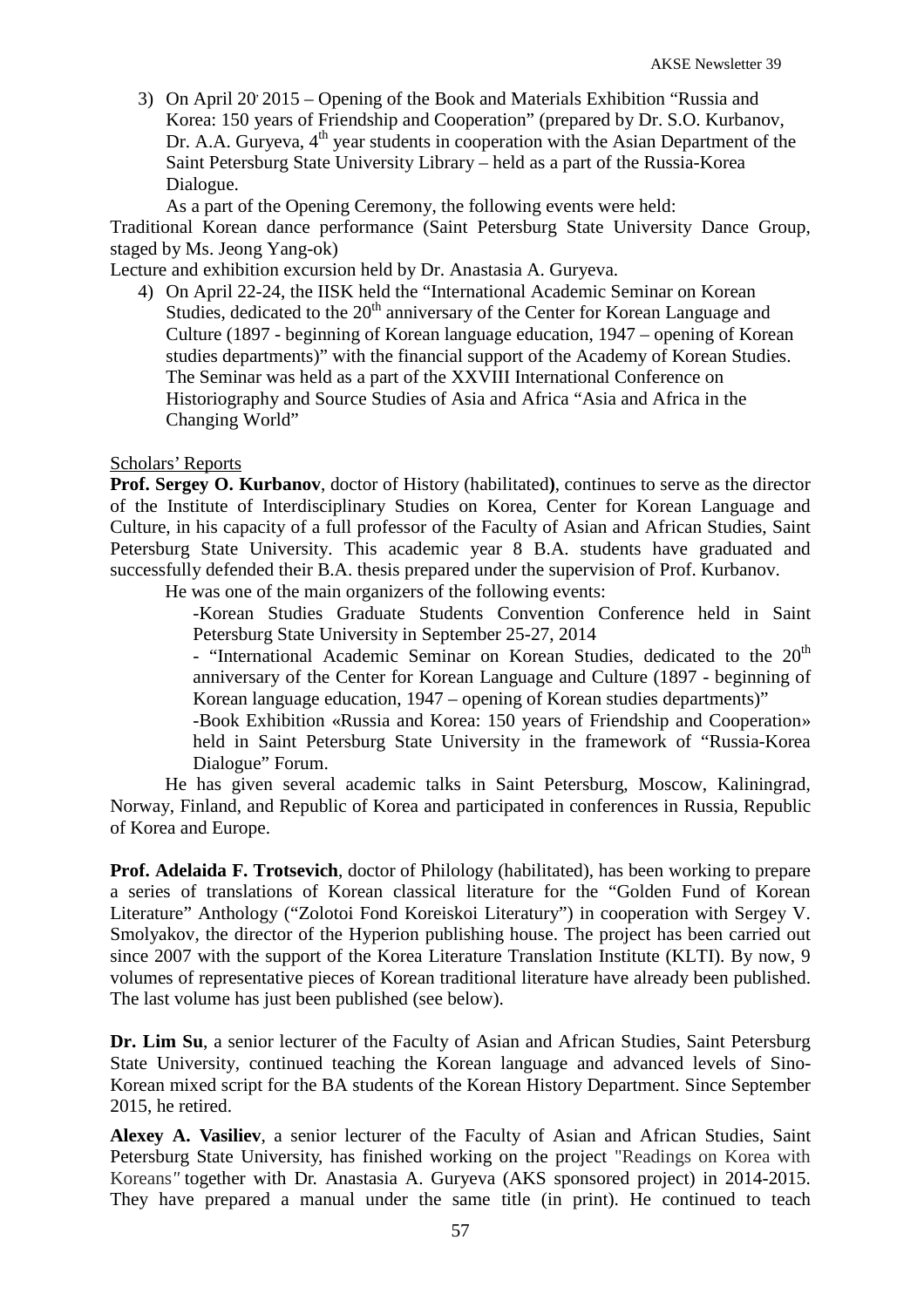intermediate levels of Korean and Theoretical Grammar of Korean as well as Korean Newspaper Reading for the BA students of the Korean Philology Department, as well as Korean grammar and Korean Study Texts for the BA students of of the Korean History Department, Faculty of Asian and African Studies, Saint Petersburg State University.

**Dr. Inna V. Tsoy (Choi)**, Ph.D., an associate professor of the Faculty of Asian and African Studies, Saint Petersburg State University, taught a number of subjects, such as Educational Text in Korean, Conversational Korean etc.

She gave the following invited lectures:

- Guest lecture ""The March of Fools" in Literature and Cinema (1970s)"under the Korean Studies Section EPEL program in Stockholm University, Sweden (in English). March 2, 2015, Stockholm University, Sweden;

 $-$  A Special course of lectures titled "Milestones in the history of Korean literature of the  $20<sup>th</sup>$ century" within the program of invited lecturers (The Center for Korean studies Humanities REC "Actual problems of Korean studies") (12 lectures in Russian). April 6-11, 2015, Novosibirsk State University, Russia;

- Guest lecture titled "Family values as a phenomenon of Korean culture "under the Korea Foundation program titled "Get acquainted with Korea" (for promoting Korean culture in Russia) (one lecture in Russian). March 26, 2015, Center for Oriental Literature, Russian State Library, Moscow, Russia;

- Guest lecture titled "The History of Russian-Korean Relations. Past and Present" (under the Korean Embassy project for promoting Korean culture in Russia for the Russian Koreans) (one lecture in Russian). July 2, 2015, Association of Russian Koreans in Volgograd, Russia.

She participated in the following conferences:

- 1) 11<sup>th</sup> Korean Studies Graduate Students Convention (KSGSC). Was a discussant for the Panel #2 "Contemporary Literature". (September 24-27, 2014);
- 2) "International Academic Seminar on Korean Studies, dedicated to the 20<sup>th</sup> anniversary of the Center for Korean Language and Culture (1897 - beginning of Korean language education, 1947 – opening of Korean studies departments)", XXVIII International Conference on Historiography and Source Studies of Asia and Africa "Asia and Africa in the Changing World". Paper presented in Russian: "The image of Korean Youth in the Literature of the 1970s and 2000s: Focusing on Choi In-ho (1945-2013) and Park Min-gyu (b. 1969)". Saint-Petersburg State University, Faculty of Asian and African Studies, Saint Petersburg, Russia (April 22-24, 2015).

She has been participating in the following projects:

- 1) Continuation of the previous project  $(5<sup>th</sup>$  year of 2014/2015): "Korean Literature of the Second Half of the  $20<sup>th</sup>$  century: Fundamental Issues and Ideological Trends" // Academy of Korean Studies Grant Project (course of lectures) (terms: July, 2010 – December, 2015);
- 2) Modernism in the Eastern Literatures (Modernism in the Korean Literature) // Saint-Petersburg State University, Faculty of Asian and African Studies Grant Project (course of lectures) (terms: February, 2011 – November, 2014).

Her other activities included:

- 1) As a member of Russian-Korean Friendship Society in Saint Petersburg, she organized cultural events inside the framework of the cultural activities project of Korean National Tourism Organization (Moscow office). Russian National Library Hall, Saint Petersburg, Russia. September 29, 2014;
- 2) As a guest lecturer, she gave five lectures about Korean language, cultural features, Korean way of thinking and education system in Korea. The House of Nationalities,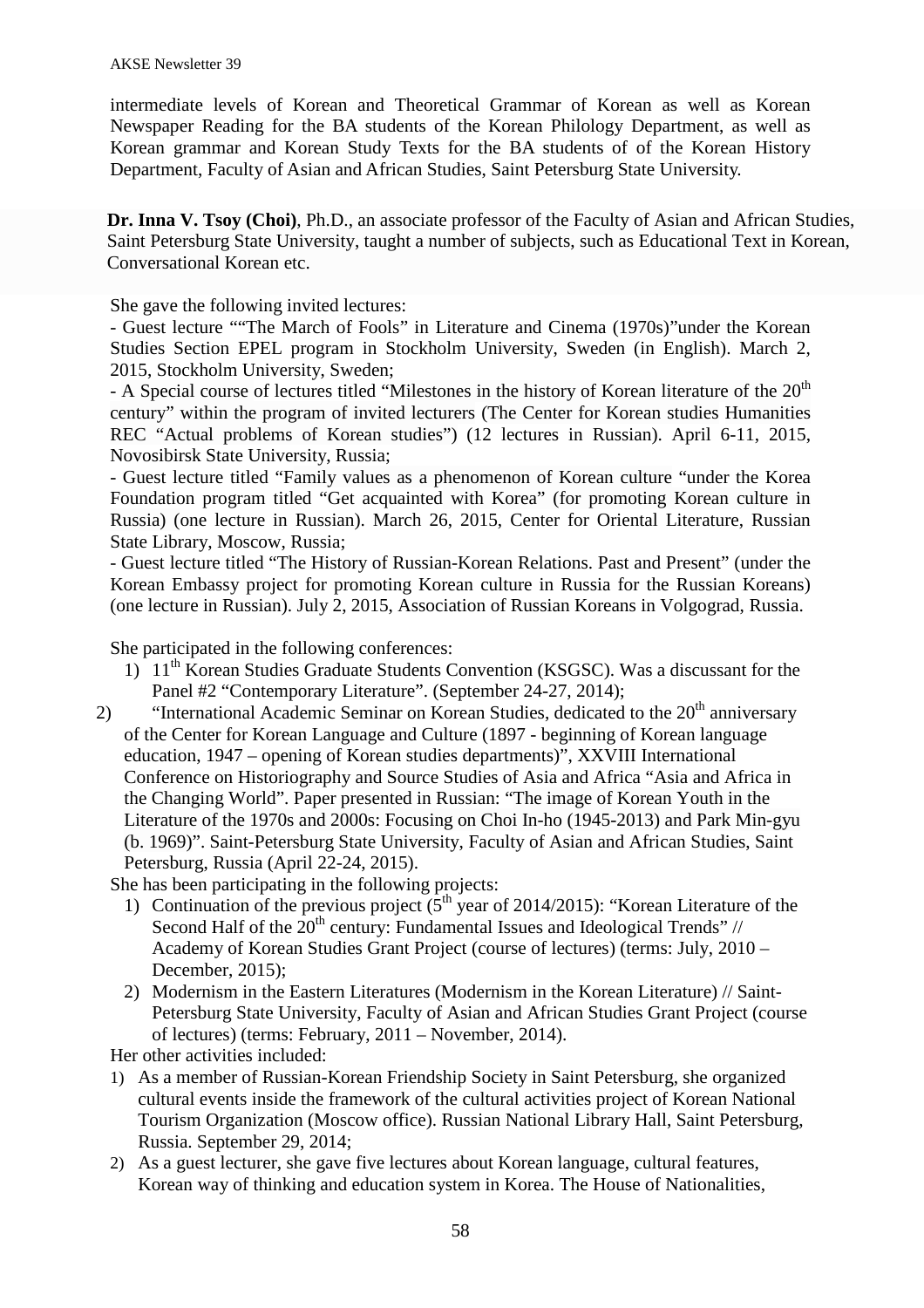'Korean Language and Culture' class, with the support of Korean National Cultural Autonomy (September, 2014 – May, 2015);

- 3) As an interpreter she took part in the first meeting with South Korean writers Yi Sŭng-u and Chŏn Myong-gwan (inside the framework of the project of Korean Literature Translation Institute, Republic of Korea). Saint Petersburg Association of International Cooperation, Russian-Korean Friendship Society in Saint Petersburg. House of Friendship, Saint Petersburg. December 2, 2014;
- 4) As an interpreter she took part in the second meeting with South Korean writers Kim Yŏn-su and Kim Ae-ran (inside the framework of the project of Korean Literature Translation Institute, Republic of Korea). Saint Petersburg Association of International Cooperation, Russian-Korean Friendship Society in Saint Petersburg. House of Friendship, Saint Petersburg. May 18, 2015;
- 5) She took part in the seminar dedicated to South Korean writer Pak Kyŏng-ni, organized by the Coordination Committees of Russia-Korea Forum from the side of the Russian Federation and Korea. Saint-Petersburg State University, Faculty of Asian and African Studies, Saint Petersburg. December 4, 2014;
- 6) As an invited lecturer from the Saint Petersburg State University, she took part in the Seminar for the Korean Language and Culture Instructors, at present conducted in Saint-Petersburg (presented in Russian: "Methods of Teaching Phonetics to the Freshmen"). With the Support of the General Consulate of the Republic of Korea in Saint Petersburg, Saint Petersburg. December 10, 2014;
- 7) For the fourth time she has been re-appointed as a reprsentative to the National Unification Advisory Council (NUAC) under the President of the Republic of Korea for a fixed term of 2 years. The appointment took place as a result of the  $17<sup>th</sup>$  selection of foreign members of the Council (the term – July, 2015 to July, 2017);
- 8) Through the whole academic year of 2014/2015 she worked as an interpreter at the video conferences and meetings between the Chairman of the Coordination Committee of Russia-Korea Forum from the South Korean side and the Chairman of the Coordination Committee of Russia-Korea Forum from the Russian side. Saint-Petersburg State University;

**Jeong Yang-Ok**, a lecturer of the Faculty of Asian and African Studies, Saint Petersburg University has worked as an editor for the Korean part of the manual delevoped by Guryeva A.A. and Vasiliev A. A. (see below)

She has created and staged two dances based on Korean dance tradition with the Dance Group of Saint Petersburg State University. The dances were performed at several events including:

-Opening Ceremony of the KSGSC Conference, September 25, 2014.

-Opening Ceremony of the Book Exhibition "Russia and Korea: 150 years of Friendship and Cooperation".

**Dr. Anastasia A. Guryeva**, an associate professor of the Faculty of Asian and African Studies, Saint Petersburg University, has been developing her special, individualized course on 'book and text' in Korean intellectual culture. Her research concentrates in the field of the Late Joseon vernacular poetry and the relation between Korean literary tradition and contemporary literature.

She presented her papers at the following conferences:

- 1) "Book as a Source of Information on Korean Culture"//  $11<sup>th</sup>$  Korean Studies Graduate Students Convention. Saint Petersburg State University, September 25-27, 2014;
- 2) "Chayŏnsŭrŏpke ilgŏjinŭn pŏnyŏngmun-iran (rŏsiaŏ-roŭi pyŏgipŏp chungsim-ŭro)" (On the Issue of Natural Translation (basing on the example of Russian)//Seminar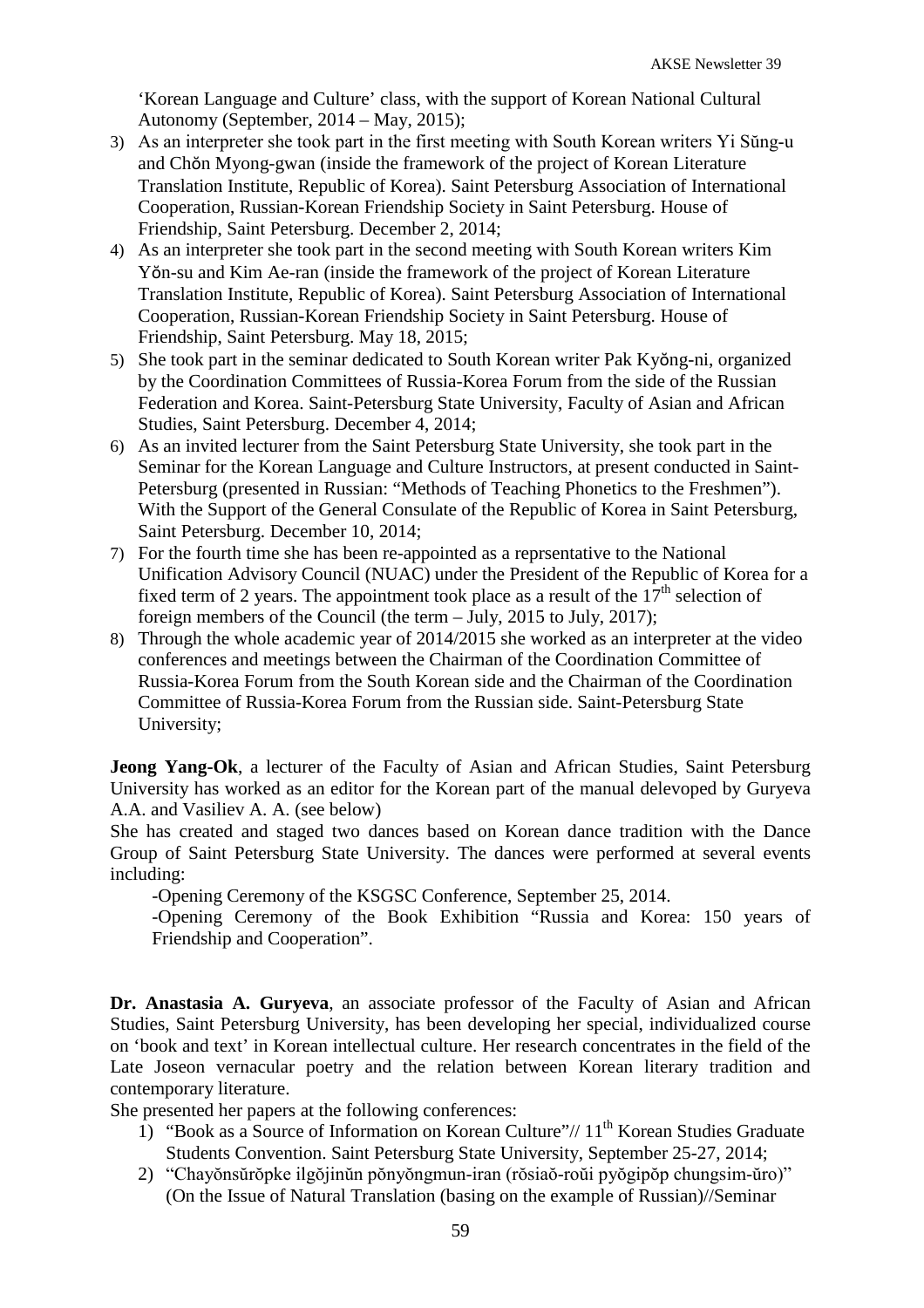"Actual Problems of Transcription of Korean Words", MoscowState Linguistic University, December 4-5, 2014.

- 3) "Korean book in the Colonial-era Japanese Projects" (Koreiskaya kniga v yaponskih proektah kolonialngo perioda)// Korea: 70 years after the Liberation//Institute of the Far East, Russian Academy of Sciences. Institute of the Far East, Russian Academy of Sciences, Moscow, March 26-27, 2015;
- 4) "An overview of Korean manuscripts and old-printed books collections in Europe"//International Academic Seminar on Korean Studies, dedicated to the  $20<sup>th</sup>$ anniversary of the Center for Korean Language and Culture (1897 - beginning of Korean language education, 1947 – opening of Korean studies departments)", XXVIII International Conference on Historiography and Source Studies of Asia and Africa "Asia and Africa in the Changing World";
- 5) Chosŏn hugi siga munhak-esŏ sayongtwenŭn chungguk hyŏngsang-ŭi t'ŭkching-e taehayŏ (On Specifics of Chinese Imagery Used in Late Chosŏn Poetry//"광복 70년, 통일과 창조를 위한 한국어문학" Conference, Koryo University, May 30-31, 2015.
- 6) Traditional Space Models in relation with Current Issues in Contemporary Korean Literature// AKSE Conference, Ruhr University, Bochum, Germany, July 10-13, 2015.

She taught a number of courses, such as Literary Text in Korean, Conversational Korean, Traditional Korean Literature, Translation into Korean etc.

She undertook the following research projects:

-"Book Culture in intellectual History of Korea" (AKS sponsored project).

- "Traditional Korean Poetry in Vernacular in Late Joseon. Artistic Structure (based on poetical anthology "Namhun Taepyeong-ga")" (AKS sponsored project).

- "Reading on Korea with Koreans" together with Alexey A. Vasiliev (AKS sponsored project).

Her other activities included:

1) She was one of the main organizers of the following events: -Korean Studies Graduate Students Convention Conference held in Saint Petersburg State University in September 25-27, 2014  $-$ "International Academic Seminar on Korean Studies, dedicated to the  $20<sup>th</sup>$  anniversary

of the Center for Korean Language and Culture (1897 - beginning of Korean language education, 1947 – opening of Korean Studies departments)"

-Book exhibition «Russia and Korea: 150 years of Friendship and Cooperation» held in Saint Petersburg State University in a framework of Russia-Korea Dialogue Forum.

- 2) Organized the first meeting with Korean writers Yi Sŭng-u and Chŏn Myong-gwan (inside the framework of the project of Korean Literature Translation Institute, Republic of Korea). Saint Petersburg Association of International Cooperation, Russian-Korean Friendship Society in Saint Petersburg. House of Friendship, Saint Petersburg. December 2, 2014, and acted as an interpreter at the meeting;
- 3) Organized Yi Sŭng-u's interview for the television channel "Saint Petersburg" and interpreted for it.
- 4) Organized the second meeting with Korean writers Kim Yŏn-su and Kim Ae-ran (inside the framework of the project of Korean Literature Translation Institute, Republic of Korea). Saint Petersburg Association of International Cooperation, Russian-Korean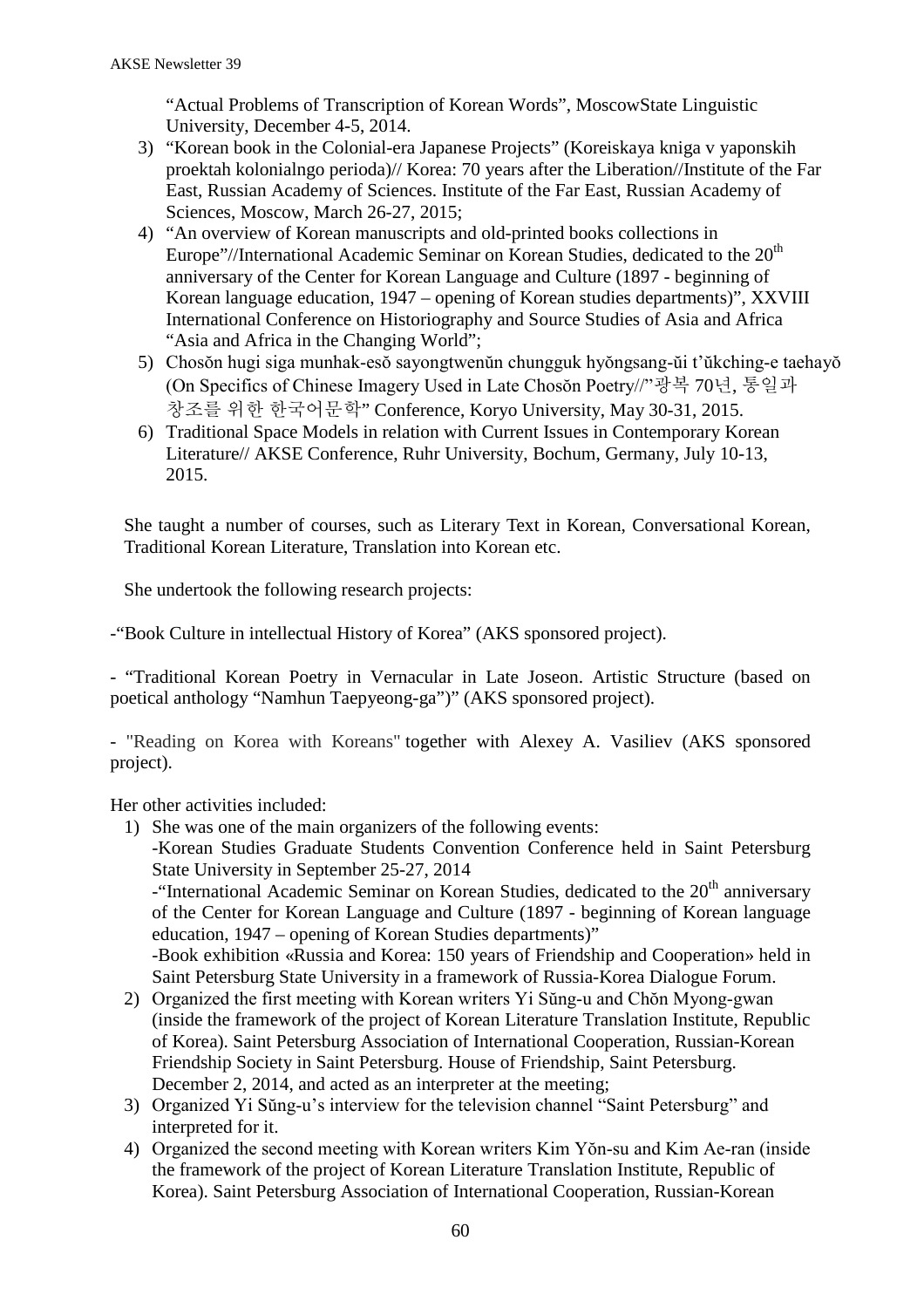Friendship Society in Saint Petersburg. House of Friendship, Saint Petersburg. May 18, 2015 and acted as an interpreted at the meeting.

- 5) Took interview with the above writers for the "Consul" journal.
- 6) As an invited lecturer from the Saint Petersburg State University took part in the Seminar for the Korean Language and Culture Instructors, at present working in Saint-Petersburg (presented in Russian: "Specifics of Teaching Intercultural Communication in case of Korean"), with the support of the General Consulate of the Republic of Korea in Saint Petersburg, Saint Petersburg. December 10, 2014;
- 7) The following guest lectures:
	- 1. "Word and Text in Korean Culture: from Ancient Times to Nowadays" at Comenius University, April 27, 2015.
	- 2. "Representation of Contemporary Issues in Korean Culture in relation with Specifics of Mentality" at University of Vienna, April 29, 2015.
	- 3. "New elements and ancient roots: specifics of musical *gasa* in Late Chosŏn" at Charles University, April 30, 2015.

4."Relations between Males and Females as represented in Late Chosŏn Poetry" at Koryo University, BK-21 Program, June 1, 2015.

- 8) Several times acted as an interpreter for the events of the Russia-Korea Dialogue Forum.
- 9) Excursion for the guests of the book exhibition «Russia and Korea: 150 years of Friendship and Cooperation» held in Saint Petersburg State University inside the framework of "Russia-Korea Dialogue" Forum. April 20, 2015.

### Scholars' Publications:

**Dr. Adelaida F. Trotsevich**, with A.A. Guryeva, L.V. Zhdanova, Yu. L. Krol and L.N. Menshikov, transl., *"Ink Sketches".Korean Poetry in Classical Chinese* hansi (Saint Petersburg, Hyperion. 2015)

-----, "Collection of Korean Manuscripts and Block-prints in Oriental Department of Saint Petersburg State University Library" (Sobranie pamyatnikov Koreiskoi kultury v fonde vostochnogo otdela nauchnoi biblioteki SPBGU) In Vladimir L. Uspensky ed., *Manuscripts and Woodblock Prints in Asian Languages at the Scientific Library of Saint Petersburg State University* (St. Petersburg; St. Petersburg State University Faculty of Philology, 2014) – coauthored with A.A. Guryeva.

-----, "My Professor Alexander Alexeyeich Kholodovich," *Proceedings of the Center for Korean Language and Culture* 16 (Saint Petersburg State University Press. Saint Petersburg, 2014).

**Dr. Inna V. Choi (Tsoi),** "People-plants in the novel by Lee Sŭng-Woo "The secret life of plants"" (in Russian), *Proceedings of the Center for Korean Language and Culture* 16 (Saint Petersburg: Saint Petersburg State University Press, 2014), pp.152-163.

-----, "Modernism in Korean Literature" (in Russian) In *Modernism in Asia and Africa. Collective monograph* (Saint Petersburg: Saint-Petersburg State University, 2014), pp. 178- 219.

**Dr. Anastasia A. Guryeva,** "Some elements of Korean literature tradition in «Green-deer group» poetry in relation historical background,"*Proceedings of the Center for Korean Language and Culture* 16 (Saint Petersburg: Saint Petersburg State University Press, 2014).